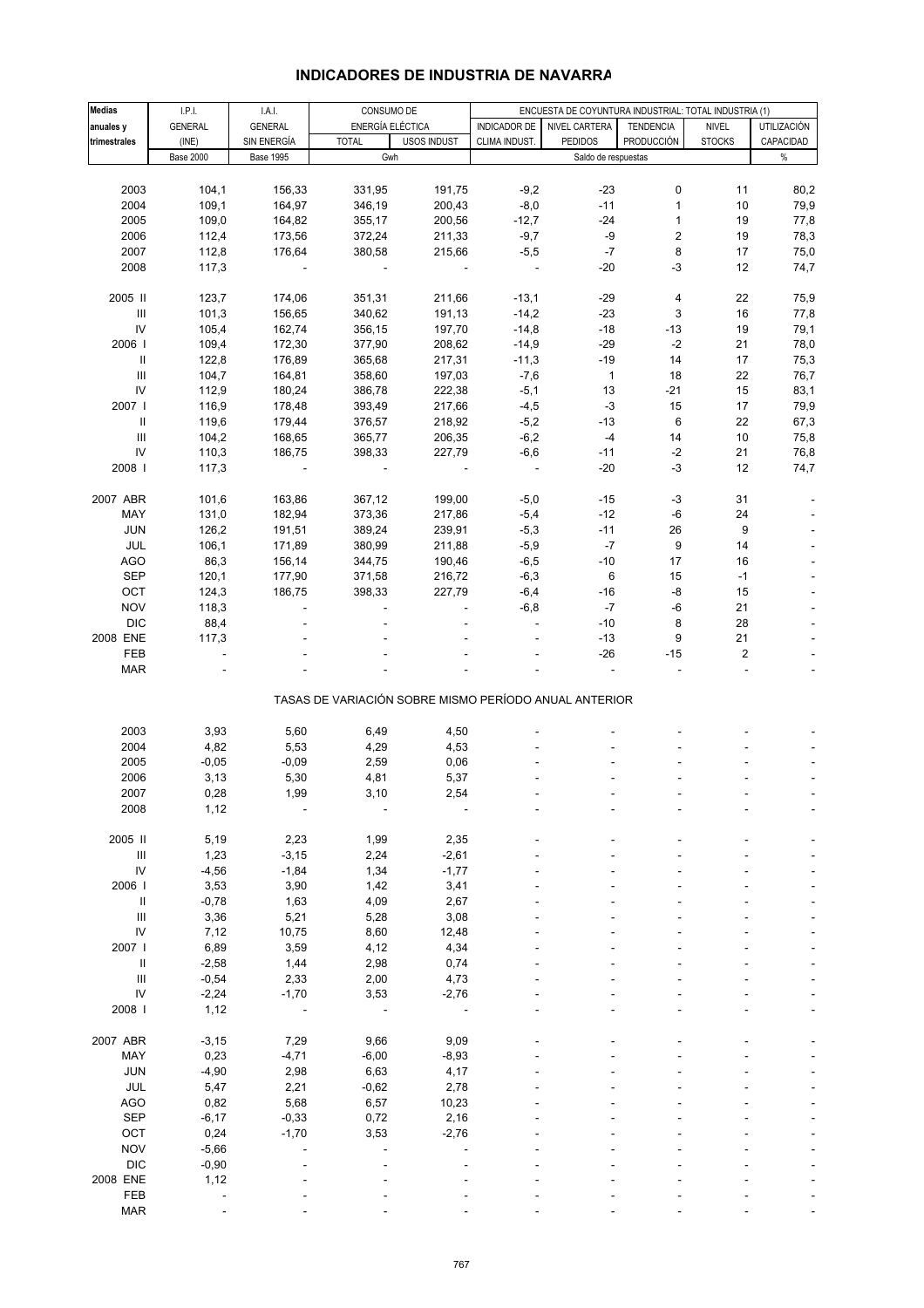|                                    |              |                                 |                                                       |                 | LICENCIAS: SUPERFICIE A CONSTRUIR |              |                           |                          |                         |  |
|------------------------------------|--------------|---------------------------------|-------------------------------------------------------|-----------------|-----------------------------------|--------------|---------------------------|--------------------------|-------------------------|--|
| <b>Medias</b>                      |              | VISADOS: SUPERFICIE A CONSTRUIR |                                                       |                 |                                   |              |                           |                          |                         |  |
| anuales y                          | <b>TOTAL</b> | <b>EDIFICIOS</b>                | <b>SERVICIOS</b>                                      | <b>OTROS</b>    | <b>TOTAL</b>                      |              | <b>RESIDENCIAL</b>        |                          | NO RESID.               |  |
| trimestrales                       |              | <b>VIVIENDAS</b>                | COMERCIALES                                           | <b>DESTINOS</b> |                                   | <b>TOTAL</b> | <b>VIVIENDAS</b>          | COLECTIVOS               |                         |  |
|                                    |              | Metros cuadrados                |                                                       |                 |                                   |              | Miles de metros cuadrados |                          |                         |  |
|                                    |              |                                 |                                                       |                 |                                   |              |                           |                          |                         |  |
| 2002                               | 125.155      | 88.333                          | 9.891                                                 | 26.932          | 77                                | 60           | 60                        | 0                        | 17                      |  |
| 2003                               | 147.017      | 108.224                         | 13.466                                                | 25.327          | 78                                | 62           | 62                        | 0                        | 16                      |  |
| 2004                               | 170.564      | 147.019                         | 9.269                                                 | 14.277          | 108                               | 98           | 98                        | 0                        | 10                      |  |
| 2005                               | 151.129      | 121.945                         | 6.912                                                 | 22.273          | 107                               | 94           | 94                        | 0                        | 14                      |  |
| 2006                               | 164.786      | 135.202                         | 10.326                                                | 19.258          | 114                               | 102          | 102                       | $\mathbf{1}$             | 11                      |  |
| 2007                               | 130.878      | 97.046                          | 6.560                                                 | 27.272          | 197                               | 163          | 161                       | $\overline{\mathbf{c}}$  | 34                      |  |
|                                    |              |                                 |                                                       |                 |                                   |              |                           |                          |                         |  |
| 2005                               | 138.746      | 112.368                         | 1.409                                                 | 24.969          | 131                               | 123          | 123                       | 0                        | 9                       |  |
| $\, \parallel$                     |              | 94.231                          |                                                       |                 | 84                                | 66           |                           | 0                        |                         |  |
|                                    | 126.365      |                                 | 13.087                                                | 19.047          |                                   |              | 66                        |                          | 18                      |  |
| $\ensuremath{\mathsf{III}}\xspace$ | 122.071      | 102.925                         | 9.271                                                 | 9.875           | 123                               | 111          | 111                       | 0                        | 12                      |  |
| IV                                 | 217.336      | 178.256                         | 3.881                                                 | 35.198          | 91                                | 75           | 75                        | 0                        | 16                      |  |
| 2006                               | 172.937      | 138.492                         | 17.541                                                | 16.903          | 96                                | 83           | 83                        | 0                        | 13                      |  |
| $\, \parallel$                     | 140.940      | 125.088                         | 5.280                                                 | 10.572          | 118                               | 108          | 105                       | 3                        | 10                      |  |
| $\ensuremath{\mathsf{III}}\xspace$ | 199.894      | 160.416                         | 16.896                                                | 22.582          | 102                               | 96           | 96                        | 0                        | 6                       |  |
| IV                                 | 145.372      | 116.811                         | 1.585                                                 | 26.976          | 139                               | 123          | 123                       | 0                        | 16                      |  |
| 2007 l                             | 131.035      | 94.544                          | 6.453                                                 | 30.038          | 267                               | 251          | 251                       | 0                        | 16                      |  |
|                                    |              |                                 |                                                       |                 |                                   |              |                           |                          |                         |  |
| $\ensuremath{\mathsf{II}}$         | 158.877      | 127.278                         | 4.819                                                 | 26.781          | 186                               | 123          | 118                       | 5                        | 64                      |  |
| $\ensuremath{\mathsf{III}}\xspace$ | 116.760      | 97.697                          | 9.535                                                 | 9.528           | 138                               | 115          | 115                       | 0                        | 23                      |  |
| IV                                 | 116.838      | 68.664                          | 5.435                                                 | 42.739          |                                   |              |                           |                          |                         |  |
|                                    |              |                                 |                                                       |                 |                                   |              |                           |                          |                         |  |
| 2007 ENE                           | 124.620      | 70.148                          | $\pmb{0}$                                             | 54.472          | 154                               | 152          | 152                       | 0                        | $\overline{\mathbf{c}}$ |  |
| FEB                                | 134.293      | 113.121                         | 0                                                     | 21.172          | 114                               | 105          | 105                       | 0                        | 9                       |  |
| <b>MAR</b>                         | 134.192      | 100.362                         | 19.359                                                | 14.471          | 533                               | 495          | 495                       | 0                        | 38                      |  |
| <b>ABR</b>                         | 164.864      | 125.300                         | 3.119                                                 | 36.445          | 192                               | 116          | 108                       | 8                        | 76                      |  |
|                                    |              |                                 |                                                       |                 |                                   |              |                           |                          |                         |  |
| MAY                                | 150.848      | 123.231                         | 5.685                                                 | 21.932          | 266                               | 163          | 163                       | 0                        | 103                     |  |
| <b>JUN</b>                         | 160.920      | 133.302                         | 5.653                                                 | 21.965          | 101                               | 89           | 82                        | $\overline{7}$           | 12                      |  |
| <b>JUL</b>                         | 118.061      | 111.098                         | 4.975                                                 | 1.988           | 116                               | 98           | 98                        | $\mathsf 0$              | 18                      |  |
| AGO                                | 95.811       | 79.670                          | 12.916                                                | 3.225           | 164                               | 124          | 124                       | 0                        | 40                      |  |
| <b>SEP</b>                         | 136.407      | 102.322                         | 10.713                                                | 23.372          | 135                               | 123          | 123                       | 0                        | 12                      |  |
| OCT                                | 155.432      | 104.997                         | 5.913                                                 | 44.522          | $\overline{a}$                    |              | $\overline{\phantom{a}}$  |                          | $\blacksquare$          |  |
| <b>NOV</b>                         | 103.484      | 50.991                          | 8.952                                                 | 43.541          |                                   |              |                           |                          |                         |  |
| <b>DIC</b>                         | 91.599       | 50.004                          | 1.440                                                 | 40.155          |                                   |              |                           |                          |                         |  |
|                                    |              |                                 |                                                       |                 |                                   |              |                           |                          |                         |  |
|                                    |              |                                 | TASAS DE VARIACIÓN SOBRE MISMO PERÍODO ANUAL ANTERIOR |                 |                                   |              |                           |                          |                         |  |
|                                    |              |                                 |                                                       |                 |                                   |              |                           |                          |                         |  |
| 2002                               | 17,82        | 7,53                            | 81,01                                                 | 44,71           | 34,06                             | 46,22        | 50,21                     |                          | 4,04                    |  |
| 2003                               | 17,47        | 22,52                           | 36,15                                                 | $-5,96$         | 0,98                              | 3,92         | 3,78                      |                          | $-9,22$                 |  |
| 2004                               | 16,02        | 35,85                           | $-31,17$                                              | $-43,63$        | 39,35                             | 58,01        | 58,22                     |                          | $-34,76$                |  |
| 2005                               | $-11,39$     | $-17,05$                        | $-25,42$                                              | 56,00           | $-0,69$                           | $-4,26$      | $-4,34$                   | ÷,                       | 33,61                   |  |
| 2006                               | 9,04         | 10,87                           | 49,39                                                 | $-13,53$        | 5,98                              | 9,34         | 8,55                      | 900,00                   | $-17,18$                |  |
| 2007                               | $-20,58$     | $-28,22$                        | $-36,46$                                              | 41,61           | 87,63                             | 70,55        | 70,59                     | 66,67                    | 256,32                  |  |
|                                    |              |                                 |                                                       |                 |                                   |              |                           |                          |                         |  |
|                                    |              |                                 |                                                       |                 |                                   |              |                           |                          |                         |  |
| 2005                               | $-23,79$     | $-27,09$                        | $-93,66$                                              | 336,83          | 73,57                             | 87,76        | 87,76                     |                          | $-16, 13$               |  |
| Ш                                  | $-41,75$     | $-53,02$                        | 221,57                                                | 54,76           | $-10,68$                          | $-22,35$     | $-22,35$                  |                          | 103,85                  |  |
| $\ensuremath{\mathsf{III}}\xspace$ | 1,78         | 6,17                            | 56,02                                                 | $-42,10$        | 12,80                             | 13,27        | 13,27                     |                          | 8,82                    |  |
| ${\sf IV}$                         | 33,08        | 30,63                           | $-19,62$                                              | 59,79           | $-40,87$                          | $-47,55$     | $-47,79$                  |                          | 51,61                   |  |
| 2006                               | 24,64        | 23,25                           | $\sim$                                                | $-32,30$        | $-26,90$                          | $-32,61$     | $-32,61$                  | $\blacksquare$           | 53,85                   |  |
| Ш                                  | 11,53        | 32,75                           | $-59,65$                                              | $-44,49$        | 40,64                             | 63,13        | 58,59                     | $\blacksquare$           | $-43,40$                |  |
| $\ensuremath{\mathsf{III}}\xspace$ | 63,75        | 55,86                           | 82,25                                                 | 128,67          | $-17,57$                          | $-13,51$     | $-13,51$                  |                          | $-54,05$                |  |
| ${\sf IV}$                         | $-33,11$     | $-34,47$                        | $-59,17$                                              | $-23,36$        | 53,68                             | 64,44        | 64,73                     | 0,00                     | 2,13                    |  |
| 2007 l                             | $-24,23$     | $-31,73$                        | $-63,21$                                              | 77,71           | 178,13                            | 203,23       | 203,23                    |                          | 22,50                   |  |
|                                    |              |                                 |                                                       |                 |                                   |              |                           | $\overline{\phantom{a}}$ |                         |  |
| Ш                                  | 12,73        | 1,75                            | $-8,74$                                               | 153,31          | 58,36                             | 13,93        | 12,42                     | 66,67                    | 536,67                  |  |
| $\ensuremath{\mathsf{III}}\xspace$ | $-41,59$     | $-39,10$                        | $-43,57$                                              | $-57,81$        | 36,07                             | 19,79        | 19,79                     |                          | 311,76                  |  |
| IV                                 | $-19,63$     | $-41,22$                        | 242,97                                                | 58,43           |                                   |              |                           |                          |                         |  |
| 2007 ENE                           | 15,23        | $-21,25$                        |                                                       | 318,34          | 180,00                            | 245,45       | 245,45                    |                          | $-81,82$                |  |
|                                    |              |                                 |                                                       |                 |                                   |              |                           |                          |                         |  |
| FEB                                | $-22,78$     | $-28,45$                        |                                                       | 75,06           | $-19,72$                          | $-20,45$     | $-20,45$                  |                          | $-10,00$                |  |
| <b>MAR</b>                         | $-43,32$     | $-40,37$                        | $-54,81$                                              | $-43,46$        | 485,71                            | 587,50       | 587,50                    |                          | 100,00                  |  |
| <b>ABR</b>                         | 89,86        | 65,66                           | $-66, 81$                                             | $\sim$          | 35,21                             | $-4,92$      | $-4,42$                   | $-11,11$                 | 280,00                  |  |
| MAY                                | $-11,14$     | $-23,47$                        | 619,62                                                | 175,84          | 86,01                             | 19,85        | 19,85                     |                          |                         |  |
| <b>JUN</b>                         | $-3,19$      | $-3,82$                         | 0,00                                                  | 0,00            | 48,53                             | 36,92        | 26,15                     |                          | 300,00                  |  |
| JUL                                | $-14,29$     | $-15,58$                        | $\sim$                                                | $-67,62$        | 48,72                             | 34,25        | 34,25                     |                          | 260,00                  |  |
| AGO                                | $-42,20$     | $-33,57$                        | $-60,92$                                              | $-74,74$        | 110,26                            | 77,14        | 77,14                     | $\overline{a}$           | 400,00                  |  |
|                                    |              |                                 |                                                       |                 |                                   |              |                           |                          |                         |  |
| <b>SEP</b>                         | $-53,95$     | $-55,46$                        | $-39,25$                                              | $-52,14$        | $-9,40$                           | $-15,17$     | $-15,17$                  |                          | 200,00                  |  |
| OCT                                | 4,00         | $-21,40$                        | 38,74                                                 | 283,55          | $\overline{\phantom{a}}$          |              |                           |                          |                         |  |
| <b>NOV</b>                         | $-18,11$     | $-47,86$                        |                                                       | 52,40           |                                   |              |                           |                          |                         |  |
| <b>DIC</b>                         | $-42,86$     | $-58,00$                        | 192,68                                                | $-1,46$         |                                   |              |                           |                          |                         |  |

### **INDICADORES DE CONSTRUCCIÓN DE NAVARRA. I**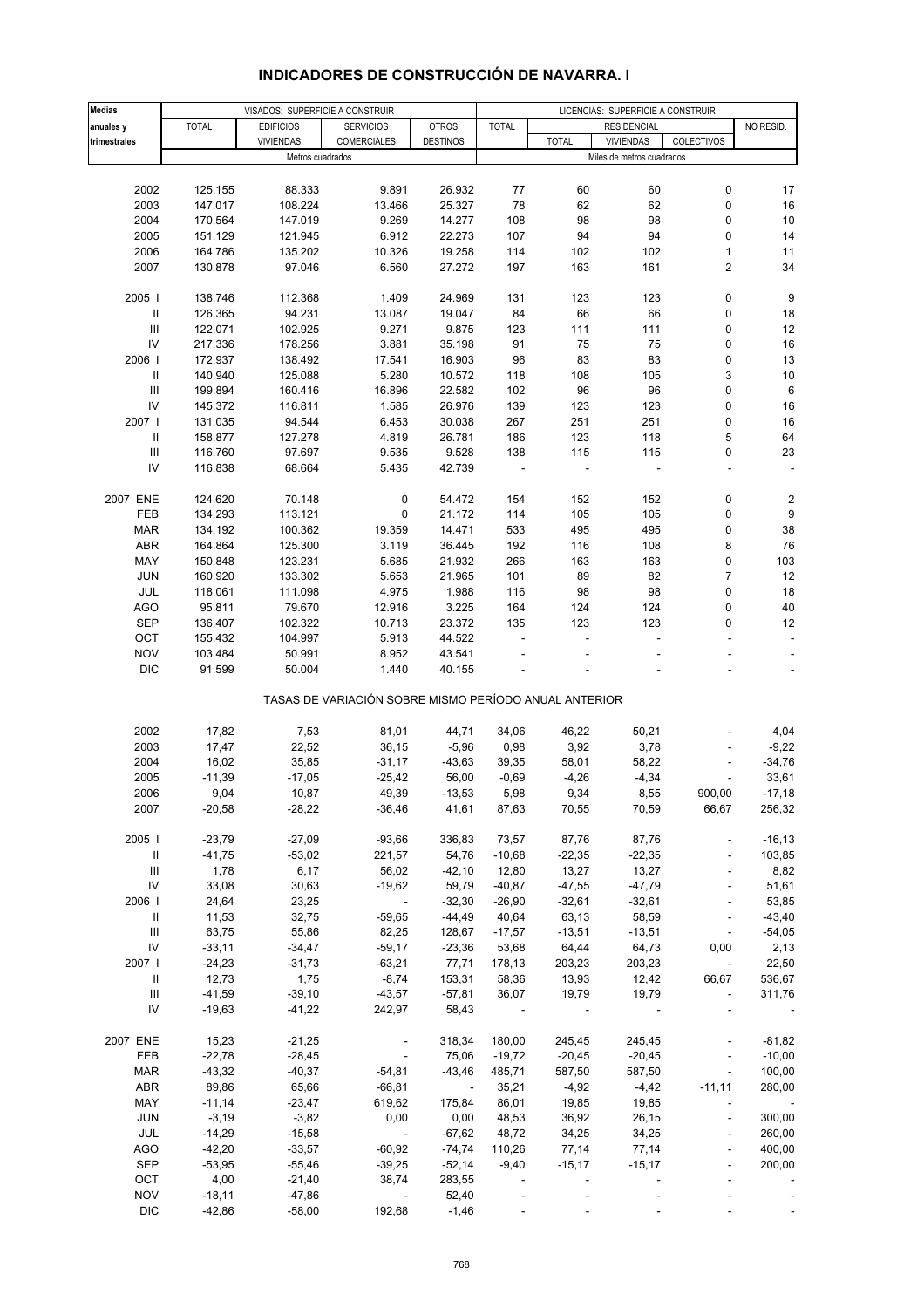| <b>Medias</b>                      |              | VIVIENDAS VISADAS COLEGIO ARQUITECTOS TÉCNICOS |            |                          |                                                       |                 |                          | LICENCIAS MUNIC.: Nº DE VIVIENDAS |               |  |  |
|------------------------------------|--------------|------------------------------------------------|------------|--------------------------|-------------------------------------------------------|-----------------|--------------------------|-----------------------------------|---------------|--|--|
| anuales y                          | <b>TOTAL</b> |                                                | OBRA NUEVA |                          | Α                                                     | A               | <b>OBRA</b>              | REHABI-                           | DEMO-         |  |  |
| trimestrales                       |              | <b>TOTAL</b>                                   | EDIF.VIV.  | OTROS EDIF.              | AMPLIAR                                               | <b>REFORMAR</b> | <b>NUEVA</b>             | LITACIÓN                          | <b>LICIÓN</b> |  |  |
|                                    |              |                                                |            |                          | Unidades                                              |                 |                          |                                   |               |  |  |
|                                    |              |                                                |            |                          |                                                       |                 |                          |                                   |               |  |  |
| 2002                               | 501          | 464                                            | 458        | 6                        | 4                                                     | 33              | 349                      | $\overline{7}$                    | 11            |  |  |
| 2003                               | 611          | 571                                            | 568        | 2                        | $\overline{\mathbf{c}}$                               | 39              | 362                      | 15                                | 13            |  |  |
| 2004                               | 803          | 761                                            | 760        | 1                        | 2                                                     | 40              | 569                      | 14                                | 16            |  |  |
| 2005                               | 687          | 654                                            | 654        | 0                        | 2                                                     | 30              | 397                      | 8                                 | 16            |  |  |
| 2006                               | 780          | 748                                            | 748        | 0                        | 3                                                     | 28              | 569                      | 38                                | 30            |  |  |
| 2007                               | 553          | 529                                            | 529        | 0                        | 2                                                     | 22              | 925                      | 38                                | 20            |  |  |
|                                    |              |                                                |            |                          |                                                       |                 |                          |                                   |               |  |  |
| 2005                               | 584          | 554                                            | 554        | 0                        | 1                                                     | 29              | 329                      | 5                                 | 6             |  |  |
| $\sf II$                           | 545          | 509                                            | 509        | 0                        | 2                                                     | 34              | 370                      | 9                                 | 16            |  |  |
| $\mathsf{III}\,$                   | 595          | 560                                            | 560        | 0                        | 2                                                     | 33              | 539                      | 2                                 | 11            |  |  |
| IV                                 | 1.022        | 993                                            | 993        | 0                        | 3                                                     | 26              | 351                      | 17                                | 30            |  |  |
| 2006                               | 818          | 775                                            | 775        | 0                        | 2                                                     | 41              | 474                      | 32                                | 44            |  |  |
| Ш                                  | 697          | 674                                            | 674        | 0                        | $\mathbf{1}$                                          | 21              | 568                      | 67                                | 25            |  |  |
| $\ensuremath{\mathsf{III}}\xspace$ | 927          | 894                                            | 894        | 0                        | 9                                                     | 23              | 528                      | 19                                | 23            |  |  |
| IV                                 | 678          | 650                                            | 650        | 0                        | $\mathbf{1}$                                          | 28              | 704                      | 35                                | 27            |  |  |
| 2007 l                             | 545          | 518                                            | 518        | 0                        | 5                                                     | 22              | 1.460                    | 57                                | 28            |  |  |
| $\, \parallel$                     | 725          | 699                                            | 699        | 0                        | 0                                                     | 26              | 749                      | 26                                | 19            |  |  |
| $\mathsf{III}\,$                   | 565          | 543                                            | 543        | 0                        | 0                                                     | 21              | 566                      | 31                                | 12            |  |  |
| IV                                 | 379          | 356                                            | 356        | 0                        | 4                                                     | 19              |                          |                                   |               |  |  |
|                                    |              |                                                |            |                          |                                                       |                 |                          |                                   |               |  |  |
| 2007 ENE                           | 422          | 403                                            | 403        | 0                        | 1                                                     | 18              | 923                      | 28                                | 16            |  |  |
| FEB                                | 634          | 609                                            | 609        | 0                        | 4                                                     | 21              | 701                      | 71                                | 44            |  |  |
| <b>MAR</b>                         | 579          | 543                                            | 543        | 0                        | 9                                                     | 27              | 2.757                    | 73                                | 23            |  |  |
| ABR                                | 730          | 701                                            | 701        | 0                        | 1                                                     | 28              | 767                      | 30                                | 10            |  |  |
| MAY                                | 734          | 706                                            | 706        | 0                        | 0                                                     | 28              | 1.054                    | 23                                | 13            |  |  |
| <b>JUN</b>                         | 712          | 690                                            | 690        | 0                        | 0                                                     | 22              | 426                      | 26                                | 34            |  |  |
| JUL                                | 654          | 630                                            | 630        | 0                        | 1                                                     | 23              | 486                      | 22                                | 4             |  |  |
| AGO                                | 473          | 457                                            | 457        | 0                        | 0                                                     | 16              | 637                      | 45                                | 21            |  |  |
| <b>SEP</b>                         | 567          | 542                                            | 542        | 0                        | 0                                                     | 25              | 575                      | 25                                | 12            |  |  |
| OCT                                | 544          | 516                                            | 516        | 0                        | 5                                                     | 23              |                          | ÷                                 |               |  |  |
| <b>NOV</b>                         | 301          | 283                                            | 283        | 0                        | 3                                                     | 15              |                          |                                   |               |  |  |
| <b>DIC</b>                         | 291          | 269                                            | 269        | 0                        | 3                                                     | 19              |                          |                                   |               |  |  |
|                                    |              |                                                |            |                          | TASAS DE VARIACIÓN SOBRE MISMO PERÍODO ANUAL ANTERIOR |                 |                          |                                   |               |  |  |
|                                    |              |                                                |            |                          |                                                       |                 |                          |                                   |               |  |  |
| 2002                               | 9,67         | 13,38                                          | 13,72      | $-7,50$                  | $-6,67$                                               | $-23,66$        | 70,23                    | 1,27                              | 17,70         |  |  |
| 2003                               | 22,04        | 22,95                                          | 24,09      | $-62,16$                 | $-38,10$                                              | 15,75           | 3,75                     | 130,00                            | 14,29         |  |  |
| 2004                               | 31,34        | 33,43                                          | 33,79      | $-53,57$                 | $-11,54$                                              | 2,81            | 56,92                    | $-10,33$                          | 26,32         |  |  |
| 2005                               | $-14,49$     | $-14,09$                                       | $-13,98$   | $-92,31$                 | 13,04                                                 | $-23,53$        | $-30,18$                 | $-40,61$                          | $-2,08$       |  |  |
| 2006                               | 13,62        | 14,42                                          | 14,44      |                          | 57,69                                                 | $-6,87$         | 43,22                    | 368,37                            | 88,83         |  |  |
| 2007                               | $-29,06$     | $-29,31$                                       | $-29,31$   | $\overline{\phantom{a}}$ | $-34,15$                                              | $-21,83$        | 76,74                    | $-3,11$                           | $-35,40$      |  |  |
|                                    |              |                                                |            |                          |                                                       |                 |                          |                                   |               |  |  |
| 2005                               | $-30,85$     | $-30,92$                                       | $-30,59$   | $-92,31$                 | $-50,00$                                              | $-28,10$        | $-13,35$                 | $-44,00$                          | 0,00          |  |  |
| Ш                                  | $-49,86$     | $-50,45$                                       | $-50,45$   | ÷                        | 50,00                                                 | $-41,71$        | $-30,77$                 | $-42,55$                          | $-20,34$      |  |  |
| Ш                                  | 14,12        | 14,51                                          | 14,51      | ÷,                       | 40,00                                                 | 6,52            | $-0,68$                  | $-85,71$                          | $-31,91$      |  |  |
| IV                                 | 34,78        | 36,65                                          | 36,65      | $\blacksquare$           | 50,00                                                 | $-12,50$        | $-57,15$                 | 13,64                             | 33,82         |  |  |
| 2006                               | 40,05        | 39,95                                          | 40,04      | $\overline{\phantom{a}}$ | 75,00                                                 | 40,23           | 44,17                    | 578,57                            | 627,78        |  |  |
| Ш                                  | 27,89        | 32,48                                          | 32,48      | ÷,                       | $-33,33$                                              | $-37,25$        | 53,74                    | 648,15                            | 57,45         |  |  |
| $\ensuremath{\mathsf{III}}\xspace$ | 55,66        | 59,61                                          | 59,61      | ÷,                       | 285,71                                                | $-28,57$        | $-2,04$                  | 714,29                            | 115,63        |  |  |
| IV                                 | $-33,61$     | $-34,58$                                       | $-34,58$   |                          | $-66,67$                                              | 7,79            | 100,76                   | 110,00                            | $-10,99$      |  |  |
| 2007                               | $-33,40$     | $-33,15$                                       | $-33,15$   | $\blacksquare$           | 100,00                                                | $-45,90$        | 207,87                   | 81,05                             | $-36,64$      |  |  |
| Ш                                  | 4,07         | 3,66                                           | 3,66       | $\frac{1}{2}$            | $-75,00$                                              | 21,88           | 31,79                    | $-60,89$                          | $-22,97$      |  |  |
| Ш                                  | $-39,06$     | $-39,28$                                       | $-39,28$   |                          | $-96,30$                                              | $-8,57$         | 7,26                     | 61,40                             | $-46,38$      |  |  |
| IV                                 | $-44,18$     | $-45,20$                                       | $-45,20$   | $\blacksquare$           | 266,67                                                | $-31,33$        | $\overline{\phantom{a}}$ |                                   |               |  |  |
|                                    |              |                                                |            |                          |                                                       |                 |                          |                                   |               |  |  |
| 2007 ENE                           | $-23,83$     | $-20,51$                                       | $-20,51$   |                          | $-66,67$                                              | $-59,09$        | 279,84                   | $-6,67$                           | $-65,22$      |  |  |
| FEB                                | $-28,76$     | $-28,60$                                       | $-28,60$   |                          | $\sim$ $-$                                            | $-43,24$        | $-11,71$                 | 238,10                            | $-36,23$      |  |  |
| <b>MAR</b>                         | $-42,73$     | $-43,79$                                       | $-43,79$   | $\blacksquare$           | 125,00                                                | $-34,15$        | 614,25                   | 65,91                             | 43,75         |  |  |
| ABR                                | 76,33        | 78,37                                          | 78,37      |                          | 0,00                                                  | 40,00           | 14,82                    | $-50,82$                          | $-69,70$      |  |  |
| MAY                                | $-21,24$     | $-22,16$                                       | $-22,16$   |                          | $\overline{\phantom{a}}$                              | 27,27           | 46,39                    | $-50,00$                          | $-23,53$      |  |  |
| <b>JUN</b>                         | $-4,43$      | $-4,56$                                        | $-4,56$    |                          | $\overline{\phantom{a}}$                              | 0,00            | 34,38                    | $-72,63$                          | 41,67         |  |  |
| JUL                                | $-23,15$     | $-22,79$                                       | $-22,79$   |                          | $-96,00$                                              | 130,00          | 20,30                    | 340,00                            | $-86,67$      |  |  |
| AGO                                | $-32,23$     | $-30,65$                                       | $-30,65$   |                          | $\overline{\phantom{a}}$                              | $-57,89$        | 68,97                    | 28,57                             | 90,91         |  |  |
| <b>SEP</b>                         | $-53,94$     | $-55,13$                                       | $-55,13$   |                          | $\blacksquare$                                        | 13,64           | $-28,30$                 | 47,06                             | $-57,14$      |  |  |
| OCT                                | $-30,96$     | $-32,02$                                       | $-32,02$   |                          | $\Box$                                                | $-20,69$        | $\overline{\phantom{a}}$ |                                   |               |  |  |
| <b>NOV</b>                         | $-42,88$     | $-42,36$                                       | $-42,36$   |                          | 200,00                                                | $-57,14$        |                          |                                   |               |  |  |
| <b>DIC</b>                         | $-59,58$     | $-61,52$                                       | $-61,52$   | $\Box$                   | 50,00                                                 | 0,00            |                          |                                   |               |  |  |

## **INDICADORES DE CONSTRUCCIÓN DE NAVARRA. II**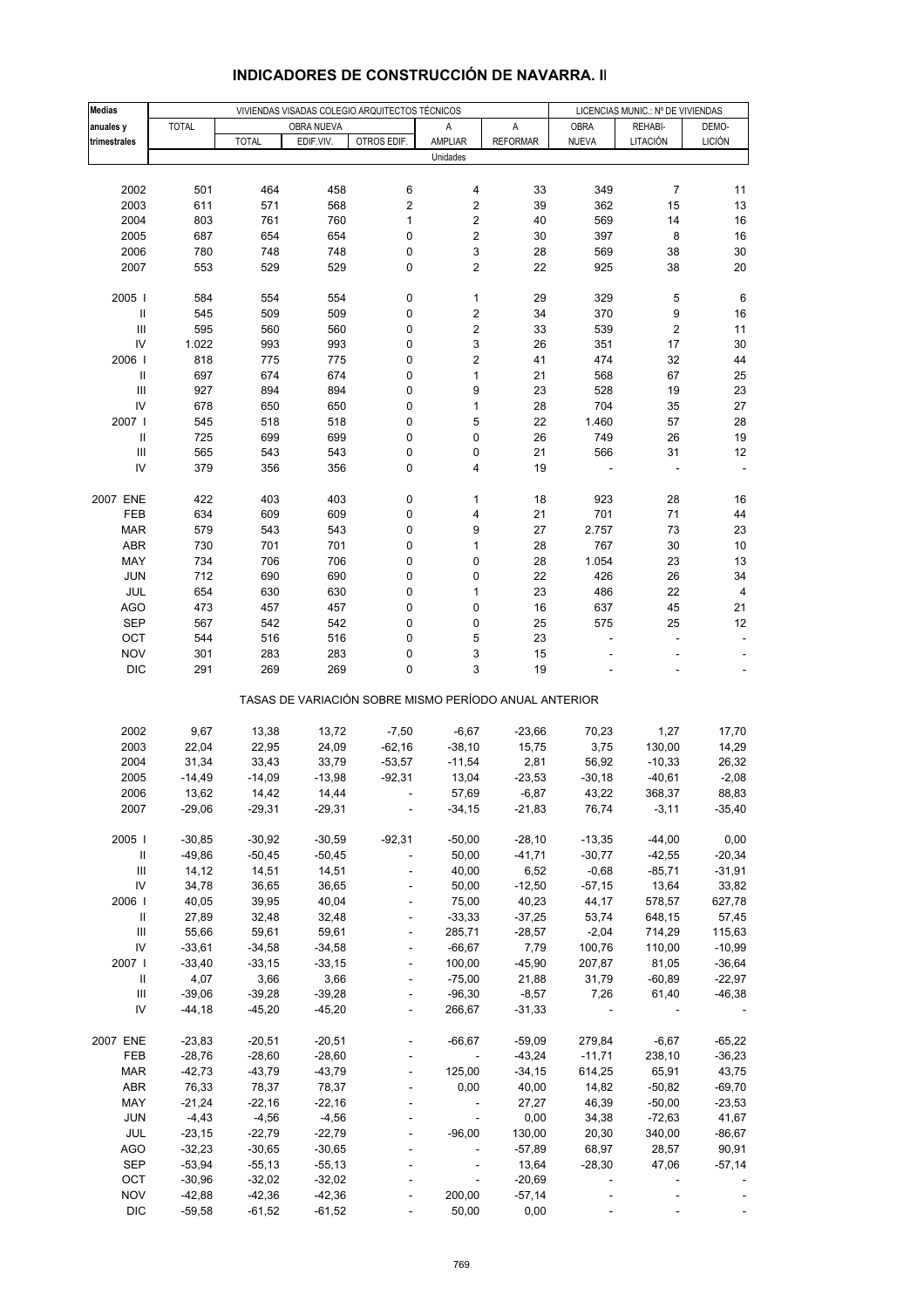| <b>Medias</b>                      |                          | VIVIENDAS (2)            |                          |              |                       |                          | PROYECTOS VISADOS<br>CERTIFICAC. |                                                       |               |              |                                 |
|------------------------------------|--------------------------|--------------------------|--------------------------|--------------|-----------------------|--------------------------|----------------------------------|-------------------------------------------------------|---------------|--------------|---------------------------------|
| anuales y                          |                          | <b>INICIADAS</b>         |                          |              | <b>TERMINADAS</b>     |                          |                                  | POR EL COLEGIO DE ARQUITECTOS                         |               | FIN DE OBRA  | LIQUIDACIÓN<br><b>EJECUCIÓN</b> |
| trimestrales                       | <b>TOTAL</b>             | <b>PROTEGIDAS</b>        | <b>LIBRES</b>            | <b>TOTAL</b> | <b>PROTEGIDAS</b>     | <b>LIBRES</b>            | <b>TOTAL</b>                     | <b>PROTEGIDOS</b>                                     | <b>LIBRES</b> | Nº VIVIENDAS | MAT. OBRA                       |
|                                    |                          |                          |                          |              | Unidades              |                          |                                  |                                                       |               | Unidades     | Miles $\epsilon$                |
|                                    |                          |                          |                          |              |                       |                          |                                  |                                                       |               |              |                                 |
| 2002                               | 561                      | 96                       | 465                      | 514          | 146                   | 369                      | 608                              | 161                                                   | 448           | 499          | 52.984                          |
| 2003                               | 646                      | 118                      | 528                      | 419          | 53                    | 366                      | 894                              | 145                                                   | 748           | 684          | 64.049                          |
| 2004                               | 692                      | 113                      | 579                      | 434          | 33                    | 402                      | 767                              | 124                                                   | 643           | 675          | 62.792                          |
| 2005                               | 856                      | 310                      | 546                      | 730          | 184                   | 546                      | 951                              | 297                                                   | 654           | 652          | 73.006                          |
| 2006                               | 734                      | 234                      | 500                      | 742          | 251                   | 492                      | 1.017                            | 203                                                   | 814           | 737          | 81.800                          |
| 2007                               | 497                      | 78                       | 419                      | 668          | 177                   | 491                      | 507                              | 62                                                    | 445           | 601          | 73.430                          |
|                                    |                          |                          |                          |              |                       |                          |                                  |                                                       |               |              |                                 |
| 2005 l                             | 633                      | 78                       | 554                      | 490          | 121                   | 370                      | 1.083                            | 233                                                   | 850           | 517          | 60.877                          |
| Ш                                  | 1.016                    | 246                      | 770                      | 899          | 112                   | 787                      | 596                              | 112                                                   | 484           | 468          | 50.982                          |
| $\ensuremath{\mathsf{III}}\xspace$ | 614                      | 196                      | 419                      | 690          | 172                   | 518                      | 1.310                            | 742                                                   | 568           | 594          | 75.053                          |
| ${\sf IV}$                         | 1.160                    | 719                      | 441                      | 839          | 331                   | 508                      | 812                              | 99                                                    | 713           | 1.029        | 105.112                         |
| 2006                               | 662                      | 89                       | 573                      | 717          | 265                   | 452                      | 694                              | 170                                                   | 524           | 795          | 92.732                          |
| $\mathsf{I}$                       | 515                      | 151                      | 364                      | 847          | 261                   | 586                      | 982                              | 106                                                   | 876           | 825          | 80.753                          |
| $\ensuremath{\mathsf{III}}\xspace$ | 554                      | 64                       | 490                      | 698          | 172                   | 526                      | 2.100                            | 480                                                   | 1.620         | 724          | 84.349                          |
| IV                                 | 1.207                    | 633                      | 573                      | 707          | 304                   | 402                      | 292                              | 54                                                    | 238           | 604          | 69.365                          |
| 2007                               | 664                      | 120                      | 545                      | 644          | 211                   | 434                      | 905                              | 105                                                   | 799           | 616          | 79.406                          |
| $\sf II$                           | 402                      |                          | 343                      | 772          | 179                   | 593                      |                                  | 14                                                    | 157           |              | 82.686                          |
|                                    |                          | 59                       |                          |              |                       |                          | 171                              |                                                       |               | 832          |                                 |
| $\ensuremath{\mathsf{III}}\xspace$ | 425                      | 57                       | 369                      | 586          | 141                   | 446                      | 486                              | 85                                                    | 400           | 629          | 72.456                          |
| IV                                 | ÷,                       | ÷,                       |                          |              |                       |                          | 465                              | 42                                                    | 422           | 329          | 59.172                          |
|                                    |                          |                          |                          |              |                       |                          |                                  |                                                       |               |              |                                 |
| 2007 ENE                           | 371                      | 0                        | 371                      | 514          | 251                   | 263                      | 440                              | 154                                                   | 286           | 457          | 74.792                          |
| FEB                                | 674                      | 174                      | 500                      | 982          | 284                   | 698                      | 200                              | 46                                                    | 154           | 749          | 79.020                          |
| <b>MAR</b>                         | 947                      | 185                      | 762                      | 437          | 97                    | 340                      | 2.074                            | 116                                                   | 1.958         | 642          | 84.405                          |
| ABR                                | 375                      | 28                       | 347                      | 708          | 79                    | 629                      | 34                               | 0                                                     | 34            | 780          | 81.570                          |
| MAY                                | 463                      | 89                       | 374                      | 914          | 318                   | 596                      | 210                              | $\pmb{0}$                                             | 210           | 811          | 78.541                          |
| <b>JUN</b>                         | 368                      | 60                       | 308                      | 694          | 141                   | 553                      | 269                              | 42                                                    | 227           | 904          | 87.947                          |
| <b>JUL</b>                         | 507                      | 37                       | 470                      | 614          | 105                   | 509                      | 897                              | 86                                                    | 811           | 698          | 73.638                          |
| <b>AGO</b>                         | 446                      | 42                       | 404                      | 671          | 121                   | 550                      | 232                              | 4                                                     | 228           | 500          | 58.471                          |
| <b>SEP</b>                         | 323                      | 91                       | 232                      | 474          | 196                   | 278                      | 328                              | 166                                                   | 162           | 688          | 85.258                          |
| OCT                                | $\overline{\phantom{a}}$ | ä,                       | ä,                       |              | ÷,                    | ÷,                       | 673                              | 45                                                    | 628           | 345          | 75.940                          |
| <b>NOV</b>                         |                          |                          |                          |              |                       |                          | 333                              | $\mathbf{1}$                                          | 332           | 247          | 46.173                          |
| $\mathsf{DIC}$                     |                          |                          |                          |              |                       |                          | 388                              | 81                                                    | 307           | 396          | 55.403                          |
|                                    |                          |                          |                          |              |                       |                          |                                  | TASAS DE VARIACIÓN SOBRE MISMO PERÍODO ANUAL ANTERIOR |               |              |                                 |
|                                    |                          |                          |                          |              |                       |                          |                                  |                                                       |               |              |                                 |
| 2002                               | 28,90                    | 30,72                    | 28,53                    | $-3,41$      | 14,70                 | $-9,08$                  | 25,68                            | 234,72                                                | 2,66          | 19,29        | 56,20                           |
| 2003                               | 15,08                    | 23,24                    | 13,40                    | $-18,58$     | $-63,39$              | $-0,88$                  | 46,93                            | $-9,54$                                               | 67,21         | 37,04        | 20,88                           |
| 2004                               | 7,22                     | $-3,88$                  | 9,70                     | 3,72         | $-38,59$              | 9,90                     | $-14,14$                         | $-14,56$                                              | $-14,06$      | $-1,35$      | $-1,96$                         |
| 2005                               | 23,65                    | 173,11                   | $-5,65$                  | 67,93        | 461,58                | 35,83                    | 23,88                            | 138,93                                                | 1,67          | $-3,46$      | 16,27                           |
| 2006                               | -14,18                   | -24,32                   | -8,42                    | 1,74         | 36,20                 | -9,88                    | 6,99                             | -31,71                                                | 24,55         | 13,09        | 12,04                           |
| 2007                               | $-13,83$                 | $-22,67$                 | $-11,95$                 | $-11,46$     | $-23,94$              | $-5,90$                  | $-50,19$                         | $-69,52$                                              | $-45,38$      | $-18,42$     | $-10,23$                        |
|                                    |                          |                          |                          |              |                       |                          |                                  |                                                       |               |              |                                 |
| 2005                               | 14,41                    | 50,64                    | 10,65                    | 59,20        | $\sim 100$ m $^{-1}$  | 20,02                    | 34,46                            | 4,95                                                  | 45,71         | $-30,93$     | $-14,87$                        |
| $\mathbb{I}$                       | 44,34                    | 37,69                    | 46,60                    | 72,60        | 77,78                 | 71,89                    | $-31,77$                         | 17,01                                                 | $-37,79$      | $-48,61$     | $-35,54$                        |
| Ш                                  | $-16,42$                 | 464,42                   | $-40,22$                 | 60,34        | 400,97                | 30,81                    | 72,87                            | 611,18                                                | $-13,05$      | 34,52        | 62,71                           |
| IV                                 | 49,40                    | 281,77                   | $-24,99$                 | 75,28        | 883,17                | 14,16                    | 28,62                            | 33,78                                                 | 27,93         | 71,18        | 93,06                           |
| 2006                               | 4,64                     | 14,04                    | 3,31                     | 46,23        | 119,34                | 22,36                    | $-35,97$                         | $-27,29$                                              | $-38,35$      | 53,87        | 52,33                           |
| Ш                                  | $-49,26$                 | $-38,48$                 | $-52,71$                 | $-5,71$      | 133,33                | $-25,51$                 | 64,67                            | $-5,34$                                               | 80,92         | 76,41        | 58,39                           |
| Ш                                  | $-9,88$                  | $-67,46$                 | 17,04                    | 1,11         | $-0,19$               | 1,54                     | 60,29                            | $-35,27$                                              | 185,04        | 22,01        | 12,39                           |
| IV                                 | 3,99                     | $-11,91$                 | 29,91                    | $-15,77$     | $-8,06$               | $-20,80$                 | $-64,08$                         | $-45,45$                                              | $-66,67$      | $-41,29$     | $-34,01$                        |
| 2007                               | 0,34                     | 33,96                    | $-4,91$                  | $-10,13$     | $-20,40$              | $-4, 13$                 | 30,42                            | $-37,92$                                              | 52,54         | $-22,52$     | $-14,37$                        |
| Ш                                  | $-21,99$                 | $-61,01$                 | $-5,77$                  | $-8,89$      | $-31,38$              | 1,14                     | $-82,59$                         | $-86,83$                                              | $-82,07$      | 0,81         | 2,39                            |
| Ш                                  | $-23,18$                 | $-10,99$                 | $-24,76$                 | $-15,96$     | $-18,06$              | $-15,27$                 | $-76,88$                         | $-82,23$                                              | $-75,29$      | $-13,21$     | $-14,10$                        |
| IV                                 | $\sim$ $\sim$            | $\blacksquare$           | $\sim$ 10 $\pm$          | $\sim 10$    | $\sim 100$            | $\sim 10$                | 59,31                            | $-21,60$                                              | 77,70         | $-45,50$     | $-14,69$                        |
|                                    |                          |                          |                          |              |                       |                          |                                  |                                                       |               |              |                                 |
| 2007 ENE                           | $-37,12$                 | $\sim 100$ km s $^{-1}$  | 3,63                     | $-1,53$      | 37,91                 | $-22,65$                 | $-27,51$                         | 19,38                                                 | $-40,17$      | 9,07         | 6,11                            |
| FEB                                | 72,48                    | 383,33                   | 40,96                    | 43,36        | 37,20                 | 46,03                    | $-63,50$                         | 31,43                                                 | $-69,98$      | $-14,60$     | $-3,02$                         |
| <b>MAR</b>                         | $-5,74$                  | $\sim 100$ km $^{-1}$    | $-24,15$                 | $-53,71$     | $-76,05$              | $-36,92$                 | 123,97                           | $-66,38$                                              | 237,01        | $-41,05$     | $-33,13$                        |
| ABR                                | $-42, 13$                | $-91,28$                 | 6,12                     | 4,12         | $\sim 100$ km $^{-1}$ | $-7,50$                  | $-96,67$                         | $\sim$                                                | $-95,62$      | 11,75        | 25,91                           |
| MAY                                | $-7,21$                  | $-33,08$                 | 2,19                     | $-7,68$      | $-6,47$               | $-8,31$                  | $-77,80$                         | $\sim$ $-$                                            | $-75,89$      | $-7,10$      | $-12,27$                        |
| JUN                                | $-7,77$                  | $\sim 100$ km $^{-1}$    | $-22,81$                 | $-20,41$     | $-68,24$              | 29,21                    | $-72,55$                         | $\blacksquare$                                        | $-76,84$      | 0,00         | 0,00                            |
| JUL                                | 278,36                   | 208,33                   | 285,25                   | $-18,02$     | $-22,22$              | $-17,10$                 | 2,63                             | $-53,26$                                              | 17,54         | 24,87        | 6,63                            |
| AGO                                | $-46,20$                 | $-68,18$                 | $-42,04$                 | $-14,30$     | $-41,83$              | $-4,35$                  | $-77,97$                         | $-97,22$                                              | $-74,92$      | $-28,77$     | $-19,67$                        |
| <b>SEP</b>                         |                          |                          |                          |              |                       |                          |                                  |                                                       |               |              |                                 |
| OCT                                | $-53,72$                 | 93,62                    | $-64,36$                 | $-15,51$     | 13,95                 | $-28,53$                 | $-92,50$                         | $-85,09$                                              | $-95,03$      | $-24,56$     | $-23,33$                        |
| <b>NOV</b>                         | $\overline{\phantom{a}}$ | $\overline{\phantom{a}}$ | $\overline{\phantom{a}}$ |              |                       | $\overline{\phantom{a}}$ | 193,89                           | $\sim 100$ km $^{-1}$                                 | 174,24        | $-55,94$     | $-14,21$                        |
|                                    | $\overline{\phantom{a}}$ | $\overline{\phantom{a}}$ | $\overline{\phantom{a}}$ |              | $\blacksquare$        | $\blacksquare$           | 148,51                           | $\overline{\phantom{a}}$                              | 147,76        | $-51,28$     | $-12,75$                        |
| $\mathsf{DIC}$                     |                          |                          |                          |              |                       | $\blacksquare$           | $-24,22$                         | $-50,00$                                              | $-12,29$      | $-24,28$     | $-16,88$                        |

# **INDICADORES DE CONSTRUCCIÓN DE NAVARRA. III**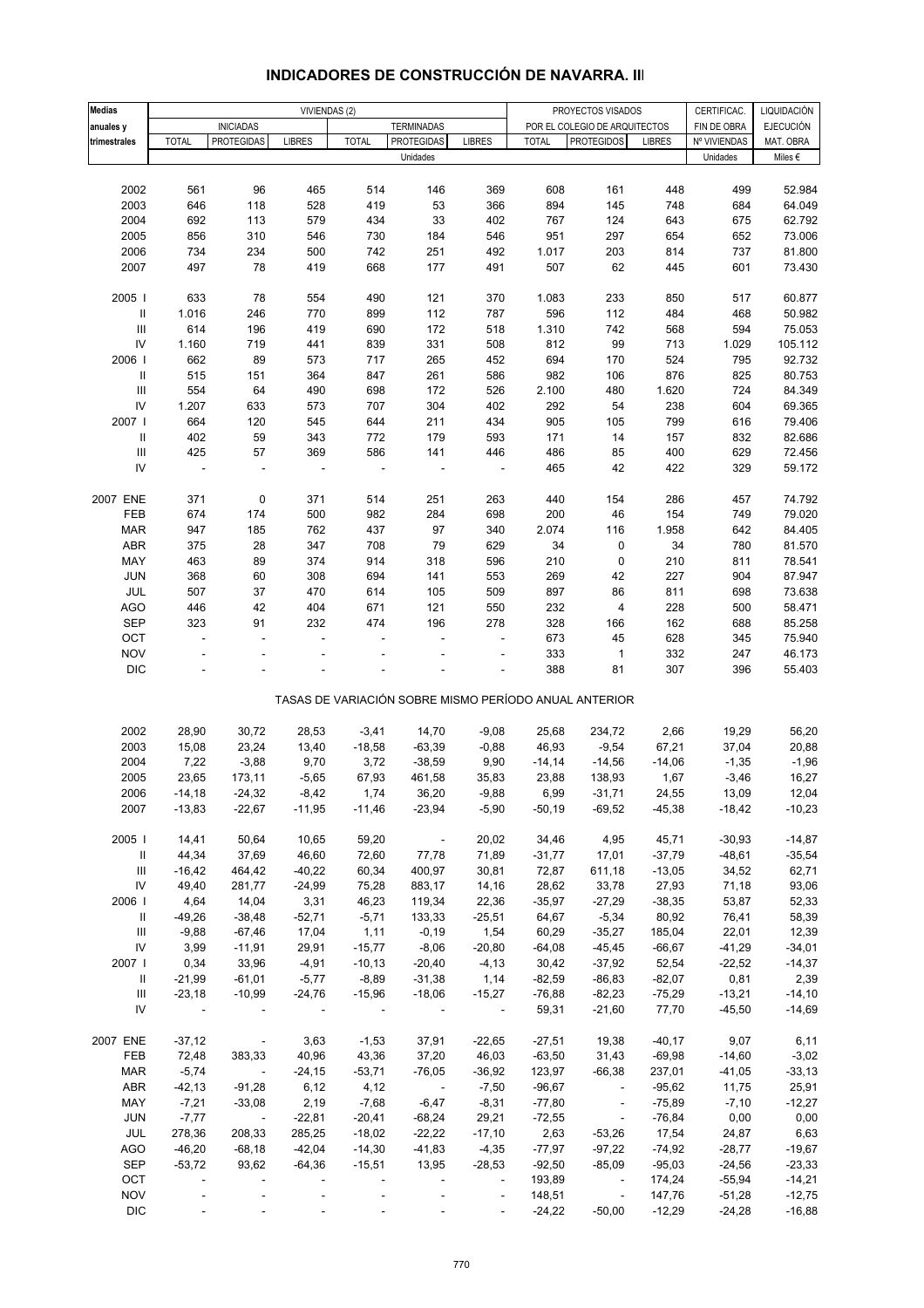| <b>Medias</b> |              | LICITACIÓN OFICIAL (SEOPAN) |            |                                                       | LICITACIÓN OFICIAL (FOMENTO) |              |
|---------------|--------------|-----------------------------|------------|-------------------------------------------------------|------------------------------|--------------|
| anuales y     | <b>TOTAL</b> | <b>EDIFICACIÓN</b>          | OBRA CIVIL | <b>TOTAL</b>                                          | <b>EDIFICACIÓN</b>           | INGENIERÍA   |
| trimestrales  |              |                             |            |                                                       |                              | <b>CIVIL</b> |
|               |              |                             |            | Miles €                                               |                              |              |
|               |              |                             |            |                                                       |                              |              |
| 2003          | 43.234,3     | 7.835,3                     | 35.399,0   | 37.036                                                | 6.772                        | 30.265       |
| 2004          | 22.937,6     | 7.373,8                     |            | 16.777                                                | 6.480                        | 10.297       |
|               |              |                             | 15.563,8   |                                                       |                              |              |
| 2005          | 42.344,8     | 15.328,3                    | 27.016,6   | 29.575                                                | 8.413                        | 21.162       |
| 2006          | 65.617,7     | 16.360,3                    | 49.257,4   | 32.182                                                | 9.235                        | 21.652       |
| 2007          | 45.669,2     | 15.066,1                    | 30.603,1   | 23.676                                                | 8.106                        | 15.570       |
| 2008          | 34.181,0     | 26.591,0                    | 7.590,0    |                                                       |                              |              |
|               |              |                             |            |                                                       |                              |              |
| 2005 II       | 46.055,0     | 10.653,0                    | 35.402,0   | 34.562                                                | 9.654                        | 24.908       |
| Ш             | 69.313,3     | 16.282,3                    | 53.031,0   | 52.820                                                | 8.580                        | 44.240       |
| IV            | 28.822,0     | 14.461,0                    | 14.361,0   | 22.320                                                | 10.659                       | 11.661       |
| 2006          | 33.612,0     | 11.048,3                    | 22.563,7   | 27.853                                                | 6.428                        | 21.426       |
| Ш             | 53.461,7     | 25.384,7                    | 28.077,0   | 33.919                                                | 17.682                       | 11.056       |
| Ш             | 80.937,7     | 11.034,7                    | 69.903,0   | 54.380                                                | 3.891                        | 50.488       |
| IV            | 94.459,3     | 17.973,3                    | 76.486,0   | 12.574                                                | 8.937                        | 3.637        |
| 2007          | 53.218,3     | 28.868,7                    | 24.349,7   | 13.055                                                | 7.201                        | 5.854        |
| Ш             | 44.616,7     | 10.866,3                    | 33.750,3   | 41.715                                                | 4.210                        | 37.506       |
| Ш             |              | 6.630,0                     |            |                                                       | 8.147                        |              |
|               | 61.264,3     |                             | 54.634,3   | 17.970                                                |                              | 9.823        |
| IV            | 23.577,3     | 13.899,3                    | 9.678,0    | 21.109                                                | 15.247                       | 5.862        |
| 2008          | 34.181,0     | 26.591,0                    | 7.590,0    |                                                       |                              |              |
|               |              |                             |            |                                                       |                              |              |
| 2007 FEB      | 49.183,0     | 30.368,0                    | 18.815,0   | 4.793                                                 | 1.746                        | 3.047        |
| <b>MAR</b>    | 64.545,0     | 20.826,0                    | 43.719,0   | 33.616                                                | 19.264                       | 14.352       |
| ABR           | 38.692,0     | 21.271,0                    | 17.421,0   | 22.638                                                | 5.922                        | 16.717       |
| MAY           | 24.940,0     | 4.312,0                     | 20.628,0   | 56.307                                                | 4.918                        | 51.389       |
| <b>JUN</b>    | 70.218,0     | 7.016,0                     | 63.202,0   | 46.200                                                | 1.789                        | 44.411       |
| JUL           | 77.972,0     | 6.474,0                     | 71.498,0   | 6.661                                                 | 1.497                        | 5.164        |
| AGO           | 83.972,0     | 5.017,0                     | 78.955,0   | 15.533                                                | 5.715                        | 9.818        |
| SEP           | 21.849,0     | 8.399,0                     | 13.450,0   | 31.715                                                | 17.229                       | 14.486       |
| OCT           | 15.149,0     | 7.664,0                     | 7.485,0    | 33.381                                                | 24.587                       | 8.794        |
| <b>NOV</b>    | 49.800,0     | 32.049,0                    | 17.751,0   | 8.836                                                 | 5.907                        | 2.929        |
| <b>DIC</b>    | 5.783,0      | 1.985,0                     | 3.798,0    |                                                       |                              |              |
| 2008 ENE      | 34.181,0     | 26.591,0                    | 7.590,0    |                                                       |                              |              |
|               |              |                             |            | TASAS DE VARIACIÓN SOBRE MISMO PERÍODO ANUAL ANTERIOR |                              |              |
|               |              |                             |            |                                                       |                              |              |
| 2003          | 51,05        | $-21,83$                    | 90,33      | $-27,41$                                              | $-27,41$                     | $-27,42$     |
| 2004          | $-46,95$     | $-5,89$                     | $-56,03$   | $-54,70$                                              | $-4,30$                      | $-65,98$     |
| 2005          | 84,61        | 107,87                      | 73,59      | 76,28                                                 | 29,83                        | 105,51       |
| 2006          | 54,96        | 6,73                        | 82,32      | 8,81                                                  | 9,77                         | 2,31         |
| 2007          | $-30,40$     | $-7,91$                     | $-37,87$   | $-27,58$                                              | 5,85                         | $-34,08$     |
| 2008          | $-25,58$     | -24,91                      | -27,82     |                                                       |                              |              |
|               |              |                             |            |                                                       |                              |              |
| 2005 II       | 37,87        | 57,05                       | 32,98      | 112,67                                                | 30,40                        | 181,51       |
| Ш             | 101,43       | 23,34                       | 150,02     | 130,08                                                | 11,72                        | 189,58       |
| IV            | 149,31       | 250,07                      | 93,29      | 24,30                                                 | 77,00                        | $-2,28$      |
| 2006          | 33,44        | -44,53                      | 327,96     | 223,93                                                | 35,06                        | 458,11       |
| Ш             | 16,08        | 138,29                      | $-20,69$   | $-1,86$                                               | 83,16                        | $-55,61$     |
| Ш             | 16,77        | $-32,23$                    | 31,82      | 2,95                                                  | $-54,65$                     | 14,12        |
| IV            | 227,73       | 24,29                       | 432,60     | $-43,66$                                              | $-16, 15$                    | $-68,81$     |
| 2007 l        | 58,33        | 161,29                      | 7,92       | $-53,13$                                              | 12,04                        | $-72,68$     |
|               | $-16,54$     |                             |            | 22,98                                                 |                              |              |
| Ш             |              | $-57,19$                    | 20,21      |                                                       | $-76,19$                     | 239,24       |
| Ш             | $-24,31$     | $-39,92$                    | $-21,84$   | $-66,96$                                              | 109,36                       | $-80,54$     |
| IV            | $-75,04$     | -22,67                      | $-87,35$   | 278,63                                                |                              | 7,44         |
| 2008          | $-25,58$     | $-24,91$                    | $-27,82$   |                                                       |                              |              |
| 2007 FEB      | 77,14        | 294,85                      | $-6,27$    | $-79,66$                                              | $-69,48$                     | $-82,93$     |
| MAR           | 38,16        | $-9,08$                     | 83,60      | $-8,32$                                               | 68,70                        | $-43,16$     |
| ABR           | 27,00        | 107,08                      | $-13,73$   | $-38,26$                                              | $-42,42$                     | 54,24        |
| MAY           | $-55,06$     | $-64,23$                    | $-52,51$   | 155,35                                                | -57,71                       | 393,08       |
|               |              |                             |            |                                                       |                              |              |
| <b>JUN</b>    | $-5,66$      | -86,97                      | 206,81     | 7,35                                                  | $-94,25$                     | 272,98       |
| JUL           | 28,55        | 3,22                        | 31,47      | $-88,04$                                              | $-76,77$                     | $-89,52$     |
| AGO           | -34,21       | $-67,95$                    | $-29,50$   | $-84,59$                                              | 13,12                        | $-89,75$     |
| SEP           | -59,92       | $-24,87$                    | $-68,96$   | 379,44                                                |                              | 125,11       |
| ост           | $-60,08$     | $-72,62$                    | $-24,85$   |                                                       |                              |              |
| <b>NOV</b>    | $-28,17$     | 36,55                       | -61,29     | $-20,75$                                              |                              | $-73,16$     |
| <b>DIC</b>    | $-96,72$     | $-19,37$                    | $-97,81$   |                                                       |                              |              |
| 2008 ENE      | $-25,58$     | $-24,91$                    | $-27,82$   |                                                       |                              |              |

# **INDICADORES DE CONSTRUCCIÓN DE NAVARRA. IV**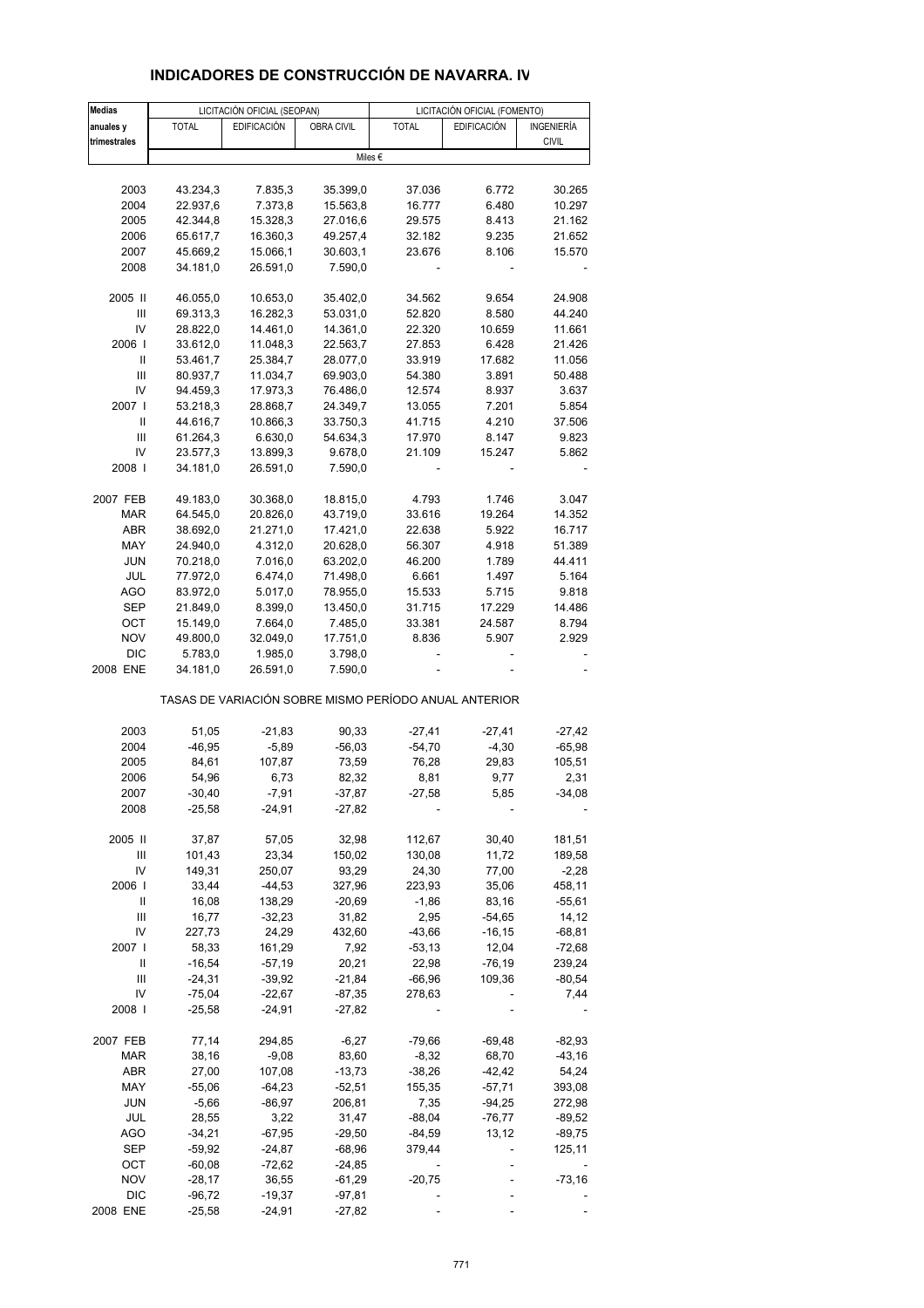| Medias                             |                  |                     |                                                       | ESTABLECIMIENTOS HOTELEROS |                          |                    |                    |
|------------------------------------|------------------|---------------------|-------------------------------------------------------|----------------------------|--------------------------|--------------------|--------------------|
| anuales y                          |                  | NÚMERO DE VIAJEROS  |                                                       |                            | NÚMERO DE PERNOCTACIONES |                    | <b>GRADO DE</b>    |
| trimestrales                       | <b>TOTAL</b>     | <b>ESPAÑOLES</b>    | <b>EXTRANJEROS</b>                                    | <b>TOTAL</b>               | <b>ESPAÑOLES</b>         | <b>EXTRANJEROS</b> | <b>OCUPACIÓN</b>   |
|                                    |                  |                     | Unidades                                              |                            |                          |                    | %                  |
|                                    |                  |                     |                                                       |                            |                          |                    |                    |
| 2003                               | 51.843           | 40.178              | 11.674                                                | 98.022                     | 79.244                   | 19.072             | 37,00              |
| 2004                               | 58.252           | 44.996              | 13.262                                                | 109.162                    | 88.867                   | 20.612             | 39,33              |
| 2005                               | 61.485           | 48.407              | 13.078                                                | 116.269                    | 95.967                   | 20.676             | 40,82              |
| 2006                               | 62.666           | 50.429              | 12.237                                                | 120.409                    | 99.867                   | 20.542             | 39,92              |
| 2007                               | 64.084           | 49.240              | 14.844                                                | 122.540                    | 96.016                   | 26.524             | 40,36              |
| 2008                               | 36.891           | 30.820              | 6.071                                                 | 67.171                     | 52.310                   | 14.861             | 24,95              |
| 2005 II                            | 65.085           | 48.915              | 16.170                                                | 119.422                    | 94.673                   | 24.749             | 40,77              |
| $\mathsf{III}\,$                   | 85.540           | 63.921              | 21.620                                                | 162.761                    | 129.498                  | 33.263             | 54,67              |
| IV                                 | 51.992           | 43.175              | 8.817                                                 | 99.729                     | 85.618                   | 14.111             | 35,28              |
| 2006                               | 42.775           | 37.155              | 5.620                                                 | 77.906                     | 66.924                   | 10.982             | 29,25              |
| Ш                                  | 68.250           | 52.828              | 15.422                                                | 125.202                    | 100.756                  | 24.445             | 40,40              |
| Ш                                  | 84.224           | 64.549              | 19.675                                                | 167.008                    | 136.076                  | 30.932             | 52,48              |
| IV                                 | 55.413           | 47.182              | 8.231                                                 | 111.519                    | 95.712                   | 15.807             | 37,55              |
| 2007 l                             | 44.889           | 37.885              | 7.004                                                 | 81.055                     | 66.116                   | 14.939             | 29,65              |
| Ш                                  | 71.070           | 53.559              | 17.511                                                | 131.691                    | 101.854                  | 29.837             | 42,31              |
| Ш                                  | 83.831           | 58.972              | 24.860                                                | 166.665                    | 125.316                  | 41.349             | 52,05              |
| IV                                 | 56.547           | 46.546              | 10.001                                                | 110.748                    | 90.779                   | 19.969             | 37,42              |
| 2008                               | 36.891           | 30.820              | 6.071                                                 | 67.171                     | 52.310                   | 14.861             | 24,95              |
|                                    |                  |                     |                                                       |                            |                          |                    |                    |
| 2007 FEB<br><b>MAR</b>             | 45.966<br>52.574 | 39.493<br>43.257    | 6.473<br>9.317                                        | 81.516<br>94.416           | 67.947<br>76.126         | 13.569<br>18.290   | 31,33<br>31,40     |
| <b>ABR</b>                         | 67.951           | 54.324              | 13.627                                                | 129.329                    | 105.923                  | 23.406             | 42,27              |
| MAY                                | 71.268           | 50.700              | 20.568                                                | 128.672                    | 91.261                   | 37.411             | 40,97              |
| JUN                                | 73.990           | 55.652              | 18.338                                                | 137.071                    | 108.377                  | 28.694             | 43,69              |
| JUL                                | 83.474           | 56.794              | 26.680                                                | 167.032                    | 118.418                  | 48.614             | 51,07              |
| <b>AGO</b>                         | 90.300           | 65.277              | 25.023                                                | 185.013                    | 147.073                  | 37.940             | 57,25              |
| <b>SEP</b>                         | 77.720           | 54.844              | 22.876                                                | 147.951                    | 110.458                  | 37.493             | 47,84              |
| OCT                                | 72.648           | 56.529              | 16.119                                                | 143.006                    | 113.534                  | 29.472             | 44,28              |
| <b>NOV</b>                         | 56.521           | 47.964              | 8.557                                                 | 109.920                    | 90.701                   | 19.219             | 38,21              |
| <b>DIC</b>                         | 40.472           | 35.146              | 5.326                                                 | 79.319                     | 68.102                   | 11.217             | 29,76              |
| 2008 ENE                           | 36.891           | 30.820              | 6.071                                                 | 67.171                     | 52.310                   | 14.861             | 24,95              |
|                                    |                  |                     | TASAS DE VARIACIÓN SOBRE MISMO PERÍODO ANUAL ANTERIOR |                            |                          |                    |                    |
| 2003                               | $-0,01$          | 1,00                | $-3,31$                                               | $-3,33$                    | $-3,18$                  | $-4,04$            | $-5,19$            |
| 2004                               | 12,36            | 11,99               | 13,60                                                 | 11,37                      | 12,14                    | 8,07               | 6,30               |
| 2005                               | 5,55             | 7,58                | $-1,39$                                               | 6,51                       | 7,99                     | 0,31               | 3,78               |
| 2006                               | 1,92             | 4,18                | $-6,43$                                               | 3,56                       | 4,06                     | $-0,65$            | $-2,21$            |
| 2007                               | 2,26             | $-2,36$             | 21,30                                                 | 1,77                       | $-3,86$                  | 29,12              | 1,10               |
| 2008                               | 2,12             | $-0,27$             | 16,26                                                 | $-0,09$                    | $-3,62$                  | 14,69              | $-4,81$            |
|                                    |                  |                     |                                                       |                            |                          |                    |                    |
| 2005 II<br>Ш                       | 5,15<br>9,39     | 4,98<br>12,22       | 5,67<br>1,83                                          | 5,71<br>14,63              | 5,80<br>17,48            | 5,33<br>4,70       | 2,14<br>10,16      |
| IV                                 | 1,18             | 2,95                | $-6,71$                                               | $-1,20$                    | 0,45                     | $-10,55$           | $-4,35$            |
| 2006                               | $-1,26$          | $-1,23$             | $-1,47$                                               | $-6,32$                    | $-9,66$                  | 3,81               | $-10,17$           |
| Ш                                  | 4,86             | 8,00                | $-4,62$                                               | 4,84                       | 6,43                     | $-1,23$            | $-0,91$            |
| $\ensuremath{\mathsf{III}}\xspace$ | $-1,54$          | 0,98                | $-8,99$                                               | 2,61                       | 5,08                     | $-7,01$            | $-4,01$            |
| IV                                 | 6,58             | 9,28                | $-6,65$                                               | 11,82                      | 11,79                    | 12,02              | 6,43               |
| 2007 l                             | 4,94             | 1,96                | 24,63                                                 | 4,04                       | $-1,21$                  | 36,03              | 1,37               |
| Ш                                  | 4,13             | 1,38                | 13,54                                                 | 5,18                       | 1,09                     | 22,06              | 4,73               |
| Ш                                  | $-0,47$          | $-8,64$             | 26,35                                                 | $-0,21$                    | $-7,91$                  | 33,68              | $-0,81$            |
| IV                                 | 2,05             | $-1,35$             | 21,50                                                 | $-0,69$                    | $-5,15$                  | 26,33              | $-0,36$            |
| 2008                               | 2,12             | $-0,27$             | 16,26                                                 | $-0,09$                    | $-3,62$                  | 14,69              | -4,81              |
|                                    |                  |                     |                                                       |                            |                          |                    |                    |
| 2007 FEB                           | 12,66            | 11,24               | 22,13                                                 | 9,95                       | 6,26                     | 33,12              | 3,43               |
| MAR                                | $-0,44$          | $-6,70$             | 44,67                                                 | $-2,33$                    | $-8,85$                  | 39,05              | $-3,95$            |
| ABR                                | 6,02             | 4,46                | 12,73                                                 | 9,99                       | 10,08                    | 9,58               | 7,83               |
| MAY                                | $-2,13$          | $-6,33$             | 10,03                                                 | 0,32                       | $-8,00$                  | 28,71              | 0,12               |
| <b>JUN</b>                         | 9,07             | 6,30                | 18,42                                                 | 5,63                       | 1,43                     | 25,24              | 6,35               |
| JUL<br><b>AGO</b>                  | 1,35<br>$-1,45$  | $-5,63$<br>$-10,88$ | 20,26<br>36,07                                        | $-0,53$<br>$-0,88$         | $-8,98$<br>$-7,72$       | 28,57<br>39,07     | $-0,33$<br>$-2,07$ |
| SEP                                | $-1,21$          | $-8,93$             | 23,99                                                 | 1,02                       | $-6,98$                  | 35,33              | 0,23               |
| OCT                                | 0,70             | $-5,17$             | 28,67                                                 | $-2,72$                    | $-9,56$                  | 37,33              | $-1,99$            |
| <b>NOV</b>                         | 11,29            | 10,93               | 13,32                                                 | 11,94                      | 9,61                     | 24,48              | 7,97               |
| <b>DIC</b>                         | $-6,55$          | $-9,17$             | 15,43                                                 | $-11,24$                   | $-13,62$                 | 6,61               | $-7,23$            |
| 2008 ENE                           | 2,12             | $-0,27$             | 16,26                                                 | $-0,09$                    | $-3,62$                  | 14,69              | -4,81              |

## **INDICADORES DE SERVICIOS DE NAVARRA. I**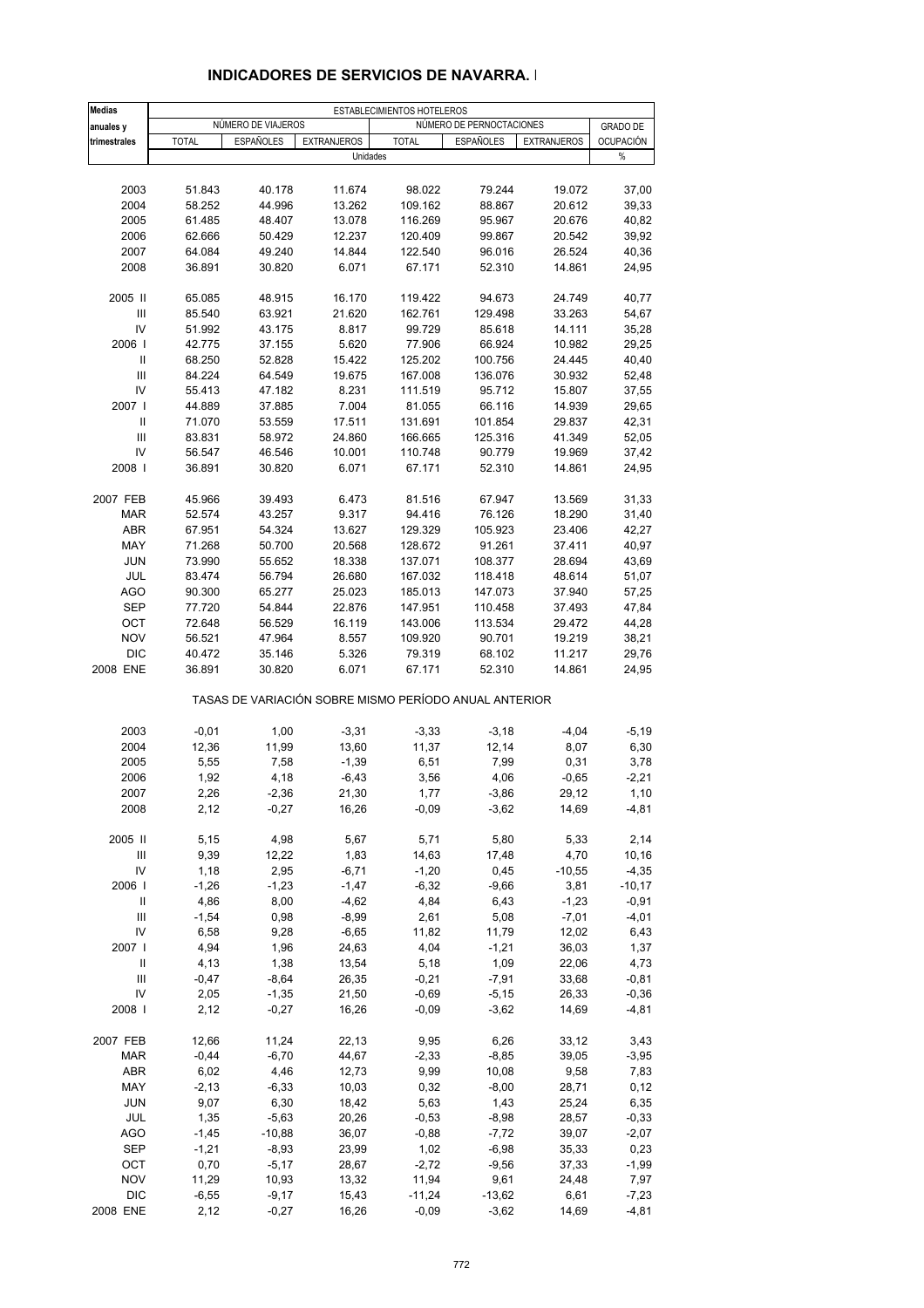| <b>Medias</b>                      |                      |                      |                     | <b>ACAMPAMENTOS TURÍSTICOS (5)</b>                    |                          |                     |                     |
|------------------------------------|----------------------|----------------------|---------------------|-------------------------------------------------------|--------------------------|---------------------|---------------------|
| anuales y                          |                      | NÚMERO DE VIAJEROS   |                     |                                                       | NÚMERO DE PERNOCTACIONES |                     | <b>GRADO DE</b>     |
| trimestrales                       | <b>TOTAL</b>         | <b>ESPAÑOLES</b>     | <b>EXTRANJEROS</b>  | <b>TOTAL</b>                                          | ESPAÑOLES                | <b>EXTRANJEROS</b>  | <b>OCUPACIÓN</b>    |
|                                    |                      |                      | Unidades            |                                                       |                          |                     | %                   |
|                                    |                      |                      |                     |                                                       |                          |                     |                     |
| 2003                               | 12.643               | 10.499               | 2.144               | 30.508                                                | 26.308                   | 4.200               | 26,47               |
| 2004                               | 11.280               | 9.340                | 1.940               | 28.504                                                | 24.737                   | 3.766               | 26,55               |
| 2005                               | 12.762               | 10.561               | 2.201               | 36.245                                                | 31.196                   | 5.049               | 28,50               |
| 2006<br>2007                       | 13.520<br>9.549      | 11.144<br>6.948      | 2.375<br>2.601      | 36.754<br>28.259                                      | 31.891<br>21.424         | 4.863<br>6.836      | 30,26<br>26,93      |
| 2008                               | 706                  | 675                  | 31                  | 1.382                                                 | 1.344                    | 38                  | 24,16               |
|                                    |                      |                      |                     |                                                       |                          |                     |                     |
| 2005 II                            | 11.897               | 10.460               | 1.437               | 27.729                                                | 24.865                   | 2.864               | 26,45               |
| Ш                                  | 29.637               | 22.656               | 6.981               | 94.266                                                | 77.967                   | 16.299              | 42,67               |
| IV                                 | 6.090                | 5.847                | 244                 | 15.054                                                | 14.347                   | 707                 | 24,79               |
| 2006                               | 4.705                | 4.652                | 53                  | 11.671                                                | 11.355                   | 316                 | 22,95               |
| Ш                                  | 15.013               | 12.830               | 2.183               | 34.020                                                | 29.917                   | 4.104               | 31,09               |
| Ш                                  | 29.277               | 22.328               | 6.949               | 88.787                                                | 74.591                   | 14.196              | 43,18               |
| IV                                 | 5.083                | 4.768                | 315                 | 12.538                                                | 11.700                   | 838                 | 23,83               |
| 2007                               | 1.509                | 1.461                | 48                  | 3.700                                                 | 3.517                    | 183                 | 15,70               |
| Ш                                  | 9.008                | 7.095                | 1.914               | 21.857                                                | 17.203                   | 4.654               | 25,72               |
| $\ensuremath{\mathsf{III}}\xspace$ | 24.278               | 16.114               | 8.164               | 80.972                                                | 58.958                   | 22.014              | 36,45               |
| IV                                 | 3.400                | 3.121                | 279                 | 6.508                                                 | 6.017                    | 492                 | 29,83               |
| 2008                               | 706                  | 675                  | 31                  | 1.382                                                 | 1.344                    | 38                  | 24,16               |
|                                    | 1.793                |                      |                     |                                                       |                          |                     |                     |
| 2007 FEB<br><b>MAR</b>             | 2.329                | 1.764<br>2.234       | 29<br>95            | 4.054<br>5.979                                        | 3.770<br>5.771           | 284<br>208          | 19,92<br>18,87      |
| <b>ABR</b>                         | 7.184                | 6.312                | 872                 | 19.040                                                | 17.468                   | 1.572               | 27,03               |
| MAY                                | 7.554                | 5.394                | 2.160               | 18.832                                                | 12.825                   | 6.007               | 21,29               |
| JUN                                | 12.287               | 9.578                | 2.709               | 27.699                                                | 21.317                   | 6.382               | 28,84               |
| <b>JUL</b>                         | 35.544               | 24.860               | 10.684              | 106.964                                               | 80.650                   | 26.314              | 37,41               |
| <b>AGO</b>                         | 29.105               | 18.421               | 10.684              | 119.500                                               | 85.660                   | 33.840              | 44,35               |
| <b>SEP</b>                         | 8.185                | 5.060                | 3.125               | 16.452                                                | 10.563                   | 5.889               | 27,60               |
| OCT                                | 5.776                | 5.071                | 705                 | 10.710                                                | 9.394                    | 1.316               | 28,16               |
| <b>NOV</b>                         | 3.176                | 3.084                | 92                  | 5.982                                                 | 5.890                    | 92                  | 31,07               |
| <b>DIC</b>                         | 1.249                | 1.208                | 41                  | 2.833                                                 | 2.766                    | 67                  | 30,26               |
| 2008 ENE                           | 706                  | 675                  | 31                  | 1.382                                                 | 1.344                    | 38                  | 24,16               |
|                                    |                      |                      |                     | TASAS DE VARIACIÓN SOBRE MISMO PERÍODO ANUAL ANTERIOR |                          |                     |                     |
| 2003                               | 44,31                | 69,83                | $-16,88$            | 28,49                                                 | 45,16                    | $-25,26$            | $-2,30$             |
| 2004                               | $-10,78$             | $-11,04$             | $-9,51$             | $-6,57$                                               | $-5,97$                  | $-10,32$            | 0,30                |
| 2005                               | 13,15                | 13,08                | 13,48               | 27,16                                                 | 26,11                    | 34,06               | 7,36                |
| 2006                               | 5,93                 | 5,53                 | 7,89                | 1,41                                                  | 2,23                     | $-3,68$             | 6,18                |
| 2007                               | $-29,37$             | $-37,66$             | 9,52                | $-23,11$                                              | $-32,82$                 | 40,56               | $-11,03$            |
| 2008                               | 74,32                | 75,32                | 55,00               | 29,40                                                 | 33,07                    | $-34,48$            | 190,73              |
|                                    |                      |                      |                     |                                                       |                          |                     |                     |
| 2005 II                            | $-2,07$              | 3,60                 | $-29,95$            | 11,72                                                 | 18,41                    | $-25,06$            | 3,39                |
| Ш                                  | 22,23                | 20,19                | 29,37               | 38,16                                                 | 33,63                    | 64,86               | 9,79                |
| IV<br>2006                         | 53,94<br>37,40       | 55,14<br>41,79       | 29,84<br>$-62,88$   | 79,35<br>47,18                                        | 95,37<br>49,35           | $-32,72$<br>$-3,36$ | 24,49<br>14,23      |
| Ш                                  | 26,19                | 22,66                | 51,88               | 22,69                                                 | 20,31                    | 43,30               | 17,52               |
| Ш                                  | $-1,21$              | $-1,45$              | $-0,45$             | $-5,81$                                               | $-4,33$                  | $-12,90$            | 1,21                |
| IV                                 | $-16,54$             | $-18,45$             | 29,27               | $-16,71$                                              | $-18,45$                 | 18,58               | $-3,87$             |
| 2007                               | $-67,93$             | $-68,59$             | $-10,00$            | $-68,29$                                              | $-69,03$                 | $-41,98$            | $-31,60$            |
| Ш                                  | $-40,00$             | $-44,70$             | $-12,34$            | $-35,75$                                              | $-42,50$                 | 13,40               | $-17,26$            |
| Ш                                  | $-17,08$             | $-27,83$             | 17,48               | $-8,80$                                               | $-20,96$                 | 55,08               | $-15,58$            |
| IV                                 | $-33,10$             | $-34,54$             | $-11,32$            | $-48,09$                                              | $-48,57$                 | $-41,33$            | 25,18               |
| 2008                               | 74,32                | 75,32                | 55,00               | 29,40                                                 | 33,07                    | $-34,48$            | 190,73              |
|                                    |                      |                      |                     |                                                       |                          |                     |                     |
| 2007 FEB                           | $-61,79$             | $-62,35$             | 262,50              | $-66,57$                                              | $-67,91$                 | $-25,26$            | $-18,06$            |
| MAR                                | $-63,74$             | $-64,57$             | $-18,80$            | $-58,99$                                              | $-59,29$                 | $-48,13$            | $-23,60$            |
| ABR                                | $-50,20$             | $-53,03$             | $-11,65$            | $-47,95$                                              | $-48,68$                 | $-38,13$            | $-18,49$            |
| MAY<br>JUN                         | $-38,59$<br>$-32,90$ | $-46,58$<br>$-35,94$ | $-1,91$<br>$-19,38$ | $-28,94$<br>$-28,94$                                  | $-42,72$<br>$-36,03$     | 46,08<br>12,80      | $-26,41$<br>$-7,48$ |
| JUL                                | $-2,66$              | $-8,85$              | 15,63               | 16,97                                                 | 7,87                     | 57,76               | $-15,05$            |
| AGO                                | $-18,85$             | $-31,24$             | 17,70               | $-15,01$                                              | $-28,12$                 | 57,94               | $-19,51$            |
| SEP                                | $-47,03$             | $-60,84$             | 23,47               | $-52,05$                                              | $-64,59$                 | 31,42               | $-9,24$             |
| OCT                                | $-31,14$             | $-34,63$             | 11,73               | $-49,16$                                              | $-51,03$                 | $-30,11$            | 10,74               |
| <b>NOV</b>                         | $-35,06$             | $-33,42$             | $-64,48$            | $-43,96$                                              | $-42,15$                 | $-81,38$            | 10,41               |
| <b>DIC</b>                         | $-36,60$             | $-36,92$             | $-25,45$            | $-51,75$                                              | $-51,77$                 | $-51,09$            | 68,86               |
| 2008 ENE                           | 74,32                | 75,32                | 55,00               | 29,40                                                 | 33,07                    | $-34,48$            | 190,73              |

#### **INDICADORES DE SERVICIOS DE NAVARRA. II**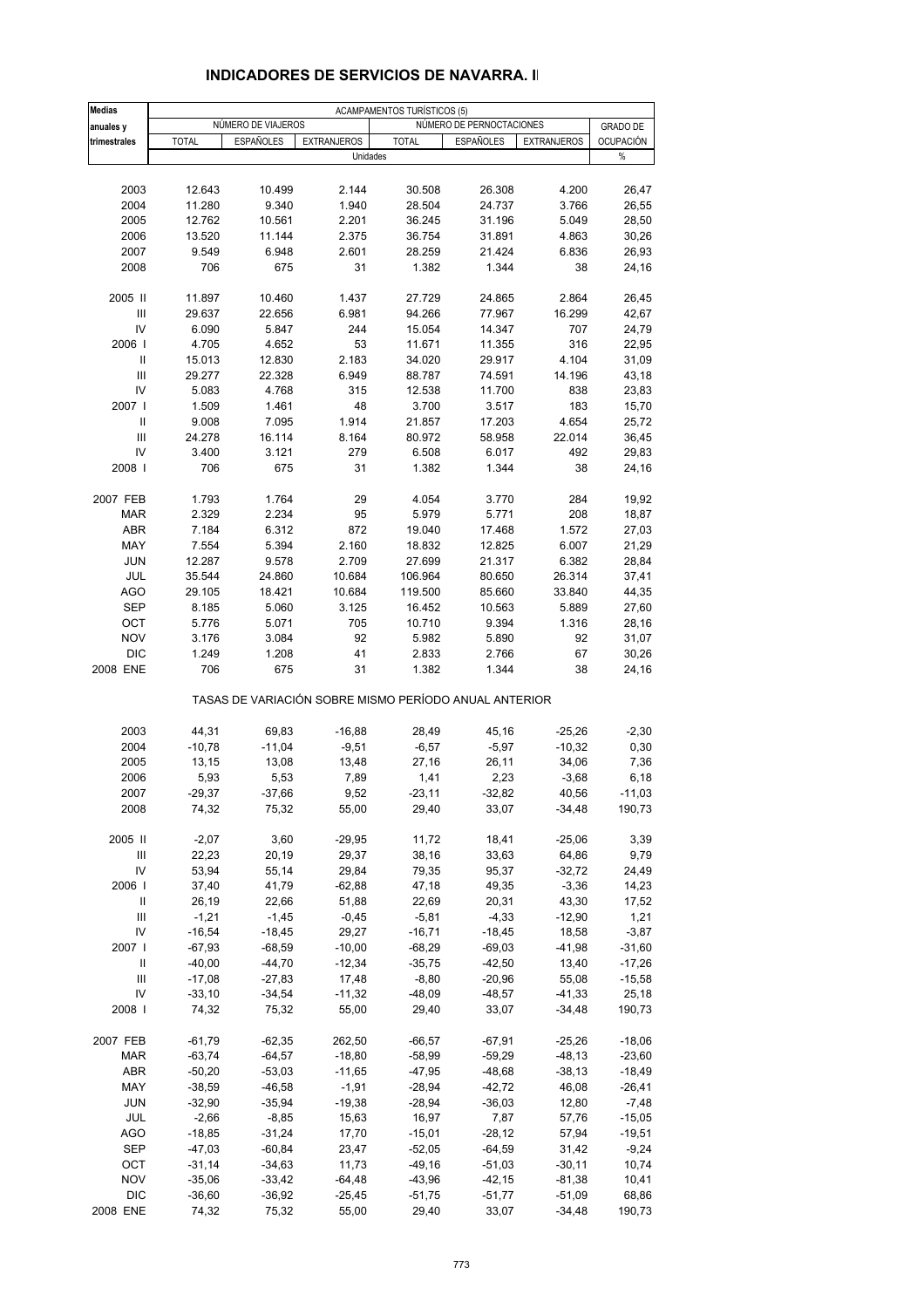| <b>Medias</b> |                |                    |                                                       | APARTAMENTOS TURÍSTICOS (5) |                          |                      |                   |
|---------------|----------------|--------------------|-------------------------------------------------------|-----------------------------|--------------------------|----------------------|-------------------|
| anuales y     |                | NÚMERO DE VIAJEROS |                                                       |                             | NÚMERO DE PERNOCTACIONES |                      | <b>GRADO DE</b>   |
| trimestrales  | <b>TOTAL</b>   | <b>ESPAÑOLES</b>   | <b>EXTRANJEROS</b>                                    | <b>TOTAL</b>                | <b>ESPAÑOLES</b>         | <b>EXTRANJEROS</b>   | <b>OCUPACIÓN</b>  |
|               |                |                    | Unidades                                              |                             |                          |                      | $\%$              |
|               |                |                    |                                                       |                             |                          |                      |                   |
| 2003          | 1.609          | 1.455              | 154                                                   | 6.279                       | 4.836                    | 1.443                | 37,50             |
| 2004          | 1.944          | 1.690              | 254                                                   | 6.721                       | 5.682                    | 1.039                | 35,35             |
| 2005          | 2.208          | 1.924              | 283                                                   | 7.342                       | 6.198                    | 1.144                | 33,73             |
| 2006          | 2.380          | 2.077              | 303                                                   | 8.239                       | 6.539                    | 1.700                | 33,12             |
| 2007          | 2.427          | 2.068              | 359                                                   | 8.224                       | 6.392                    | 1.832                | 32,78             |
| 2008          | 1.435          | 1.243              | 192                                                   | 4.786                       | 3.549                    | 1.237                | 18,79             |
|               |                |                    |                                                       |                             |                          |                      |                   |
| 2005 II       | 2.415          | 2.070              | 345                                                   | 7.511                       | 6.385                    | 1.126                | 33,45             |
| Ш<br>IV       | 2.427          | 1.905              | 522                                                   | 8.906                       | 6.836                    | 2.070                | 41,24             |
| 2006          | 2.166<br>1.855 | 2.031<br>1.718     | 136<br>137                                            | 6.772<br>6.028              | 6.059<br>5.140           | 713<br>888           | 30, 10<br>26,75   |
| Ш             | 2.609          | 2.301              | 308                                                   | 8.468                       | 6.740                    | 1.728                | 34,10             |
| Ш             | 2.804          | 2.268              | 536                                                   | 10.951                      | 8.238                    | 2.713                | 42,32             |
| IV            | 2.250          | 2.022              | 229                                                   | 7.510                       | 6.039                    | 1.472                | 29,31             |
| 2007 l        | 1.963          | 1.706              | 257                                                   | 6.522                       | 4.810                    | 1.712                | 26,93             |
| Ш             | 2.465          | 2.032              | 433                                                   | 8.665                       | 6.140                    | 2.525                | 35,30             |
| III           | 3.010          | 2.426              | 584                                                   | 10.779                      | 8.588                    | 2.191                | 42,57             |
| IV            | 2.270          | 2.106              | 164                                                   | 6.929                       | 6.029                    | 900                  | 26,34             |
| 2008          | 1.435          | 1.243              | 192                                                   | 4.786                       | 3.549                    | 1.237                | 18,79             |
|               |                |                    |                                                       |                             |                          |                      |                   |
| 2007 FEB      | 1.876          | 1.698              | 178                                                   | 6.208                       | 4.708                    | 1.500                | 27,25             |
| <b>MAR</b>    | 2.263          | 1.878              | 385                                                   | 6.918                       | 4.896                    | 2.022                | 27,35             |
| <b>ABR</b>    | 2.734          | 2.245              | 489                                                   | 10.043                      | 7.309                    | 2.734                | 40,90             |
| MAY           | 2.155          | 1.673              | 482                                                   | 7.779                       | 5.368                    | 2.411                | 31,08             |
| <b>JUN</b>    | 2.506          | 2.179              | 327                                                   | 8.173                       | 5.743                    | 2.430                | 33,91             |
| JUL           | 2.788          | 1.998              | 790                                                   | 10.119                      | 7.196                    | 2.923                | 40,28             |
| <b>AGO</b>    | 3.022          | 2.512              | 510                                                   | 14.132                      | 12.200                   | 1.932                | 54,58             |
| <b>SEP</b>    | 3.221          | 2.769              | 452                                                   | 8.087                       | 6.368                    | 1.719                | 32,86             |
| OCT           | 2.522          | 2.384              | 138                                                   | 7.039                       | 6.498                    | 541                  | 26,97             |
| <b>NOV</b>    | 2.154          | 1.970              | 184                                                   | 7.119                       | 5.993                    | 1.126                | 27,51             |
| <b>DIC</b>    | 2.134          | 1.963              | 171                                                   | 6.630                       | 5.596                    | 1.034                | 24,53             |
| 2008 ENE      | 1.435          | 1.243              | 192                                                   | 4.786                       | 3.549                    | 1.237                | 18,79             |
|               |                |                    | TASAS DE VARIACIÓN SOBRE MISMO PERÍODO ANUAL ANTERIOR |                             |                          |                      |                   |
| 2003          | 40,12          | 40,66              | 35,29                                                 | 12,44                       | 20,38                    | $-7,91$              | $-3,32$           |
| 2004          | 20,84          | 16,18              | 64,88                                                 | 7,04                        | 17,49                    | $-28,00$             | $-5,74$           |
| 2005          | 13,59          | 13,88              | 11,62                                                 | 9,25                        | 9,10                     | 10, 10               | $-4,57$           |
| 2006          | 7,78           | 7,93               | 6,73                                                  | 12,21                       | 5,50                     | 48,60                | $-1,80$           |
| 2007          | 2,00           | $-0,45$            | 18,82                                                 | $-0,19$                     | $-2,26$                  | 7,77                 | $-1,02$           |
| 2008          | $-18,00$       | $-19,44$           | $-7,25$                                               | $-25,67$                    | $-26,46$                 | $-23,31$             | $-28,26$          |
|               |                |                    |                                                       |                             |                          |                      |                   |
| 2005 II       | 24,57          | 21,53              | 46,60                                                 | 3,16                        | 4,36                     | $-3,18$              | $-17,45$          |
| Ш             | 7,55           | 6,70               | 10,76                                                 | 11,42                       | 7,94                     | 24,70                | 6,41              |
| IV            | 7,81           | 12,63              | $-34,25$                                              | 4,29                        | 5,14                     | $-2,46$              | $-5,63$           |
| 2006          | 1,74           | 1,52               | 4,57                                                  | $-2,49$                     | $-6,78$                  | 32,95                | $-11,21$          |
| Ш             | 8,03           | 11,14              | $-10,63$                                              | 12,75                       | 5,56                     | 53,51                | 1,94              |
| Ш             | 15,55          | 19,07              | 2,68                                                  | 22,97                       | 20,52                    | 31,05                | 2,62              |
| IV            | 3,88           | $-0,44$            | 68,55                                                 | 10,90                       | $-0,34$                  | 106,50               | $-2,60$           |
| 2007 l        | 5,82           | $-0,66$            | 86,89                                                 | 8,20                        | $-6,42$                  | 92,83                | 0,66              |
| Ш             | $-5,52$        | $-11,66$           | 40,32<br>9,02                                         | 2,33                        | $-8,90$                  | 46,12                | 3,51              |
| Ш<br>IV       | 7,36<br>0,87   | 6,97<br>4,15       | $-28,13$                                              | $-1,57$<br>$-7,74$          | 4,24<br>$-0,16$          | $-19,22$<br>$-38,82$ | 0,59<br>$-10, 15$ |
| 2008          | $-18,00$       | $-19,44$           | $-7,25$                                               | $-25,67$                    | $-26,46$                 | $-23,31$             | $-28,26$          |
|               |                |                    |                                                       |                             |                          |                      |                   |
| 2007 FEB      | $-0,32$        | 1,80               | $-16,82$                                              | $-1,90$                     | $-10,80$                 | 42,86                | $-13,16$          |
| MAR           | 12,42          | 1,35               | 140,63                                                | 7,24                        | $-8,06$                  | 79,57                | 7,21              |
| ABR           | 1,03           | $-8,07$            | 85,23                                                 | 5,41                        | $-7,48$                  | 67,94                | 6,26              |
| MAY           | $-20,98$       | $-25,91$           | 2,77                                                  | $-4,76$                     | $-12,77$                 | 19,71                | $-3,69$           |
| <b>JUN</b>    | 4,68           | $-1,04$            | 70,31                                                 | 6,03                        | $-6,86$                  | 57,59                | 7,51              |
| JUL           | $-2,35$        | $-8,14$            | 16,18                                                 | 0, 10                       | 1,83                     | $-3,91$              | 2,23              |
| AGO           | 0, 10          | 3,12               | $-12,52$                                              | $-4,98$                     | 4,54                     | $-39,66$             | $-2,71$           |
| SEP           | 26,91          | 26,21              | 31,40                                                 | 2,73                        | 6,52                     | $-9,24$              | 4,42              |
| ОСТ           | $-6,52$        | 0,21               | $-56,74$                                              | $-19,21$                    | $-7,16$                  | $-68,44$             | $-19,95$          |
| <b>NOV</b>    | 12,89          | 17,40              | $-20,00$                                              | 13,65                       | 27,73                    | $-28,37$             | 8,74              |
| <b>DIC</b>    | $-0,51$        | $-2,24$            | 24,82                                                 | $-12,23$                    | $-12,90$                 | $-8,41$              | $-15,27$          |
| 2008 ENE      | $-18,00$       | $-19,44$           | $-7,25$                                               | $-25,67$                    | $-26,46$                 | $-23,31$             | $-28,26$          |

#### **INDICADORES DE SERVICIOS DE NAVARRA. III**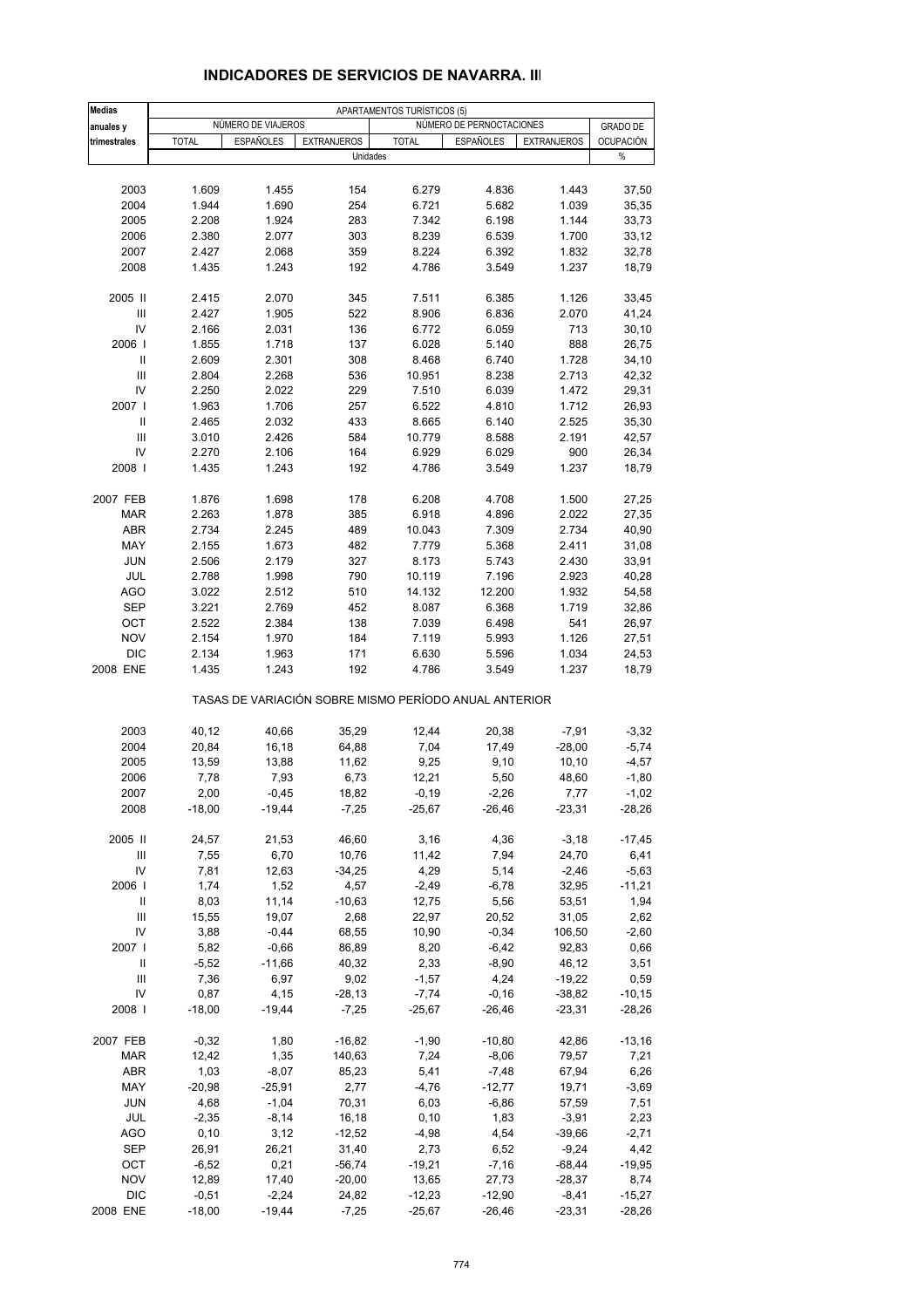| <b>Medias</b>    |              |              |                 | TRANSPORTE AÉREO DE PASAJEROS |                                                       |                |                  |
|------------------|--------------|--------------|-----------------|-------------------------------|-------------------------------------------------------|----------------|------------------|
| anuales y        | <b>TOTAL</b> |              | <b>INTERIOR</b> |                               |                                                       | INTERNACIONAL  |                  |
| trimestrales     |              | <b>TOTAL</b> | <b>REGULAR</b>  | NO REGULAR                    | <b>TOTAL</b>                                          | <b>REGULAR</b> | NO REGULAR       |
|                  |              |              |                 | Unidades                      |                                                       |                |                  |
|                  |              |              |                 |                               |                                                       |                |                  |
| 2003             | 25.499       | 25.285       | 24.840          | 445                           | 214                                                   | 0              | 214              |
| 2004             | 26.177       | 25.956       | 25.427          | 529                           | 220                                                   | 17             | 204              |
| 2005             | 27.980       | 27.169       | 26.532          | 637                           | 811                                                   | 320            | 491              |
| 2006             | 30.657       | 29.345       | 28.491          | 855                           | 1.312                                                 | 597            | 715              |
| 2007             | 40.959       | 39.674       | 39.034          | 640                           | 1.285                                                 | 601            | 684              |
| 2008             | 36.455       | 35.815       | 35.388          | 427                           | 640                                                   | 617            | 23               |
| 2005 II          | 32.001       | 31.107       | 30.754          | 353                           | 894                                                   | 335            | 559              |
| Ш                | 28.279       | 27.025       | 25.633          | 1.392                         | 1.253                                                 | 632            | 621              |
| IV               | 28.446       | 27.722       | 27.462          | 261                           | 724                                                   | 305            | 419              |
| 2006             | 27.910       | 27.490       | 27.047          | 442                           | 420                                                   | 310            | 110              |
| $\sf II$         | 32.019       | 30.340       | 30.094          | 246                           | 1.679                                                 | 704            | 975              |
| $\mathsf{III}\,$ | 27.724       | 25.975       | 23.675          | 2.300                         | 1.749                                                 | 722            | 1.028            |
| IV               | 34.974       | 33.577       | 33.148          | 429                           | 1.397                                                 | 651            | 746              |
| 2007 l           | 33.332       | 31.862       | 31.542          | 320                           | 1.470                                                 | 582            | 888              |
| Ш                | 46.479       | 44.997       | 44.250          | 747                           | 1.482                                                 | 627            | 854              |
| III              | 41.582       | 40.350       | 39.278          | 1.072                         | 1.232                                                 | 630            | 602              |
| IV               | 42.444       | 41.487       | 41.067          | 420                           | 957                                                   | 566            | 391              |
| 2008             | 36.455       | 35.815       | 35.388          | 427                           | 640                                                   | 617            | 23               |
| 2007 FEB         | 32.354       | 31.428       | 31.123          | 305                           | 926                                                   | 541            | 385              |
| <b>MAR</b>       | 38.666       | 35.853       | 35.446          | 407                           | 2.813                                                 | 595            | 2.218            |
| <b>ABR</b>       | 40.836       | 38.498       | 37.809          | 689                           | 2.338                                                 | 623            | 1.715            |
| MAY              | 48.523       | 47.343       | 46.179          | 1.164                         | 1.180                                                 | 644            | 536              |
| <b>JUN</b>       | 50.077       | 49.150       | 48.761          | 389                           | 927                                                   | 615            | 312              |
| JUL              | 49.387       | 47.469       | 46.588          | 881                           | 1.918                                                 | 636            | 1.282            |
| <b>AGO</b>       | 31.894       | 30.809       | 29.239          | 1.570                         | 1.085                                                 | 748            | 337              |
| <b>SEP</b>       | 43.466       | 42.773       | 42.008          | 765                           | 693                                                   | 507            | 186              |
| OCT              | 47.876       | 46.082       | 45.696          | 386                           | 1.794                                                 | 681            | 1.113            |
| <b>NOV</b>       | 42.872       | 42.388       | 42.079          | 309                           | 484                                                   | 453            | 31               |
| <b>DIC</b>       | 36.584       | 35.992       | 35.427          | 565                           | 592                                                   | 563            | 29               |
| 2008 ENE         | 36.455       | 35.815       | 35.388          | 427                           | 640                                                   | 617            | 23               |
|                  |              |              |                 |                               | TASAS DE VARIACIÓN SOBRE MISMO PERÍODO ANUAL ANTERIOR |                |                  |
| 2003             | $-1,35$      | $-0,88$      | $-1,10$         | 13,60                         | $-36,73$                                              |                | $-36,68$         |
| 2004             | 2,66         | 2,66         | 2,36            | 18,95                         | 2,80                                                  |                | $-4,98$          |
| 2005             | 6,89         | 4,67         | 4,35            | 20,43                         | 268,08                                                |                | 141,12           |
| 2006             | 9,57         | 8,01         | 7,38            | 34,14                         | 61,71                                                 | 86,53          | 45,55            |
| 2007             | 33,61        | 35,20        | 37,01           | $-25,11$                      | $-2,02$                                               | 0,75           | $-4,34$          |
| 2008             | 25,81        | 26,53        | 26,13           | 71,49                         | $-4,48$                                               | 1,31           | $-62,30$         |
|                  |              |              |                 |                               |                                                       |                |                  |
| 2005 II          | 8,62         | 6,46         | 5,79            | 135,03                        | 269,79                                                |                | 131,17<br>167,43 |
| Ш<br>IV          | 9,37<br>9,55 | 5,68<br>7,92 | 6,18<br>7,82    | $-2,82$<br>19,94              | 343,40<br>158,57                                      |                | 58,79            |
| 2006             | 20,33        | 20,45        | 21,39           | $-18,34$                      | 12,69                                                 |                | $-69,92$         |
| Ш                | 0,06         | $-2,47$      | $-2,15$         | $-30,28$                      | 87,91                                                 | 110,15         | 74,58            |
| Ш                | $-1,96$      | $-3,89$      | $-7,64$         | 65,21                         | 39,57                                                 | 14,19          | 65,40            |
| IV               | 22,95        | 21,12        | 20,71           | 64,58                         | 92,96                                                 | 113,21         | 78,18            |
| 2007             | 19,43        | 15,91        | 16,62           | $-27,58$                      | 249,64                                                | 87,43          | 707,27           |
| Ш                | 45,16        | 48,31        | 47,04           | 203,38                        | $-11,77$                                              | $-10,89$       | $-12,41$         |
| Ш                | 49,98        | 55,34        | 65,91           | $-53,40$                      | $-29,57$                                              | $-12,66$       | $-41,45$         |
| IV               | 21,36        | 23,56        | 23,89           | $-2,10$                       | $-31,52$                                              | $-13,11$       | $-47,59$         |
| 2008             | 25,81        | 26,53        | 26,13           | 71,49                         | $-4,48$                                               | 1,31           | $-62,30$         |
|                  |              |              |                 |                               |                                                       |                |                  |
| 2007 FEB         | 17,70        | 15,79        | 16,86           | $-40,31$                      | 168,41                                                | 72,29          |                  |
| MAR              | 19,77        | 13,23        | 13,42           | $-1,45$                       | 355,18                                                | 77,61          | 683,75           |
| <b>ABR</b>       | 40,75        | 42,35        | 41,45           | 118,04                        | 18,80                                                 | $-9,97$        | 34,40            |
| MAY              | 47,04        | 48,22        | 46,01           | 270,70                        | 11,64                                                 | $-14,48$       | 76,32            |
| <b>JUN</b>       | 47,09        | 53,44        | 52,74           | 256,88                        | $-53,95$                                              | $-7,80$        | -76,82           |
| JUL              | 72,54        | 73,39        | 82,66           | $-52,94$                      | 53,81                                                 | $-16,21$       | 162,70           |
| <b>AGO</b>       | 43,15        | 59,81        | 80,83           | $-49,52$                      | $-63,85$                                              | 3,46           | $-85,21$         |
| SEP              | 34,70        | 36,79        | 43,13           | $-60,14$                      | $-30,70$                                              | $-25,77$       | $-41,32$         |
| OCT              | 26,33        | 26,57        | 26,58           | 24,92                         | 20,56                                                 | 0,29           | 37,58            |
| NOV              | 17,06        | 19,65        | 20,24           | $-28,31$                      | $-59,63$                                              | $-37,17$       | $-93,51$         |
| <b>DIC</b>       | 20,35        | 24,56        | 24,97           | 3,29                          | $-60,64$                                              | 1,81           | $-96,95$         |
| 2008 ENE         | 25,81        | 26,53        | 26,13           | 71,49                         | $-4,48$                                               | 1,31           | $-62,30$         |

# **INDICADORES DE SERVICIOS DE NAVARRA. IV**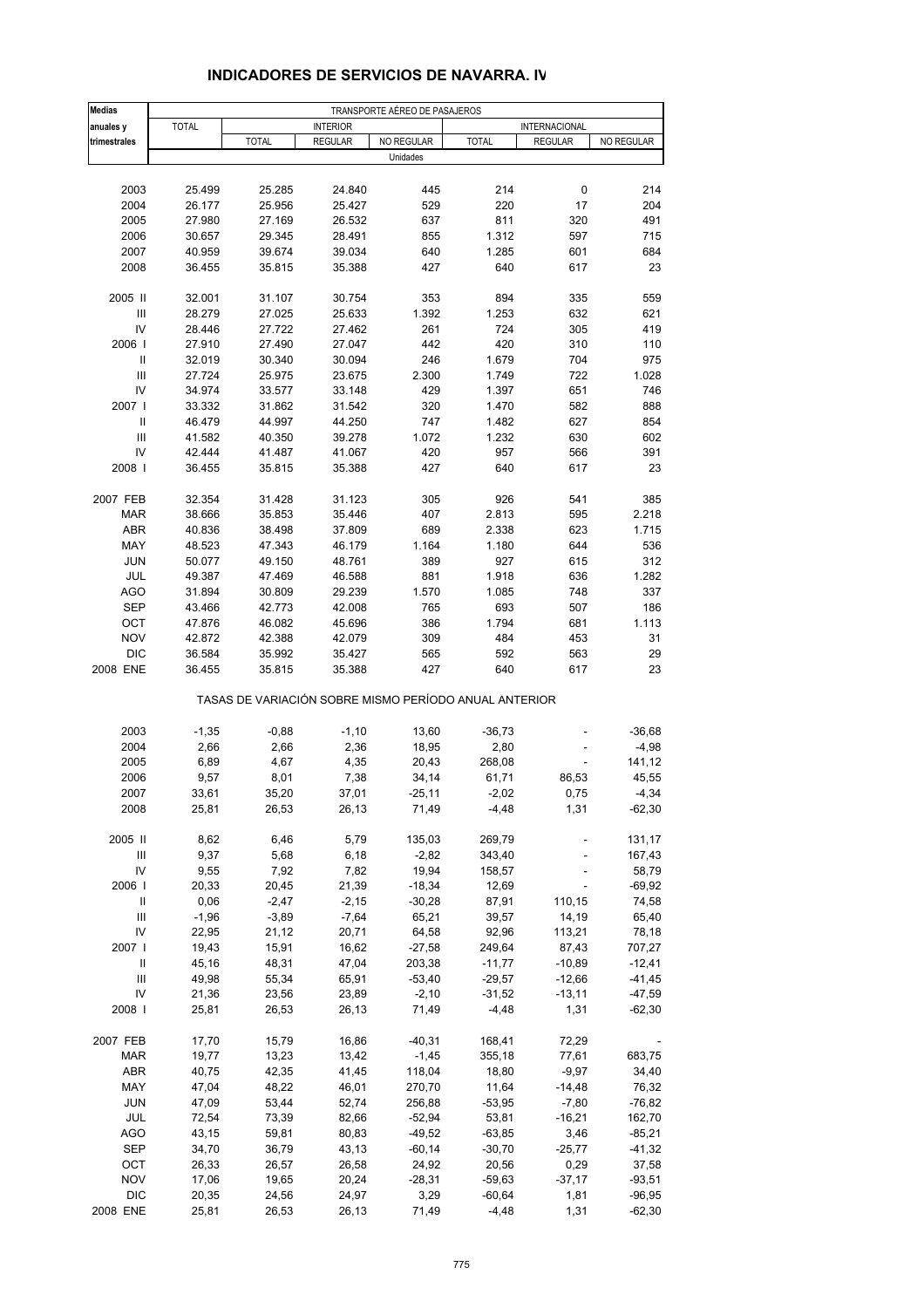#### **INDICADORES DE DEMANDA DE NAVARRA.**

| <b>Medias</b>    |                  |                 | CONSUMO         |                                                       |                  |  |
|------------------|------------------|-----------------|-----------------|-------------------------------------------------------|------------------|--|
| anuales y        | IPI. INE         | <b>GASOLINA</b> | MATRICULACIÓN   | E. ELÉCTRICA                                          | <b>ÍNDICE</b>    |  |
| trimestrales     | <b>B.CONSUMO</b> | <b>AUTO</b>     | <b>TURISMOS</b> | USOS DOMEST.                                          | COMERC. MENOR    |  |
|                  | <b>Base 2000</b> | Toneladas       | Unidades        | Gwh                                                   | <b>Base 2005</b> |  |
|                  |                  |                 |                 |                                                       |                  |  |
| 2003             | 103,5            | 8.948           | 1.371           | 59,917                                                | 91,23            |  |
| 2004             | 106,8            | 8.834           | 1.420           | 61,863                                                | 95,35            |  |
| 2005             | 107,2            | 8.395           | 1.427           | 64,255                                                | 100,01           |  |
| 2006             | 117,7            | 8.234           | 1.402           |                                                       |                  |  |
|                  |                  |                 |                 | 64,693                                                | 106,85           |  |
| 2007             | 115,8            | 7.826           | 1.405           | 65,920                                                | 111,53           |  |
| 2008             | 113,0            |                 | 1.221           |                                                       |                  |  |
| 2005 II          | 120,9            | 8.633           | 1.548           | 53,572                                                | 100,10           |  |
| Ш                |                  | 9.189           | 1.381           |                                                       |                  |  |
|                  | 111,9            |                 |                 | 59,187                                                | 98,07            |  |
| IV               | 104,2            | 8.073           | 1.502           | 66,115                                                | 110,50           |  |
| 2006             | 102,8            | 7.625           | 1.493           | 73,384                                                | 99,29            |  |
| Ш                | 125,2            | 8.484           | 1.466           | 57,423                                                | 106,84           |  |
| Ш                | 123,0            | 8.821           | 1.211           | 60,844                                                | 107,28           |  |
| IV               | 119,8            | 8.007           | 1.439           | 67,121                                                | 113,98           |  |
| 2007             | 113,5            | 7.158           | 1.371           | 74,806                                                | 104,90           |  |
| Ш                | 123,2            | 8.107           | 1.394           | 63,637                                                | 110,80           |  |
| Ш                | 116,0            | 8.274           | 1.297           | 58,524                                                | 110,78           |  |
| IV               | 110,4            | 7.763           | 1.557           | 68,295                                                | 119,65           |  |
| 2008             | 113,0            |                 | 1.221           |                                                       |                  |  |
|                  |                  |                 |                 |                                                       |                  |  |
| 2007 MAR         | 123,4            | 7.912           | 1.483           | 62,980                                                | 108,85           |  |
| ABR              | 101,7            | 8.174           | 1.230           | 73,181                                                | 106,47           |  |
| MAY              | 143,2            | 8.036           | 1.398           | 62,656                                                | 111,60           |  |
| <b>JUN</b>       | 124,6            | 8.110           | 1.554           | 55,075                                                | 114,34           |  |
| JUL              | 110,1            | 8.225           | 1.429           | 61,933                                                | 109,40           |  |
| <b>AGO</b>       | 111,6            | 8.929           | 1.250           | 55,426                                                | 113,09           |  |
| SEP              | 126,2            | 7.667           | 1.212           | 58,212                                                | 109,85           |  |
| OCT              | 124,6            | 8.278           | 1.505           | 68,295                                                | 117,30           |  |
| <b>NOV</b>       | 110,9            | 7.600           | 1.447           |                                                       | 109,88           |  |
| <b>DIC</b>       | 95,8             | 7.412           | 1.718           |                                                       | 131,78           |  |
| 2008 ENE         | 113,0            |                 | 1.210           |                                                       |                  |  |
| FEB              |                  |                 | 1.231           |                                                       |                  |  |
|                  |                  |                 |                 | TASAS DE VARIACIÓN SOBRE MISMO PERÍODO ANUAL ANTERIOR |                  |  |
|                  |                  |                 |                 |                                                       |                  |  |
| 2003             | 2,82             | $-1,48$         | $-0,60$         | 7,84                                                  | 8,61             |  |
| 2004             | 3,20             | $-1,28$         | 3,58            | 3,25                                                  | 4,52             |  |
| 2005             | 0,34             | $-4,97$         | 0,52            | 3,87                                                  | 4,89             |  |
| 2006             | 9,84             | $-1,91$         | $-1,72$         | 0,68                                                  | 6,84             |  |
| 2007             | $-1,66$          | $-4,96$         | 0, 16           | 3,82                                                  | 4,39             |  |
| 2008             | 3,20             |                 | $-7,19$         |                                                       |                  |  |
|                  |                  |                 |                 |                                                       |                  |  |
| 2005 II          | 3,57             | $-4,75$         | 0,98            | $-6,37$                                               | 5,04             |  |
| Ш                | $-0,12$          | $-1,85$         | 10,45           | 11,21                                                 | 4,62             |  |
| IV               | 0, 19            | $-7, 13$        | $-1, 12$        | 2,88                                                  | 6,42             |  |
| 2006             | 12,18            | $-0,75$         | 16,95           | $-6,09$                                               | 8,67             |  |
| $\sf II$         | 3,56             | $-1,73$         | $-5,28$         | 7,19                                                  | 6,73             |  |
| $\mathsf{III}\,$ | 9,95             | $-4,01$         | $-12,31$        | 2,80                                                  | 9,39             |  |
| IV               | 14,93            | $-0,82$         | $-4,19$         | 1,52                                                  | 3,15             |  |
| 2007 l           | 10,41            | $-6, 12$        | $-8,17$         | 1,94                                                  | 5,65             |  |
| Ш                | $-1,65$          | $-4,44$         | $-4,93$         | 10,82                                                 | 3,71             |  |
| Ш                | $-5,74$          | $-6,20$         | 7,07            | $-3,81$                                               | 3,27             |  |
| IV               | $-7,82$          | $-3,04$         | 8,18            | 13,90                                                 | 4,98             |  |
| 2008             | 3,20             |                 | $-7,19$         |                                                       |                  |  |
|                  |                  |                 |                 |                                                       |                  |  |
| 2007 MAR         | 10,18            | 0,00            | $-7,49$         | 13,45                                                 | 5,86             |  |
| ABR              | $-5,31$          | $-2,12$         | $-0,81$         | 13,36                                                 | 4,64             |  |
| MAY              | 6,07             | $-8,10$         | $-7,97$         | $-2,89$                                               | 1,97             |  |
| JUN              | $-6,53$          | $-2,94$         | $-5,24$         | 27,51                                                 | 4,58             |  |
| JUL              | $-3,67$          | $-2,44$         | 22,98           | $-8,21$                                               | 5,48             |  |
| <b>AGO</b>       | $-0,53$          | $-6, 81$        | 2,71            | 1,56                                                  | 2,85             |  |
| <b>SEP</b>       | $-11,50$         | $-9,26$         | $-3,43$         | $-3,76$                                               | 1,57             |  |
| OCT              | $-1, 11$         | 0,20            | 10,01           | 13,90                                                 | 8,68             |  |
| <b>NOV</b>       | $-17,42$         | 0,36            | 1,05            |                                                       | 4,58             |  |
| <b>DIC</b>       | $-3,33$          | $-9,47$         | 13,25           |                                                       | 2,21             |  |
| 2008 ENE         | 3,20             |                 | $-13,45$        |                                                       |                  |  |
| FEB              |                  |                 | $-0,08$         |                                                       |                  |  |
|                  |                  |                 |                 |                                                       |                  |  |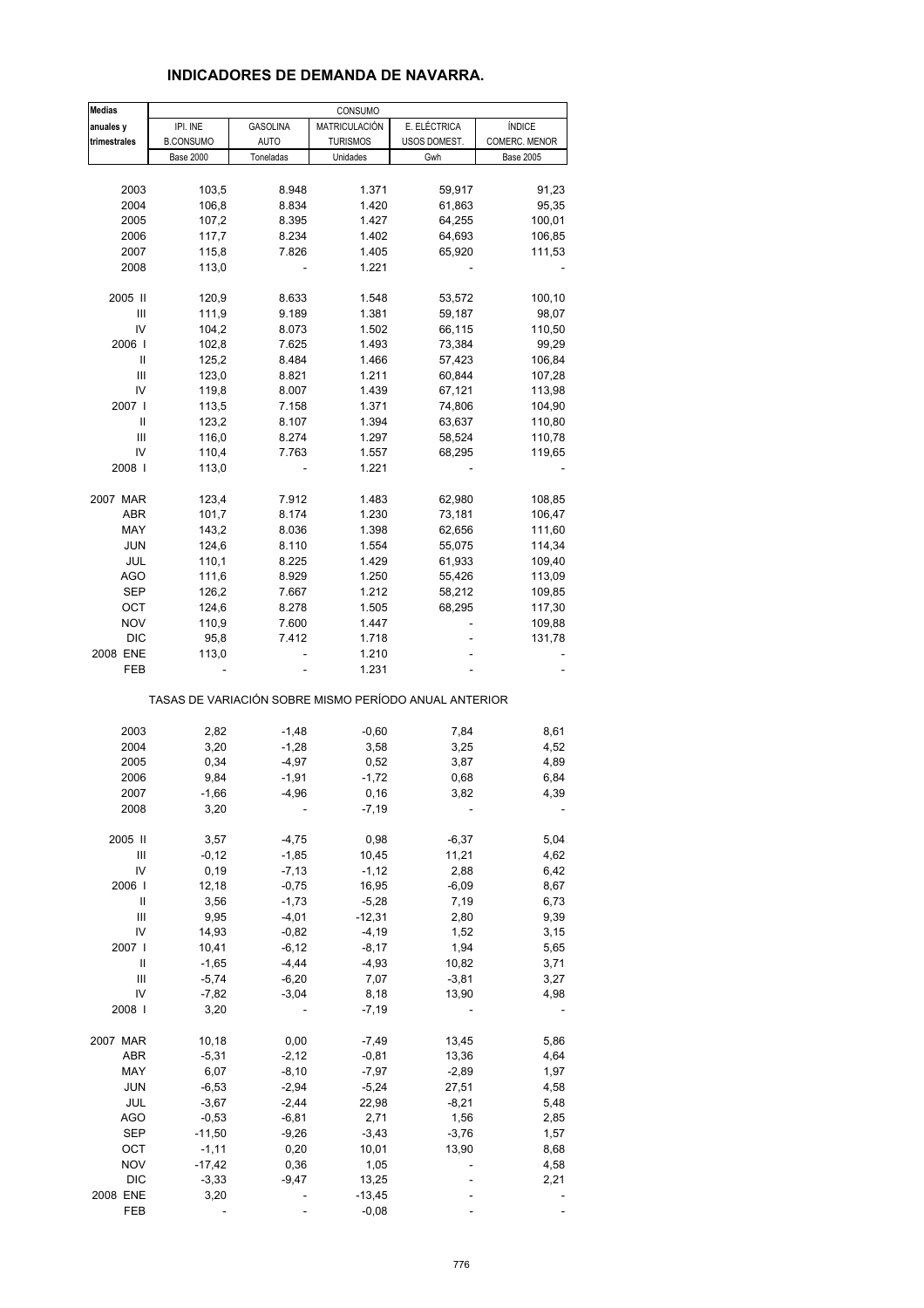| <b>Medias</b> |                  |                       | <b>INVERSIÓN</b> |                                                       |                     |
|---------------|------------------|-----------------------|------------------|-------------------------------------------------------|---------------------|
| anuales y     |                  | IPI. INE              |                  | MATRICULACIÓN                                         | <b>INSCRIPCIÓN</b>  |
| trimestrales  | <b>B. EQUIPO</b> | <b>B. INTERMEDIOS</b> | <b>ENERGÍA</b>   | <b>VEHÍCULOS CARGA</b>                                | MAQUINARIA AGRÍCOLA |
|               |                  | <b>Base 2000</b>      |                  |                                                       | Unidades            |
|               |                  |                       |                  |                                                       |                     |
| 2003          | 115,7            | 94,9                  | 65,6             | 417                                                   | 33                  |
| 2004          | 121,7            | 99,7                  | 87,6             | 467                                                   | 40                  |
| 2005          | 125,8            | 95,7                  | 89,0             | 513                                                   | 31                  |
| 2006          | 125,6            | 98,3                  | 86,9             | 503                                                   | 30                  |
| 2007          | 129,6            | 96,9                  | 77,2             | 519                                                   | 29                  |
| 2008          | 139,6            | 100,1                 | 109,1            | 355                                                   | 23                  |
|               |                  |                       |                  |                                                       |                     |
| 2005 II       | 147,3            | 105,2                 | 87,7             | 586                                                   | 43                  |
| Ш             | 109,5            | 88,4                  | 81,0             | 423                                                   | 22                  |
| IV            | 120,5            | 93,0                  | 87,6             | 574                                                   | 28                  |
| 2006          | 124,4            | 100,2                 | 94,7             | 532                                                   | 28                  |
| Ш             | 140,6            | 105,8                 | 107,3            | 536                                                   | 36                  |
| Ш             | 109,3            | 90,8                  | 72,2             | 415                                                   | 26                  |
| IV            | 127,9            | 96,4                  | 73,4             | 529                                                   | 27                  |
| 2007          | 138,0            | 101,1                 | 82,6             | 489                                                   | 22                  |
| Ш             | 137,6            | 102,6                 | 75,4             | 533                                                   | 35                  |
| Ш             | 114,0            | 89,5                  | 67,7             | 441                                                   | 26                  |
|               |                  |                       |                  |                                                       |                     |
| IV            | 128,9            | 94,4                  | 83,2             | 610                                                   | 34                  |
| 2008          | 139,6            | 100,1                 | 109,1            | 355                                                   | 23                  |
| 2007 MAR      | 142,9            | 107,9                 | 74,6             | 512                                                   | 24                  |
| <b>ABR</b>    | 115,3            | 90,0                  | 75,0             | 469                                                   | 33                  |
| MAY           | 147,1            | 110,9                 | 80,2             | 538                                                   | 36                  |
|               |                  |                       |                  |                                                       |                     |
| <b>JUN</b>    | 150,3            | 107,0                 | 71,0             | 593                                                   | 36                  |
| JUL           | 115,8            | 96,0                  | 70,2             | 466                                                   | 35                  |
| AGO           | 84,4             | 73,9                  | 64,8             | 444                                                   | 24                  |
| <b>SEP</b>    | 141,7            | 98,6                  | 68,1             | 414                                                   | 20                  |
| OCT           | 146,0            | 106,1                 | 68,9             | 537                                                   | 45                  |
| <b>NOV</b>    | 144,1            | 100,4                 | 88,7             | 528                                                   | 13                  |
| <b>DIC</b>    | 96,6             | 76,8                  | 92,1             | 765                                                   | 44                  |
| 2008 ENE      | 139,6            | 100,1                 | 109,1            | 358                                                   | 32                  |
| FEB           |                  |                       |                  | 351                                                   | 14                  |
|               |                  |                       |                  | TASAS DE VARIACIÓN SOBRE MISMO PERÍODO ANUAL ANTERIOR |                     |
| 2003          | 9,08             | 0,36                  | $-32,20$         | 6,52                                                  | $-4, 16$            |
|               |                  |                       |                  |                                                       |                     |
| 2004          | 5,18             | 5,00                  | 33,52            | 12,06                                                 | 21,94               |
| 2005          | 3,33             | $-4,01$               | 1,54             | 9,78                                                  | $-21,55$            |
| 2006          | $-0,17$          | 2,77                  | $-2,31$          | $-1,90$                                               | $-5,60$             |
| 2007          | 3,21             | $-1,42$               | $-11,15$         | 3,08                                                  | $-0,85$             |
| 2008          | $-0,92$          | 1,83                  | 26,86            | $-25,84$                                              | 12,20               |
| 2005 II       | 13,25            | $-2,47$               | 3,26             | 16,64                                                 | $-23,53$            |
|               |                  |                       |                  |                                                       |                     |
| Ш<br>IV       | 6,90             | $-3,56$               | 4,34             | 13,91                                                 | $-47,20$            |
|               | $-7,00$          | $-4,65$               | $-1,87$          | 8,92                                                  | $-14,29$            |
| 2006          | $-1,14$          | 4,37                  | $-4,95$          | 13,83                                                 | $-10,53$            |
| Ш             | $-4,53$          | 0,54                  | 22,30            | $-8,58$                                               | $-16, 15$           |
| Ш             | $-0,12$          | 2,68                  | $-10,79$         | $-1,97$                                               | 19,70               |
| IV            | 6,14             | 3,73                  | $-16, 14$        | $-7,84$                                               | $-3,57$             |
| 2007          | 10,91            | 0,83                  | $-12,81$         | $-8,08$                                               | $-23,53$            |
| Ш             | $-2,18$          | $-2,99$               | $-29,73$         | $-0,50$                                               | $-3,67$             |
| Ш             | 4,24             | $-1,40$               | $-6,28$          | 6,43                                                  | 0,00                |
| IV            | 0,76             | $-2,07$               | 13,35            | 15,31                                                 | 25,93               |
| 2008          | $-0,92$          | 1,83                  | 26,86            | $-25,84$                                              | 12,20               |
|               |                  |                       |                  |                                                       |                     |
| 2007 MAR      | 3,93             | $-1,19$               | $-19,78$         | $-14,81$                                              | 9,09                |
| ABR           | $-1,11$          | $-1,42$               | $-55,91$         | $-1,26$                                               | 17,86               |
| MAY           | $-1,41$          | $-1,86$               | $-0,12$          | $-3,24$                                               | 0,00                |
| <b>JUN</b>    | $-3,72$          | $-5,39$               | $-0,70$          | 2,77                                                  | $-20,00$            |
| JUL           | 13,53            | 4,46                  | $-6,40$          | 22,63                                                 | 59,09               |
| <b>AGO</b>    | 5,11             | $-1,73$               | $-5,81$          | 3,02                                                  | $-31,43$            |
| <b>SEP</b>    | $-2,75$          | $-6,27$               | $-6,58$          | $-4,39$                                               | $-9,09$             |
| ОСТ           | 0,76             | 0,76                  | $-13,33$         | 3,67                                                  | 45,16               |
| <b>NOV</b>    | 0,98             | $-5,64$               | 29,68            | $-1,49$                                               | $-51,85$            |
| <b>DIC</b>    | 0,42             | $-1,03$               | 27,21            | 43,53                                                 | 91,30               |
| 2008 ENE      | $-0,92$          | 1,83                  | 26,86            | $-27,82$                                              | 128,57              |
| FEB           |                  |                       |                  | $-23,70$                                              | $-48,15$            |

#### **INDICADORES DE DEMANDA DE NAVARRA. I**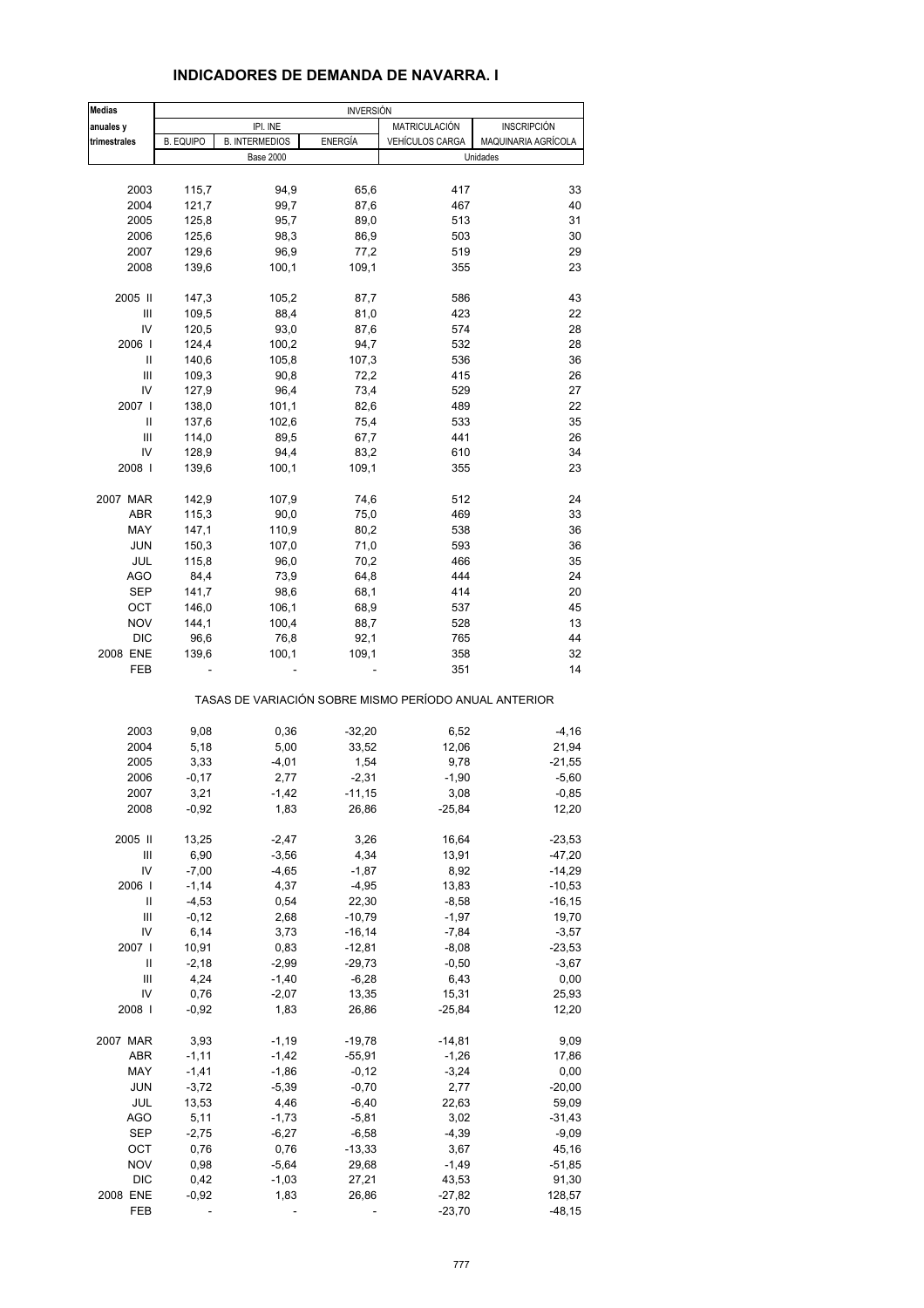# **INDICADORES DEL MERCADO DE TRABAJO DE NAVARRA. I**

| Medias                             | POBLACIÓN ACTIVA (8)<br>POBLACIÓN OCUPADA (8) |         |                |                   |                                                       |                  |           |                  |
|------------------------------------|-----------------------------------------------|---------|----------------|-------------------|-------------------------------------------------------|------------------|-----------|------------------|
| anuales y                          |                                               |         |                |                   |                                                       |                  |           |                  |
| trimestrales                       | <b>TOTAL</b>                                  | VARONES | <b>MUJERES</b> | <b>TOTAL</b>      | AGRICULT.                                             | <b>INDUSTRIA</b> | CONSTRUC. | <b>SERVICIOS</b> |
|                                    |                                               |         |                | Miles de personas |                                                       |                  |           |                  |
|                                    |                                               |         |                |                   |                                                       |                  |           |                  |
| 2002                               | 262,205                                       | 158,380 | 103,828        | 247,220           | 16,390                                                | 69,208           | 23,763    | 137,865          |
| 2003                               | 268,370                                       | 159,248 | 109,123        | 253,005           | 15,025                                                | 71,265           | 25,745    | 140,968          |
| 2004                               | 276,113                                       | 164,535 | 111,578        | 260,820           | 14,745                                                | 77,130           | 26,238    | 142,713          |
| 2005                               | 290,850                                       | 169,025 | 121,850        | 274,425           | 13,650                                                | 70,400           | 30,200    | 160,225          |
| 2006                               | 299,525                                       | 172,575 | 126,950        | 283,625           | 13,450                                                | 72,175           | 30,800    | 167,200          |
| 2007                               | 304,300                                       | 176,150 | 128,225        | 289,825           | 12,925                                                | 72,000           | 36,650    | 168,225          |
|                                    |                                               |         |                |                   |                                                       |                  |           |                  |
| 2005                               | 287,600                                       | 169,100 | 118,600        | 269,500           | 15,500                                                | 71,400           | 30,900    | 151,700          |
| $\ensuremath{\mathsf{II}}$         | 286,400                                       | 167,100 | 119,300        | 271,700           | 14,200                                                | 70,000           | 31,600    | 156,000          |
| Ш                                  | 290,100                                       | 169,400 | 120,700        | 275,000           | 12,400                                                | 71,700           | 28,000    | 162,900          |
| IV                                 | 299,300                                       | 170,500 | 128,800        | 281,500           | 12,500                                                | 68,500           | 30,300    | 170,300          |
| 2006                               | 295,900                                       | 170,800 | 125,100        | 277,200           | 15,000                                                | 68,600           | 28,400    | 165,200          |
| Ш                                  | 297,000                                       | 171,500 | 125,500        | 280,500           | 12,500                                                | 71,600           | 30,500    | 165,800          |
| $\mathbf{III}$                     | 303,900                                       | 174,600 | 129,200        | 289,300           | 12,700                                                | 72,400           | 32,500    | 171,800          |
| IV                                 | 301,300                                       | 173,400 | 128,000        | 287,500           | 13,600                                                | 76,100           | 31,800    | 166,000          |
| 2007 l                             |                                               | 175,700 | 129,000        |                   |                                                       |                  |           | 168,700          |
|                                    | 304,700                                       |         |                | 289,000           | 14,600                                                | 70,600           | 35,000    |                  |
| $\mathbf{II}$                      | 306,000                                       | 177,700 | 128,400        | 289,900           | 15,200                                                | 73,600           | 37,900    | 163,200          |
| Ш                                  | 303,000                                       | 176,300 | 126,800        | 289,800           | 12,400                                                | 72,000           | 36,900    | 168,500          |
| IV                                 | 303,500                                       | 174,900 | 128,700        | 290,600           | 9,500                                                 | 71,800           | 36,800    | 172,500          |
|                                    |                                               |         |                |                   |                                                       |                  |           |                  |
| 2007 ENE                           |                                               |         |                |                   |                                                       |                  |           |                  |
| FEB                                |                                               |         |                |                   |                                                       |                  |           |                  |
| <b>MAR</b>                         |                                               |         |                |                   |                                                       |                  |           |                  |
| <b>ABR</b>                         |                                               |         |                |                   |                                                       |                  |           |                  |
| MAY                                |                                               |         |                |                   |                                                       |                  |           |                  |
| JUN                                |                                               |         |                |                   |                                                       |                  |           |                  |
| JUL                                |                                               |         |                |                   |                                                       |                  |           |                  |
| <b>AGO</b>                         |                                               |         |                |                   |                                                       |                  |           |                  |
| <b>SEP</b>                         |                                               |         |                |                   |                                                       |                  |           |                  |
| OCT                                |                                               |         |                |                   |                                                       |                  |           |                  |
| <b>NOV</b>                         |                                               |         |                |                   |                                                       |                  |           |                  |
| <b>DIC</b>                         |                                               |         |                |                   |                                                       |                  |           |                  |
|                                    |                                               |         |                |                   |                                                       |                  |           |                  |
|                                    |                                               |         |                |                   | TASAS DE VARIACIÓN SOBRE MISMO PERÍODO ANUAL ANTERIOR |                  |           |                  |
|                                    |                                               |         |                |                   |                                                       |                  |           |                  |
| 2002                               | 1,82                                          | $-0,61$ | 5,76           | 0,90              | 0,95                                                  | $-1,05$          | 6,71      | 0,94             |
| 2003                               | 2,35                                          | 0,55    | 5,10           | 2,34              | $-8,33$                                               | 2,97             | 8,34      | 2,25             |
| 2004                               | 2,89                                          | 3,32    | 2,25           | 3,09              | $-1,86$                                               | 8,23             | 1,91      | 1,24             |
| 2005                               | 5,34                                          | 2,73    | 9,21           | 5,22              | $-7,43$                                               | $-8,73$          | 15,10     | 12,27            |
| 2006                               | 2,98                                          | 2,10    | 4,19           | 3,35              | -1,47                                                 | 2,52             | 1,99      | 4,35             |
| 2007                               | 1,59                                          | 2,07    | 1,00           | 2,19              | $-3,90$                                               | $-0,24$          | 18,99     | 0,61             |
|                                    |                                               |         |                |                   |                                                       |                  |           |                  |
| 2005                               | 4,61                                          | 4,29    | 5,17           | 5,06              | $-1,84$                                               | $-5,15$          | 23,80     | 7,98             |
| $\ensuremath{\mathsf{II}}$         | 5,58                                          | 3,35    | 8,86           | 5,86              | $-3,66$                                               | $-7,99$          | 20,89     | 11,67            |
| $\mathsf{III}$                     | 4,51                                          | 1,46    | 9,12           | 4,23              | $-12,74$                                              | $-10,39$         | 5,22      | 13,90            |
| IV                                 | 6,63                                          | 1,88    | 13,64          | 5,72              | $-12,22$                                              | $-11,21$         | 11,23     | 15,35            |
| 2006                               | 2,89                                          | 1,01    | 5,48           | 2,86              | $-3,23$                                               | $-3,92$          | $-8,09$   | 8,90             |
| $\, \parallel$                     | 3,70                                          | 2,63    | 5,20           | 3,24              | $-11,97$                                              | 2,29             | $-3,48$   | 6,28             |
| $\ensuremath{\mathsf{III}}\xspace$ | 4,76                                          | 3,07    | 7,04           | 5,20              | 2,42                                                  | 0,98             | 16,07     | 5,46             |
| IV                                 | 0,67                                          | 1,70    | $-0,62$        | 2,13              | 8,80                                                  | 11,09            | 4,95      | $-2,52$          |
| 2007 l                             | 2,97                                          | 2,87    | 3,12           | 4,26              | $-2,67$                                               | 2,92             | 23,24     | 2,12             |
| $\mathbf{II}$                      | 3,03                                          | 3,62    | 2,31           | 3,35              | 21,60                                                 | 2,79             | 24,26     | $-1,57$          |
| $\ensuremath{\mathsf{III}}\xspace$ | $-0,30$                                       | 0,97    | $-1,86$        | 0,17              | $-2,36$                                               | $-0,55$          | 13,54     | $-1,92$          |
| IV                                 | 0,73                                          | 0,87    | 0,55           | 1,08              | $-30,15$                                              | $-5,65$          | 15,72     | 3,92             |
|                                    |                                               |         |                |                   |                                                       |                  |           |                  |
| 2007 ENE                           |                                               |         |                |                   |                                                       |                  |           |                  |
| FEB                                |                                               |         |                |                   |                                                       |                  |           |                  |
| <b>MAR</b>                         |                                               |         |                |                   |                                                       |                  |           |                  |
| ABR                                |                                               |         |                |                   |                                                       |                  |           |                  |
| MAY                                |                                               |         |                |                   |                                                       |                  |           |                  |
| <b>JUN</b>                         |                                               |         |                |                   |                                                       |                  |           |                  |
| JUL                                |                                               |         |                |                   |                                                       |                  |           |                  |
| <b>AGO</b>                         |                                               |         |                |                   |                                                       |                  |           |                  |
| <b>SEP</b>                         |                                               |         |                |                   |                                                       |                  |           |                  |
| OCT                                |                                               |         |                |                   |                                                       |                  |           |                  |
| <b>NOV</b>                         |                                               |         |                |                   |                                                       |                  |           |                  |
| <b>DIC</b>                         |                                               |         |                |                   |                                                       |                  |           |                  |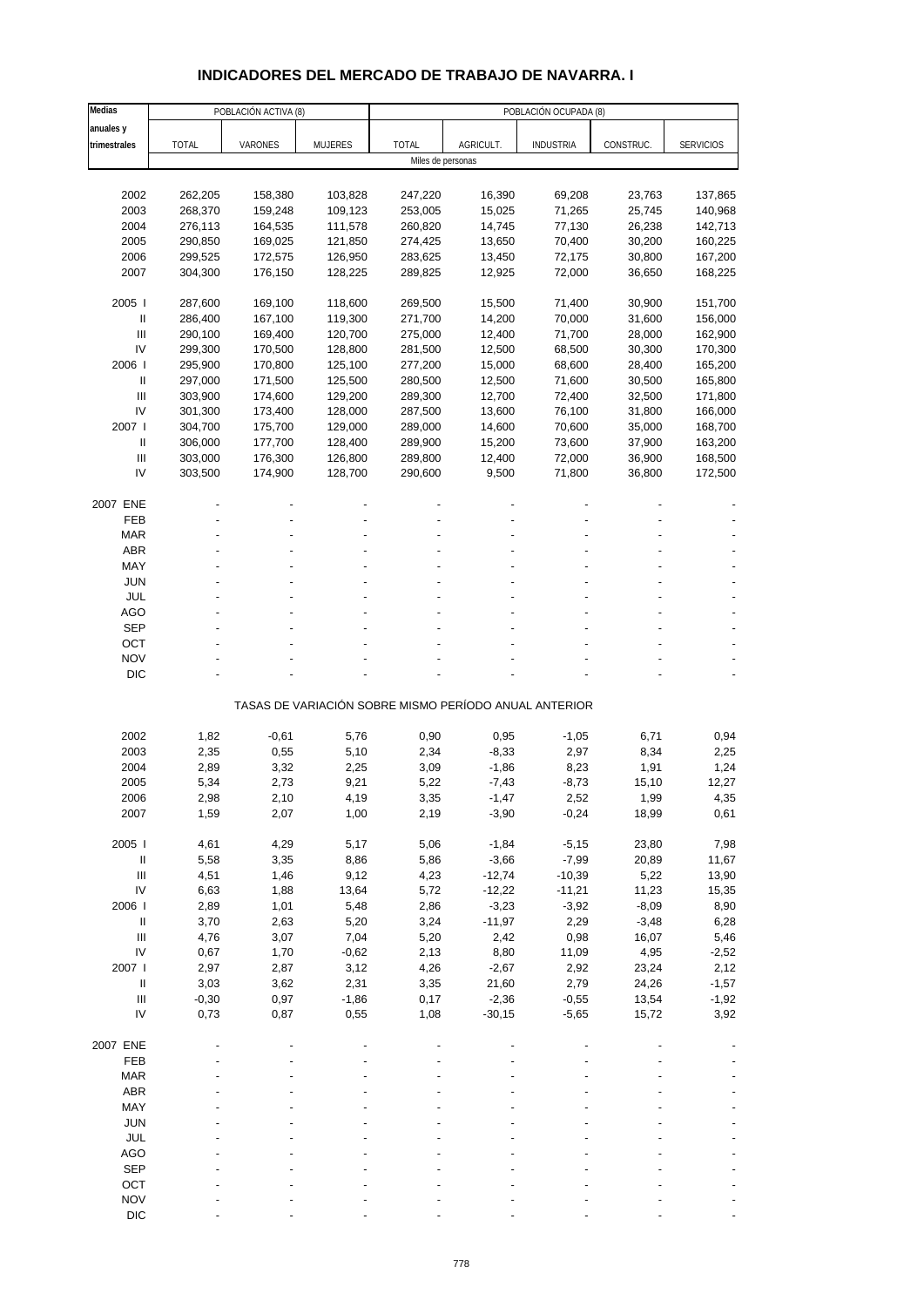## **INDICADORES DEL MERCADO DE TRABAJO DE NAVARRA. II**

| Medias                                         | POBLACIÓN ASALARIADA (8) |           |                                                       |           |                  |  |  |
|------------------------------------------------|--------------------------|-----------|-------------------------------------------------------|-----------|------------------|--|--|
| anuales y                                      |                          |           |                                                       |           |                  |  |  |
| trimestrales                                   | TOTAL                    | AGRICULT. | <b>INDUSTRIA</b>                                      | CONSTRUC. | <b>SERVICIOS</b> |  |  |
|                                                |                          |           | Miles de Personas                                     |           |                  |  |  |
|                                                |                          |           |                                                       |           |                  |  |  |
| 2002                                           | 192,803                  | 4,538     | 63,485                                                | 15,358    | 109,423          |  |  |
| 2003                                           | 198,030                  | 4,433     | 65,448                                                | 17,565    | 110,585          |  |  |
| 2004                                           | 207,210                  | 4,383     | 71,298                                                | 18,288    | 113,243          |  |  |
| 2005                                           | 217,425                  | 4,200     | 64,075                                                | 21,575    | 127,575          |  |  |
| 2006                                           | 225,825                  | 2,475     | 65,450                                                | 22,500    | 135,400          |  |  |
| 2007                                           | 234,875                  | 2,700     | 66,050                                                | 27,575    | 138,550          |  |  |
| 2005                                           | 210,200                  | 4,800     | 65,200                                                | 22,500    | 117,700          |  |  |
| Ш                                              | 211,400                  | 4,300     | 62,700                                                | 23,400    | 121,000          |  |  |
| Ш                                              | 220,400                  | 3,500     | 65,700                                                | 19,400    | 131,800          |  |  |
| IV                                             |                          |           |                                                       | 21,000    |                  |  |  |
| 2006                                           | 227,700                  | 4,200     | 62,700                                                |           | 139,800          |  |  |
|                                                | 218,000                  | 3,900     | 62,600                                                | 20,500    | 131,000          |  |  |
| Ш                                              | 220,200                  | 1,000     | 64,100                                                | 22,100    | 133,000          |  |  |
| Ш                                              | 233,900                  | 1,800     | 65,900                                                | 24,700    | 141,500          |  |  |
| IV                                             | 231,200                  | 3,200     | 69,200                                                | 22,700    | 136,100          |  |  |
| 2007 l                                         | 233,100                  | 3,200     | 63,600                                                | 27,200    | 139,100          |  |  |
| Ш                                              | 233,600                  | 3,000     | 67,400                                                | 29,300    | 133,900          |  |  |
| Ш                                              | 235,000                  | 2,300     | 66,400                                                | 26,400    | 139,900          |  |  |
| IV                                             | 237,800                  | 2,300     | 66,800                                                | 27,400    | 141,300          |  |  |
|                                                |                          |           |                                                       |           |                  |  |  |
| 2007 ENE<br>FEB                                |                          |           |                                                       |           |                  |  |  |
| <b>MAR</b>                                     |                          |           |                                                       |           |                  |  |  |
|                                                |                          |           |                                                       |           |                  |  |  |
| <b>ABR</b>                                     |                          |           |                                                       |           |                  |  |  |
| MAY                                            |                          |           |                                                       |           |                  |  |  |
| JUN                                            |                          |           |                                                       |           |                  |  |  |
| JUL                                            |                          |           |                                                       |           |                  |  |  |
| AGO                                            |                          |           |                                                       |           |                  |  |  |
| SEP                                            |                          |           |                                                       |           |                  |  |  |
| ОСТ                                            |                          |           |                                                       |           |                  |  |  |
| <b>NOV</b>                                     |                          |           |                                                       |           |                  |  |  |
| <b>DIC</b>                                     |                          |           |                                                       |           |                  |  |  |
|                                                |                          |           | TASAS DE VARIACIÓN SOBRE MISMO PERÍODO ANUAL ANTERIOR |           |                  |  |  |
|                                                |                          |           |                                                       |           |                  |  |  |
| 2002                                           | 1,90                     | 186,28    | $-1,42$                                               | 0,33      | 1,39             |  |  |
| 2003                                           | 2,71                     | $-2,31$   | 3,09                                                  | 14,37     | 1,06             |  |  |
| 2004                                           | 4,64                     | $-1,13$   | 8,94                                                  | 4,11      | 2,40             |  |  |
| 2005                                           | 4,93                     | $-4,16$   | $-10,13$                                              | 17,98     | 12,66            |  |  |
| 2006                                           | 3,86                     | -41,07    | 2,15                                                  | 4,29      | 6,13             |  |  |
| 2007                                           | 4,01                     | 9,09      | 0,92                                                  | 22,56     | 2,33             |  |  |
| 2005                                           | 3,81                     | $-8,75$   | $-6,62$                                               | 37,53     | 6,00             |  |  |
| $\sf II$                                       | 4,36                     | 5,39      | $-10,48$                                              | 34,33     | 8,98             |  |  |
| $\mathsf{III}$                                 | 4,92                     | $-17,65$  | $-10,41$                                              | 2,92      | 15,99            |  |  |
| IV                                             | 6,54                     | 6,60      |                                                       | 2,34      | 19,21            |  |  |
| 2006                                           | 3,71                     |           | $-12,92$                                              | $-8,89$   |                  |  |  |
|                                                |                          | $-18,75$  | $-3,99$                                               |           | 11,30            |  |  |
| $\sf II$<br>$\ensuremath{\mathsf{III}}\xspace$ | 4,16                     | $-76,74$  | 2,23                                                  | $-5,56$   | 9,92             |  |  |
|                                                | 6,13                     | $-48,57$  | 0,30                                                  | 27,32     | 7,36             |  |  |
| IV                                             | 1,54                     | $-23,81$  | 10,37                                                 | 8,10      | $-2,65$          |  |  |
| 2007 l                                         | 6,93                     | $-17,95$  | 1,60                                                  | 32,68     | 6,18             |  |  |
| $\mathop{  }$                                  | 6,09                     | 200,00    | 5,15                                                  | 32,58     | 0,68             |  |  |
| $\ensuremath{\mathsf{III}}\xspace$             | 0,47                     | 27,78     | 0,76                                                  | 6,88      | $-1,13$          |  |  |
| IV                                             | 2,85                     | $-28,13$  | $-3,47$                                               | 20,70     | 3,82             |  |  |
| 2007 ENE                                       |                          |           |                                                       |           |                  |  |  |
| FEB                                            |                          |           |                                                       |           |                  |  |  |
|                                                |                          |           |                                                       |           |                  |  |  |
| <b>MAR</b>                                     |                          |           |                                                       |           |                  |  |  |
| ABR                                            |                          |           |                                                       |           |                  |  |  |
| MAY                                            |                          |           |                                                       |           |                  |  |  |
| <b>JUN</b>                                     |                          |           |                                                       |           |                  |  |  |
| JUL                                            |                          |           |                                                       |           |                  |  |  |
| AGO                                            |                          |           |                                                       |           |                  |  |  |
| <b>SEP</b>                                     |                          |           |                                                       |           |                  |  |  |
| OCT                                            |                          |           |                                                       |           |                  |  |  |
| <b>NOV</b>                                     |                          |           |                                                       |           |                  |  |  |
| <b>DIC</b>                                     |                          |           |                                                       |           |                  |  |  |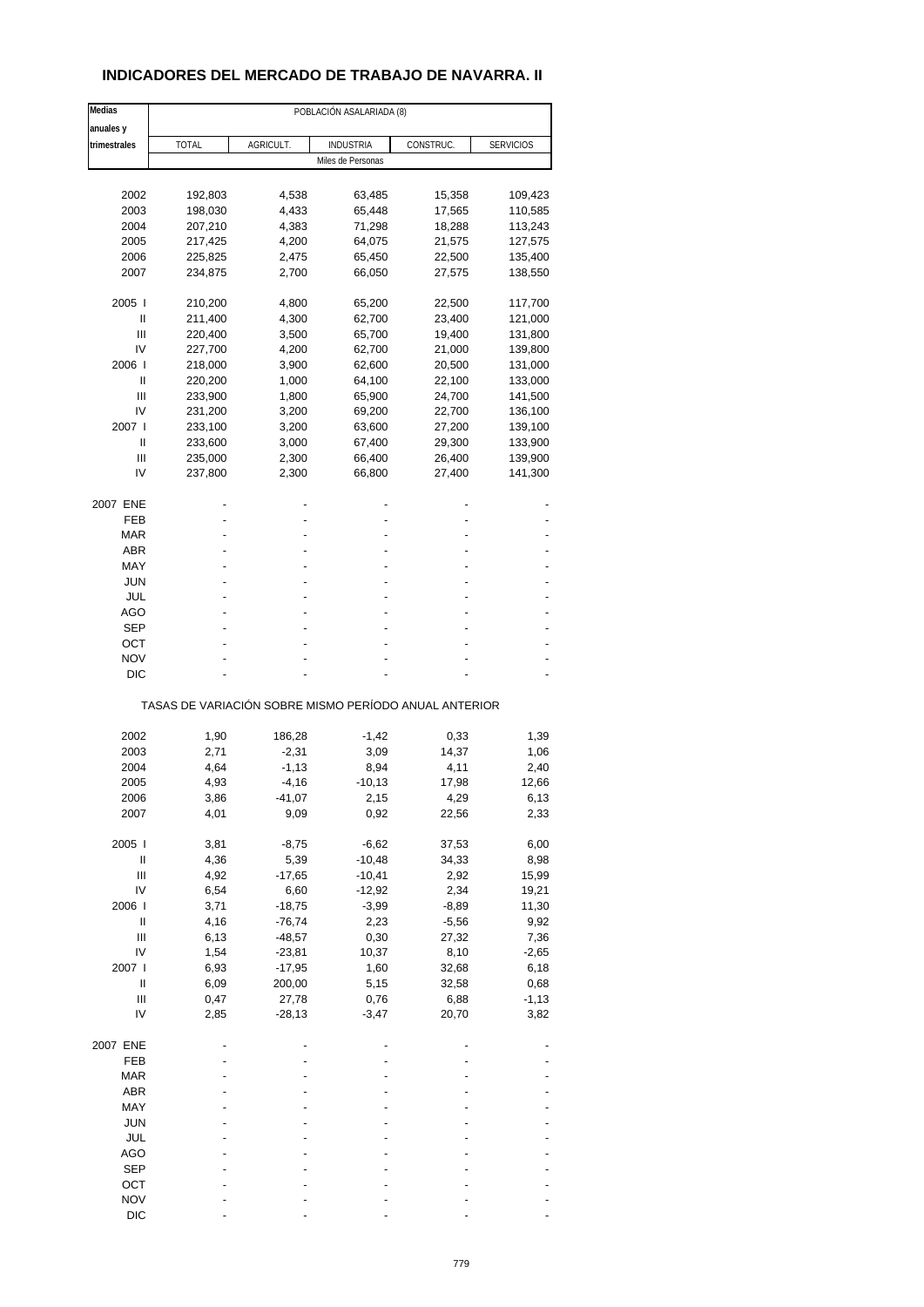| Medias                             |          | PARADOS (8)       |          |                                                       | TASA DE ACTIVIDAD (8) |            | TASA DE PARO (8) |                |                |
|------------------------------------|----------|-------------------|----------|-------------------------------------------------------|-----------------------|------------|------------------|----------------|----------------|
| anuales y                          |          |                   |          |                                                       | <b>MENORES</b>        |            |                  | <b>MENORES</b> |                |
| trimestrales                       | TOTAL    | VARONES           | MUJERES  | <b>TOTAL</b>                                          | 20 AÑOS               | MUJERES    | <b>TOTAL</b>     | 20 AÑOS        | <b>MUJERES</b> |
|                                    |          | Miles de personas |          |                                                       |                       | Porcentaje |                  |                |                |
|                                    |          |                   |          |                                                       |                       |            |                  |                |                |
| 2002                               | 14,985   | 4,985             | 10,000   | 55,82                                                 | 20,58                 | 43,85      | 5,71             | 22,00          | 9,62           |
| 2003                               | 15,363   | 6,433             | 8,930    | 56,34                                                 | 17,45                 | 45,47      | 5,72             | 20,39          | 8,19           |
| 2004                               | 15,295   | 6,875             | 8,423    | 57,25                                                 | 17,55                 | 45,92      | 5,54             | 25,67          | 7,54           |
| 2005                               | 16,425   | 7,175             | 9,275    | 59,59                                                 | 22,95                 | 49,55      | 5,64             | 20,10          | 7,60           |
| 2006                               | 15,900   | 6,850             | 9,050    | 60,67                                                 | 26,36                 | 51,06      | 5,31             | 15,75          | 7,15           |
| 2007                               | 14,525   | 5,600             | 8,925    | 60,82                                                 | 26,57                 | 50,90      | 4,76             | 19,98          | 6,94           |
|                                    |          |                   |          |                                                       |                       |            |                  |                |                |
| 2005                               | 18,100   | 7,900             | 10,200   | 59,20                                                 | 20,99                 | 48,45      | 6,30             | 14,15          | 8,60           |
| Ш                                  | 14,700   | 6,500             | 8,200    | 58,77                                                 | 19,08                 | 48,58      | 5,12             | 16,69          | 6,84           |
| $\ensuremath{\mathsf{III}}\xspace$ |          |                   |          |                                                       |                       |            |                  |                |                |
|                                    | 15,100   | 6,000             | 9,100    | 59,35                                                 | 30,41                 | 49,03      | 5,20             | 32,73          | 7,51           |
| IV                                 | 17,800   | 8,300             | 9,600    | 61,05                                                 | 21,32                 | 52,15      | 5,95             | 16,84          | 7,43           |
| 2006                               | 18,700   | 8,800             | 9,900    | 60,19                                                 | 19,97                 | 50,52      | 6,32             | 15,95          | 7,95           |
| Ш                                  | 16,500   | 8,700             | 7,800    | 60,24                                                 | 29,84                 | 50,55      | 5,55             | 14,58          | 6,22           |
| $\ensuremath{\mathsf{III}}\xspace$ | 14,600   | 5,900             | 8,700    | 61,48                                                 | 31,50                 | 51,92      | 4,79             | 14,85          | 6,73           |
| IV                                 | 13,800   | 4,000             | 9,800    | 60,77                                                 | 24,12                 | 51,25      | 4,58             | 17,63          | 7,69           |
| 2007 l                             | 15,700   | 5,500             | 10,200   | 61,21                                                 | 22,79                 | 51,48      | 5,14             | 22,68          | 7,90           |
| Ш                                  | 16,100   | 4,800             | 11,300   | 61,28                                                 | 33,16                 | 51,06      | 5,26             | 29,86          | 8,77           |
| $\mathop{\mathrm{III}}\nolimits$   | 13,300   | 5,300             | 8,000    | 60,48                                                 | 29,30                 | 50,25      | 4,38             | 14,13          | 6,31           |
| IV                                 | 13,000   | 6,800             | 6,200    | 60,31                                                 | 21,03                 | 50,79      | 4,27             | 13,24          | 4,78           |
|                                    |          |                   |          |                                                       |                       |            |                  |                |                |
| 2007 ENE                           |          |                   |          |                                                       |                       |            |                  |                |                |
| FEB                                |          |                   |          |                                                       |                       |            |                  |                |                |
| <b>MAR</b>                         |          |                   |          |                                                       |                       |            |                  |                |                |
| ABR                                |          |                   |          |                                                       |                       |            |                  |                |                |
| MAY                                |          |                   |          |                                                       |                       |            |                  |                |                |
| <b>JUN</b>                         |          |                   |          |                                                       |                       |            |                  |                |                |
| JUL                                |          |                   |          |                                                       |                       |            |                  |                |                |
| <b>AGO</b>                         |          |                   |          |                                                       |                       |            |                  |                |                |
| SEP                                |          |                   |          |                                                       |                       |            |                  |                |                |
| OCT                                |          |                   |          |                                                       |                       |            |                  |                |                |
| <b>NOV</b>                         |          |                   |          |                                                       |                       |            |                  |                |                |
| DIC                                |          |                   |          |                                                       |                       |            |                  |                |                |
|                                    |          |                   |          |                                                       |                       |            |                  |                |                |
|                                    |          |                   |          | TASAS DE VARIACIÓN SOBRE MISMO PERÍODO ANUAL ANTERIOR |                       |            |                  |                |                |
|                                    |          |                   |          |                                                       |                       |            |                  |                |                |
| 2002                               | 19,88    | $-8,78$           | 42,15    |                                                       |                       |            |                  |                |                |
| 2003                               | 2,52     | 29,04             | $-10,70$ |                                                       |                       |            |                  |                |                |
| 2004                               | $-0,44$  | 6,88              | $-5,68$  |                                                       |                       |            |                  |                |                |
| 2005                               | 7,39     | 4,36              | 10,12    |                                                       |                       |            |                  |                |                |
| 2006                               | $-3,20$  | -4,53             | -2,43    |                                                       |                       |            |                  |                |                |
| 2007                               | $-8,65$  | $-18,25$          | $-1,38$  |                                                       |                       |            |                  |                |                |
|                                    |          |                   |          |                                                       |                       |            |                  |                |                |
| 2005 l                             | $-1,63$  | 3,54              | $-5,29$  |                                                       |                       |            |                  |                |                |
| Ш                                  | 0,55     | $-8,19$           | 8,61     |                                                       |                       |            |                  |                |                |
| $\mathop{\mathrm{III}}\nolimits$   | 9,98     | $-1,32$           | 18,95    |                                                       |                       |            |                  |                |                |
| ${\sf IV}$                         | 23,35    | 23,70             | 24,35    |                                                       |                       |            |                  |                |                |
| 2006                               | 3,31     | 11,39             | $-2,94$  |                                                       |                       |            |                  |                |                |
| $\ensuremath{\mathsf{II}}$         | 12,24    | 33,85             | $-4,88$  |                                                       |                       |            |                  |                |                |
| $\ensuremath{\mathsf{III}}\xspace$ | $-3,31$  | $-1,67$           | $-4,40$  |                                                       |                       |            |                  |                |                |
| ${\sf IV}$                         | $-22,47$ | $-51,81$          | 2,08     |                                                       |                       |            |                  |                |                |
| 2007 l                             | $-16,04$ | $-37,50$          | 3,03     |                                                       |                       |            |                  |                |                |
| $\ensuremath{\mathsf{II}}$         | $-2,42$  | $-44,83$          | 44,87    |                                                       |                       |            |                  |                |                |
| $\ensuremath{\mathsf{III}}\xspace$ | $-8,90$  | $-10,17$          | $-8,05$  |                                                       |                       |            |                  |                |                |
| IV                                 | $-5,80$  | 70,00             | $-36,73$ |                                                       |                       |            |                  |                |                |
|                                    |          |                   |          |                                                       |                       |            |                  |                |                |
| 2007 ENE                           |          |                   |          |                                                       |                       |            |                  |                |                |
| FEB                                |          |                   |          |                                                       |                       |            |                  |                |                |
| <b>MAR</b>                         |          |                   |          |                                                       |                       |            |                  |                |                |
| ABR                                |          |                   |          |                                                       |                       |            |                  |                |                |
| MAY                                |          |                   |          |                                                       |                       |            |                  |                |                |
|                                    |          |                   |          |                                                       |                       |            |                  |                |                |
| <b>JUN</b>                         |          |                   |          |                                                       |                       |            |                  |                |                |
| <b>JUL</b>                         |          |                   |          |                                                       |                       |            |                  |                |                |
| AGO                                |          |                   |          |                                                       |                       |            |                  |                |                |
| <b>SEP</b>                         |          |                   |          |                                                       |                       |            |                  |                |                |
| OCT                                |          |                   |          |                                                       |                       |            |                  |                |                |
| <b>NOV</b>                         |          |                   |          |                                                       |                       |            |                  |                |                |
| <b>DIC</b>                         |          |                   |          |                                                       |                       |            |                  |                |                |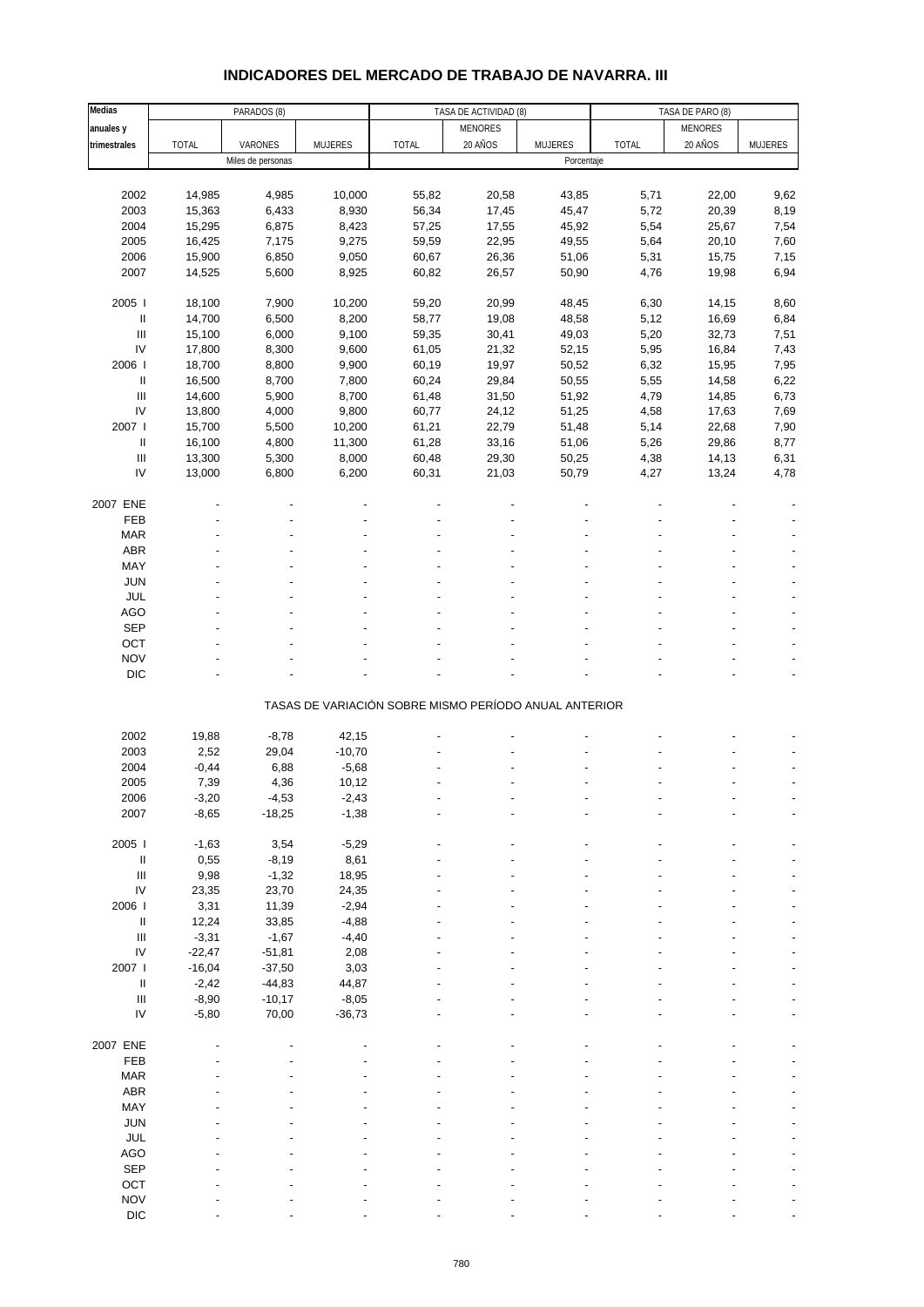| Medias                             |         |                                                       | PARO REGISTRADO  |              |                  |            |
|------------------------------------|---------|-------------------------------------------------------|------------------|--------------|------------------|------------|
| anuales y                          |         |                                                       |                  |              |                  | SIN EMPLEO |
| trimestrales                       | TOTAL   | AGRICULTURA                                           | <b>INDUSTRIA</b> | CONSTRUCCIÓN | <b>SERVICIOS</b> | ANTERIOR   |
|                                    |         |                                                       | Personas         |              |                  |            |
|                                    |         |                                                       |                  |              |                  |            |
| 2003                               | 21.662  | 365                                                   | 4.961            | 1.656        | 12.837           | 1.842      |
| 2004                               | 21.739  | 407                                                   | 4.865            | 1.742        | 13.130           | 1.596      |
| 2005                               | 22.255  | 410                                                   | 4.800            | 1.913        | 13.808           | 1.324      |
| 2006                               | 20.986  | 429                                                   | 4.204            | 1.959        | 13.324           | 1.070      |
| 2007                               | 20.642  | 389                                                   | 4.011            | 1.957        | 13.309           | 977        |
| 2008                               | 24.179  | 549                                                   | 4.615            | 2.596        | 15.419           | 1.000      |
|                                    |         |                                                       |                  |              |                  |            |
| 2005 II                            | 21.534  | 400                                                   | 4.672            | 1.707        | 13.341           | 1.415      |
| Ш                                  | 21.789  | 376                                                   | 4.647            | 1.952        | 13.535           | 1.279      |
| IV                                 | 21.738  | 460                                                   | 4.570            | 1.982        | 13.573           | 1.152      |
| 2006                               | 23.043  | 554                                                   | 4.709            | 2.078        | 14.496           | 1.206      |
| $\sf II$                           | 20.253  | 404                                                   | 4.127            | 1.816        | 12.775           | 1.131      |
| Ш                                  | 20.360  | 368                                                   | 4.041            | 1.961        | 13.004           | 986        |
| IV                                 | 20.289  | 388                                                   | 3.939            | 1.982        | 13.020           | 959        |
| 2007 l                             | 22.128  | 428                                                   | 4.371            | 2.053        | 14.245           | 1.031      |
| Ш                                  | 19.326  | 374                                                   | 3.792            | 1.652        | 12.493           | 1.015      |
| $\ensuremath{\mathsf{III}}\xspace$ | 20.258  | 363                                                   | 3.861            | 2.004        | 13.088           | 942        |
| IV                                 | 20.855  | 390                                                   | 4.020            | 2.117        | 13.408           | 920        |
| 2008                               | 24.179  | 549                                                   | 4.615            | 2.596        | 15.419           | 1.000      |
|                                    |         |                                                       |                  |              |                  |            |
| 2007 MAR                           | 21.611  | 447                                                   | 4.217            | 1.945        | 13.929           | 1.073      |
| <b>ABR</b>                         | 19.938  | 393                                                   | 3.911            | 1.744        | 12.864           | 1.026      |
| MAY                                | 18.845  | 331                                                   | 3.714            | 1.571        | 12.247           | 982        |
| <b>JUN</b>                         | 19.196  | 398                                                   | 3.750            | 1.642        | 12.369           | 1.037      |
| JUL                                | 20.285  | 395                                                   | 3.927            | 1.923        | 13.067           | 973        |
| <b>AGO</b>                         | 20.477  | 355                                                   | 3.905            | 2.103        | 13.179           | 935        |
| <b>SEP</b>                         | 20.011  | 340                                                   | 3.751            | 1.985        | 13.018           | 917        |
| OCT                                | 20.223  | 372                                                   | 3.843            | 1.897        | 13.184           | 927        |
| <b>NOV</b>                         | 20.768  | 400                                                   | 3.975            | 1.999        | 13.470           | 924        |
| <b>DIC</b>                         | 21.575  | 398                                                   | 4.242            | 2.455        | 13.570           | 910        |
| 2008 ENE                           | 23.765  | 507                                                   | 4.572            | 2.559        | 15.164           | 963        |
| FEB                                | 24.592  | 591                                                   | 4.657            | 2.633        | 15.674           | 1.037      |
|                                    |         | TASAS DE VARIACIÓN SOBRE MISMO PERÍODO ANUAL ANTERIOR |                  |              |                  |            |
|                                    |         |                                                       |                  |              |                  |            |
| 2003                               | $-0,94$ | 6,46                                                  | $-5,53$          | 7,71         | 1,57             | $-12,10$   |
| 2004                               | 0,36    | 11,43                                                 | $-1,93$          | 5,18         | 2,28             | $-13,38$   |
| 2005                               | 2,37    | 0,59                                                  | $-1,32$          | 9,80         | 5,17             | $-17,01$   |
| 2006                               | $-5,70$ | 4,62                                                  | $-12,42$         | 2,45         | $-3,51$          | $-19,17$   |
| 2007                               | -1,64   | -9,28                                                 | -4,59            | $-0,14$      | $-0,11$          | -8,73      |
| 2008                               | 8,00    | 31,34                                                 | 3,73             | 23,18        | 7,05             | $-0,94$    |
| 2005 II                            | 3,25    | $-2,36$                                               | 0,69             | 4,94         | 6,45             | $-14,21$   |
| Ш                                  | 1,36    | $-6,07$                                               | $-2,10$          | 7,23         | 4,27             | $-17,48$   |
| IV                                 | 0,13    | 15,19                                                 | $-6,33$          | 12,19        | 3,07             | $-22,96$   |
| 2006                               | $-3,82$ | 37,78                                                 | $-11,36$         | 3,43         | $-1,94$          | $-16,91$   |
| Ш                                  | $-5,95$ | 1,17                                                  | $-11,67$         | 6,43         | $-4,24$          | $-20,08$   |
| $\ensuremath{\mathsf{III}}\xspace$ | $-6,56$ | $-2,30$                                               | $-13,03$         | 0,44         | $-3,92$          | $-22,88$   |
| IV                                 | $-6,67$ | $-15,72$                                              | $-13,81$         | 0,02         | $-4,07$          | $-16,78$   |
| 2007 l                             | $-3,97$ | $-22,85$                                              | $-7,16$          | $-1,20$      | $-1,73$          | $-14,51$   |
| $\sf II$                           | $-4,58$ | $-7,50$                                               | $-8,12$          | $-9,03$      | $-2,20$          | $-10,23$   |
| Ш                                  | $-0,50$ | $-1,18$                                               | $-4,46$          | 2,19         | 0,64             | $-4,53$    |
| IV                                 | 2,79    | 0,60                                                  | 2,05             | 6,79         | 2,98             | $-4,03$    |
| 2008                               | 8,00    | 31,34                                                 | 3,73             | 23,18        | 7,05             | $-0,94$    |
|                                    |         |                                                       |                  |              |                  |            |
| 2007 MAR                           | $-2,73$ | $-19,02$                                              | $-6,41$          | $-3,57$      | $-0,05$          | $-11,10$   |
| ABR                                | $-5,24$ | $-14,00$                                              | $-9,40$          | $-8,07$      | $-2,61$          | $-11,63$   |
| MAY                                | $-5,48$ | $-11,97$                                              | $-7,22$          | $-11,59$     | $-3,17$          | $-13,33$   |
| JUN                                | $-2,96$ | 4,74                                                  | $-7,64$          | $-7,49$      | $-0,79$          | $-5,56$    |
| JUL                                | $-1,30$ | $-1,50$                                               | $-5,62$          | $-1,59$      | 0,62             | $-7,33$    |
| AGO                                | $-0,26$ | $-3,01$                                               | $-5,13$          | 6,70         | 0,60             | $-4,20$    |
| <b>SEP</b>                         | 0,06    | 1,19                                                  | $-2,50$          | 1,43         | 0,71             | $-1,71$    |
| OCT                                | 2,26    | 1,09                                                  | 2,34             | 4,00         | 2,71             | $-6,74$    |
| <b>NOV</b>                         | 3,69    | 1,01                                                  | 4,25             | 6,61         | 3,69             | $-3,14$    |
| DIC                                | 2,45    | $-0,25$                                               | $-0,19$          | 9,21         | 2,54             | $-2,05$    |
| 2008 ENE                           | 5,58    | 21,29                                                 | 1,58             | 18,31        | 4,98             | $-1,93$    |
| FEB                                | 10,45   | 41,39                                                 | 5,94             | 28,31        | 9,14             | 0,00       |

### **INDICADORES DEL MERCADO DE TRABAJO DE NAVARRA. IV**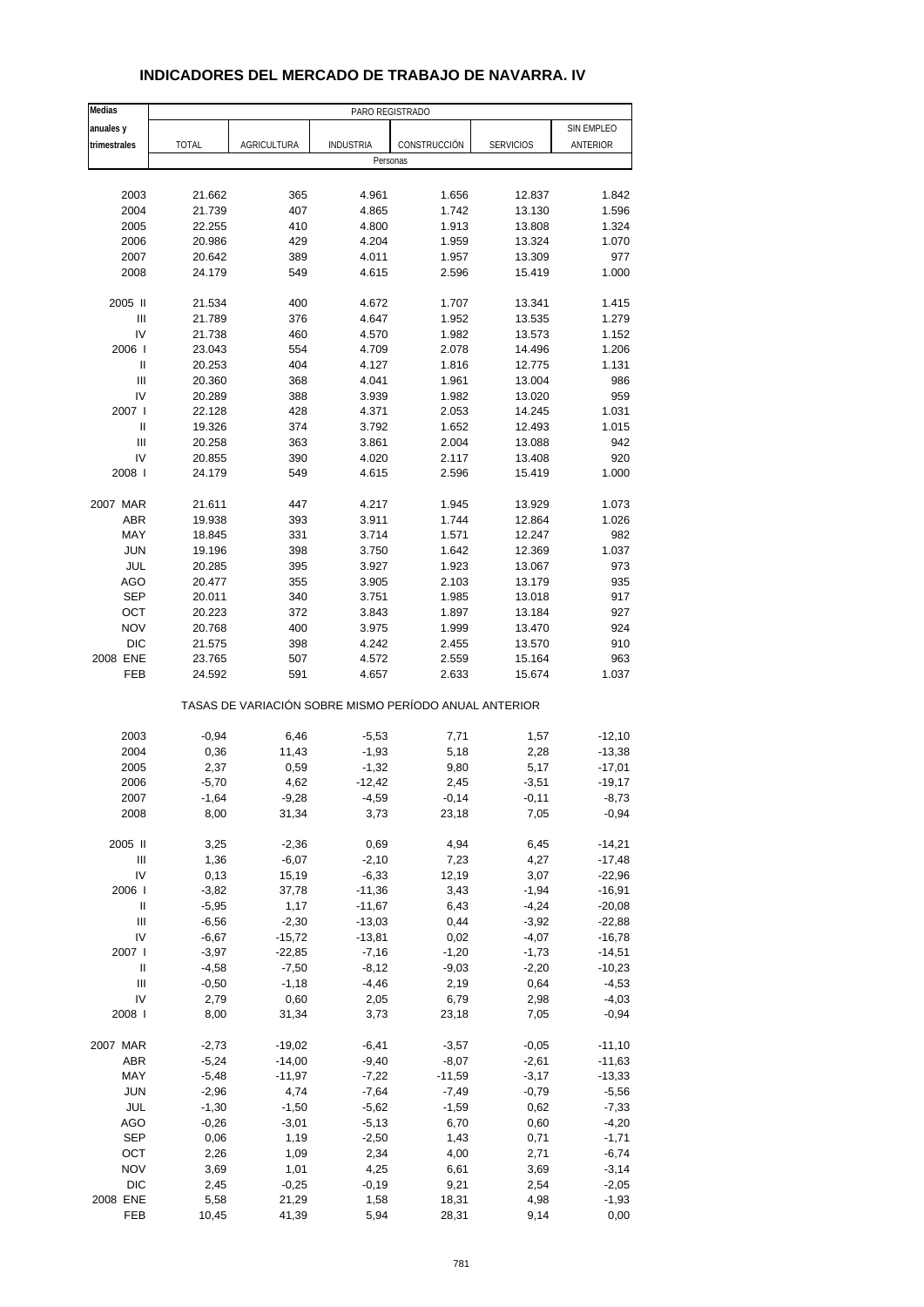## **INDICADORES DEL MERCADO DE TRABAJO DE NAVARRA. V**

| Medias       | AFILIADOS A LA SEGURIDAD SOCIAL EN ALTA LABORAL |                    |                                                       |              |                  |  |  |
|--------------|-------------------------------------------------|--------------------|-------------------------------------------------------|--------------|------------------|--|--|
| anuales y    | <b>TOTAL</b>                                    |                    |                                                       |              |                  |  |  |
| trimestrales | <b>TOTAL</b>                                    | <b>AGRICULTURA</b> | <b>INDUSTRIA</b>                                      | CONSTRUCCIÓN | <b>SERVICIOS</b> |  |  |
|              |                                                 |                    | Personas                                              |              |                  |  |  |
|              |                                                 |                    |                                                       |              |                  |  |  |
| 2003         | 246.523                                         | 13.675             | 70.086                                                | 27.031       | 135.602          |  |  |
| 2004         | 253.303                                         | 13.170             | 69.751                                                | 28.426       | 141.856          |  |  |
| 2005         | 261.747                                         | 12.860             | 69.716                                                | 30.547       | 148.578          |  |  |
| 2006         | 269.695                                         | 12.289             | 69.908                                                | 31.780       | 155.712          |  |  |
| 2007         | 279.630                                         | 12.053             | 73.622                                                | 33.117       | 160.838          |  |  |
| 2008         | 281.725                                         | 12.015             | 73.691                                                | 33.367       | 162.652          |  |  |
| 2005 II      | 262.438                                         | 13.110             | 70.081                                                | 30.801       | 148.397          |  |  |
| Ш            | 264.559                                         | 13.069             | 70.300                                                | 31.112       | 150.032          |  |  |
| IV           | 265.622                                         | 12.807             | 69.696                                                | 31.027       | 152.047          |  |  |
| 2006         | 264.892                                         | 12.542             | 69.171                                                | 31.289       | 151.865          |  |  |
| Ш            | 269.411                                         | 12.313             | 70.186                                                | 31.872       | 155.040          |  |  |
| Ш            | 271.050                                         | 12.121             | 70.581                                                | 31.866       | 156.481          |  |  |
| IV           | 273.429                                         | 12.181             | 69.693                                                | 32.095       | 159.460          |  |  |
| 2007 l       | 273.854                                         | 12.158             | 70.988                                                | 32.378       | 158.330          |  |  |
| Ш            | 280.683                                         | 12.095             | 74.499                                                | 33.250       | 160.839          |  |  |
| Ш            | 280.939                                         | 11.920             | 74.830                                                | 33.464       | 160.725          |  |  |
| IV           | 283.042                                         | 12.037             | 74.170                                                | 33.377       | 163.458          |  |  |
| 2008         | 281.725                                         | 12.015             | 73.691                                                | 33.367       | 162.652          |  |  |
|              |                                                 |                    |                                                       |              |                  |  |  |
| 2007 MAR     | 276.219                                         | 12.021             | 73.053                                                | 32.572       | 158.573          |  |  |
| ABR          | 278.687                                         | 12.005             | 74.095                                                | 32.696       | 159.891          |  |  |
| MAY          | 280.727                                         | 12.196             | 74.435                                                | 33.320       | 160.776          |  |  |
| <b>JUN</b>   | 282.635                                         | 12.083             | 74.967                                                | 33.735       | 161.850          |  |  |
| JUL          | 280.717                                         | 11.810             | 74.448                                                | 33.452       | 161.007          |  |  |
| AGO          | 279.462                                         | 11.938             | 74.675                                                | 33.367       | 159.482          |  |  |
| <b>SEP</b>   | 282.639                                         | 12.012             | 75.367                                                | 33.574       | 161.686          |  |  |
| OCT          | 283.685                                         | 11.997             | 75.079                                                | 33.937       | 162.672          |  |  |
| <b>NOV</b>   | 284.727                                         | 12.066             | 74.987                                                | 33.851       | 163.823          |  |  |
| <b>DIC</b>   | 280.714                                         | 12.048             | 72.445                                                | 32.342       | 163.879          |  |  |
| 2008 ENE     | 281.464                                         | 12.028             | 73.667                                                | 33.306       | 162.463          |  |  |
| FEB          | 281.985                                         | 12.002             | 73.715                                                | 33.428       | 162.840          |  |  |
|              |                                                 |                    | TASAS DE VARIACIÓN SOBRE MISMO PERÍODO ANUAL ANTERIOR |              |                  |  |  |
|              |                                                 |                    |                                                       |              |                  |  |  |
| 2003         | 3,11                                            | 5,18               | 0,92                                                  | 5,63         | 3,57             |  |  |
| 2004         | 2,75                                            | $-3,69$            | $-0,48$                                               | 5,16         | 4,61             |  |  |
| 2005         | 3,33                                            | $-2,36$            | $-0,05$                                               | 7,46         | 4,74             |  |  |
| 2006         | 3,04                                            | $-4,44$            | 0,28                                                  | 4,04         | 4,80             |  |  |
| 2007         | 3,68                                            | -1,93              | 5,31                                                  | 4,21         | 3,29             |  |  |
| 2008         | 3,32                                            | $-1,73$            | 5,34                                                  | 3,37         | 2,81             |  |  |
| 2005 II      | 3,40                                            | $-2,14$            | $-0,37$                                               | 8,22         | 4,90             |  |  |
| Ш            | 4,16                                            | 2,05               | $-0,22$                                               | 9,31         | 5,51             |  |  |
| IV           | 4,03                                            | 1,08               | 0,24                                                  | 7,55         | 5,42             |  |  |
| 2006         | 4,14                                            | 0,71               |                                                       | 6,97         |                  |  |  |
| Ш            | 2,66                                            | $-6,08$            | 0,56<br>0,15                                          |              | 5,58             |  |  |
|              |                                                 |                    |                                                       | 3,47         | 4,48             |  |  |
| Ш            | 2,45                                            | $-7,25$            | 0,40                                                  | 2,42         | 4,30             |  |  |
| IV           | 2,94                                            | $-4,89$            | 0,00                                                  | 3,44         | 4,88             |  |  |
| 2007 l       | 3,38                                            | $-3,06$            | 2,63                                                  | 3,48         | 4,26             |  |  |
| Ш            | 4,18                                            | $-1,77$            | 6,15                                                  | 4,33         | 3,74             |  |  |
| Ш            | 3,65                                            | $-1,66$            | 6,02                                                  | 5,01         | 2,71             |  |  |
| IV           | 3,52                                            | $-1,18$            | 6,42                                                  | 3,99         | 2,51             |  |  |
| 2008         | 3,32                                            | $-1,73$            | 5,34                                                  | 3,37         | 2,81             |  |  |
| 2007 MAR     | 3,94                                            | $-2,73$            | 5,53                                                  | 3,42         | 3,87             |  |  |
| ABR          | 3,69                                            | $-2,18$            | 5,91                                                  | 3,00         | 3,29             |  |  |
| MAY          | 3,95                                            | $-2,28$            | 5,76                                                  | 4,41         | 3,54             |  |  |
| <b>JUN</b>   | 4,91                                            | $-0,85$            | 6,76                                                  | 5,57         | 4,39             |  |  |
| JUL          | 3,85                                            | $-2,04$            | 6,61                                                  | 5,23         | 2,80             |  |  |
| AGO          | 3,48                                            | $-1,48$            | 6,00                                                  | 5,04         | 2,40             |  |  |
| <b>SEP</b>   | 3,61                                            | $-1,47$            | 5,47                                                  | 4,77         | 2,93             |  |  |
| OCT          | 3,68                                            | $-0,29$            | 6,12                                                  | 4,91         | 2,64             |  |  |
| <b>NOV</b>   | 3,31                                            | $-1,37$            | 6,34                                                  | 4,17         | 2,16             |  |  |
| DIC          | 3,56                                            | $-1,86$            | 6,83                                                  | 2,87         | 2,72             |  |  |
| 2008 ENE     |                                                 | $-2,04$            |                                                       |              |                  |  |  |
|              | 3,52                                            |                    | 7,01                                                  | 3,23         | 2,50             |  |  |
| FEB          | 3,12                                            | $-1,43$            | 3,72                                                  | 3,51         | 3,12             |  |  |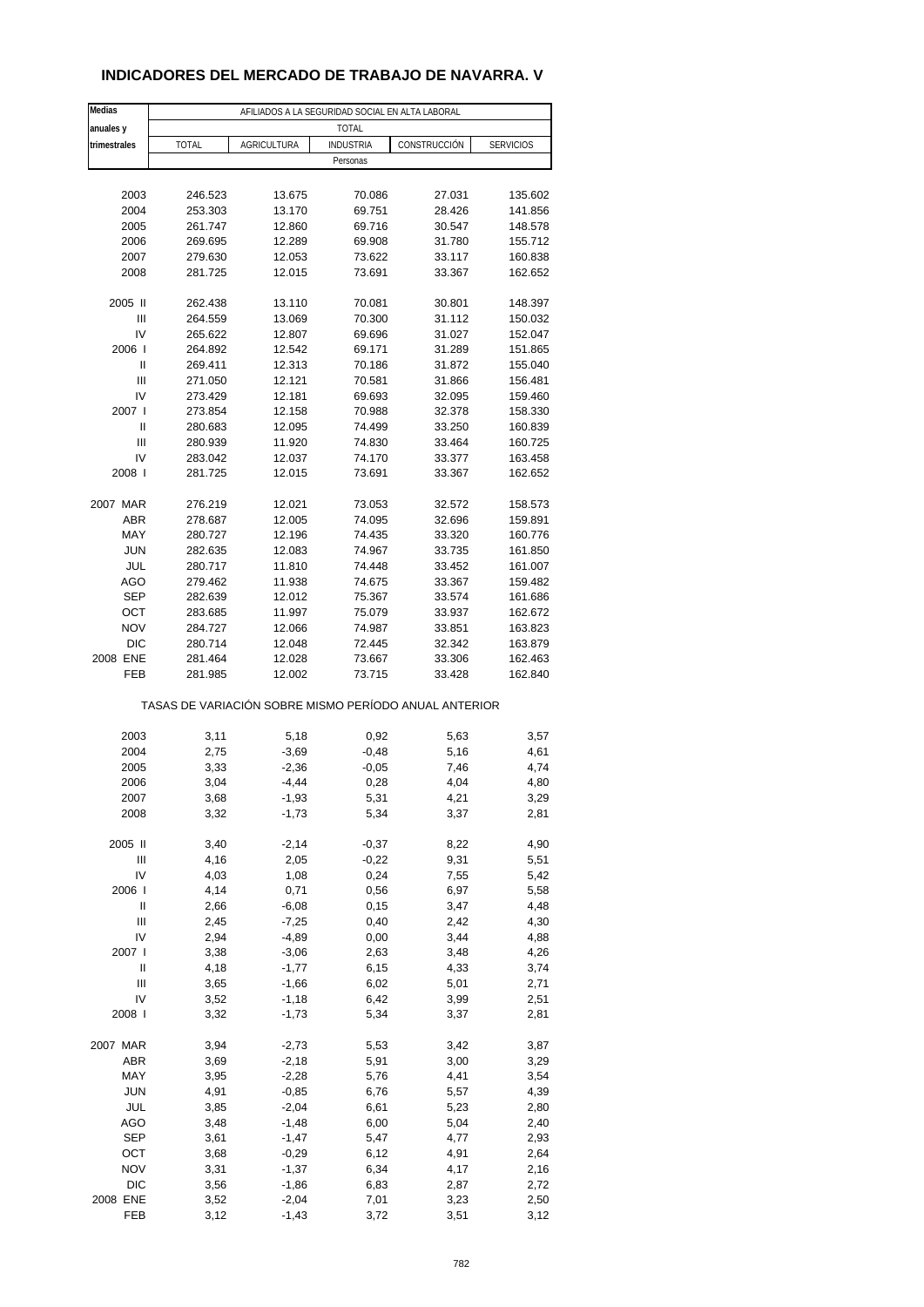## **INDICADORES DEL MERCADO DE TRABAJO DE NAVARRA. VI**

| Medias                 | AFILIADOS A LA SEGURIDAD SOCIAL EN ALTA LABORAL       |                    |                  |                  |                    |  |  |  |
|------------------------|-------------------------------------------------------|--------------------|------------------|------------------|--------------------|--|--|--|
| anuales y              | <b>CUENTA AJENA</b>                                   |                    |                  |                  |                    |  |  |  |
| trimestrales           | <b>TOTAL</b>                                          | <b>AGRICULTURA</b> | <b>INDUSTRIA</b> | CONSTRUCCIÓN     | <b>SERVICIOS</b>   |  |  |  |
|                        |                                                       |                    | Personas         |                  |                    |  |  |  |
|                        |                                                       |                    |                  |                  |                    |  |  |  |
| 2003                   | 197.554                                               | 5.757              | 65.640           | 19.197           | 106.880            |  |  |  |
| 2004                   | 203.665                                               | 5.477              | 65.352           | 20.318           | 112.464            |  |  |  |
| 2005                   | 210.980                                               | 5.438              | 65.370           | 22.052           | 118.114            |  |  |  |
| 2006                   | 218.547                                               | 5.137              | 65.603<br>69.309 | 22.954<br>23.677 | 124.851            |  |  |  |
| 2007<br>2008           | 228.110<br>230.155                                    | 5.177<br>5.359     | 69.417           | 23.665           | 129.947<br>131.715 |  |  |  |
|                        |                                                       |                    |                  |                  |                    |  |  |  |
| 2005 II                | 211.622                                               | 5.642              | 65.711           | 22.322           | 117.938            |  |  |  |
| Ш                      | 213.495                                               | 5.681              | 65.962           | 22.551           | 119.295            |  |  |  |
| IV                     | 214.419                                               | 5.498              | 65.371           | 22.396           | 121.149            |  |  |  |
| 2006                   | 213.656                                               | 5.295              | 64.846           | 22.605           | 120.906            |  |  |  |
| Ш                      | 218.082                                               | 5.119              | 65.865           | 23.049           | 124.049            |  |  |  |
| Ш                      | 220.071                                               | 5.004              | 66.294           | 23.000           | 125.772            |  |  |  |
| IV                     | 222.379                                               | 5.131              | 65.408           | 23.162           | 128.679            |  |  |  |
| 2007 l                 | 222.699                                               | 5.186              | 66.688           | 23.283           | 127.541            |  |  |  |
| Ш<br>Ш                 | 229.109                                               | 5.176              | 70.158           | 23.864<br>23.893 | 129.911<br>129.873 |  |  |  |
| IV                     | 229.351<br>231.283                                    | 5.077<br>5.270     | 70.508<br>69.880 | 23.668           | 132.464            |  |  |  |
| 2008                   | 230.155                                               | 5.359              | 69.417           | 23.665           | 131.715            |  |  |  |
|                        |                                                       |                    |                  |                  |                    |  |  |  |
| 2007 MAR               | 224.938                                               | 5.067              | 68.736           | 23.368           | 127.767            |  |  |  |
| ABR                    | 227.208                                               | 5.065              | 69.749           | 23.410           | 128.984            |  |  |  |
| MAY                    | 229.123                                               | 5.275              | 70.089           | 23.918           | 129.841            |  |  |  |
| <b>JUN</b>             | 230.997                                               | 5.187              | 70.636           | 24.265           | 130.909            |  |  |  |
| JUL                    | 229.163                                               | 4.949              | 70.122           | 23.965           | 130.127            |  |  |  |
| AGO                    | 227.878                                               | 5.097              | 70.354           | 23.787           | 128.640            |  |  |  |
| <b>SEP</b>             | 231.012                                               | 5.186              | 71.048           | 23.927           | 130.851            |  |  |  |
| OCT                    | 231.922                                               | 5.203              | 70.784           | 24.225           | 131.710            |  |  |  |
| <b>NOV</b>             | 232.887                                               | 5.301              | 70.689           | 24.097           | 132.800            |  |  |  |
| <b>DIC</b><br>2008 ENE | 229.039<br>229.927                                    | 5.307<br>5.372     | 68.168<br>69.385 | 22.683<br>23.633 | 132.881<br>131.537 |  |  |  |
| FEB                    | 230.383                                               | 5.345              | 69.449           | 23.696           | 131.893            |  |  |  |
|                        |                                                       |                    |                  |                  |                    |  |  |  |
|                        | TASAS DE VARIACIÓN SOBRE MISMO PERÍODO ANUAL ANTERIOR |                    |                  |                  |                    |  |  |  |
|                        |                                                       |                    |                  |                  |                    |  |  |  |
| 2003                   | 3,69                                                  | 19,44              | 1,12             | 6,98             | 4,00               |  |  |  |
| 2004                   | 3,09                                                  | $-4,87$            | $-0,44$          | 5,84             | 5,22               |  |  |  |
| 2005                   | 3,59                                                  | $-0,70$            | 0,03             | 8,53             | 5,02               |  |  |  |
| 2006                   | 3,59                                                  | $-5,53$            | 0,36             | 4,09             | 5,70               |  |  |  |
| 2007<br>2008           | 4,38<br>3,87                                          | 0,78<br>2,15       | 5,65<br>5,71     | 3,15<br>1,82     | 4,08<br>3,36       |  |  |  |
|                        |                                                       |                    |                  |                  |                    |  |  |  |
| 2005 II                | 3,66                                                  | $-0,11$            | $-0,32$          | 9,50             | 5,19               |  |  |  |
| Ш                      | 4,46                                                  | 10,67              | $-0,19$          | 10,86            | 5,77               |  |  |  |
| IV                     | 4,39                                                  | 8,13               | 0,33             | 8,64             | 5,78               |  |  |  |
| 2006                   | 4,54                                                  | 7,39               | 0,64             | 7,96             | 5,99               |  |  |  |
| Ш                      | 3,05                                                  | $-9,26$            | 0,23             | 3,26             | 5,18               |  |  |  |
| Ш                      | 3,08                                                  | $-11,91$           | 0,50             | 1,99             | 5,43               |  |  |  |
| IV                     | 3,71                                                  | $-6,68$            | 0,06             | 3,42             | 6,21               |  |  |  |
| 2007 l                 | 4,23                                                  | $-2,06$            | 2,84             | 3,00             | 5,49               |  |  |  |
| Ш<br>Ш                 | 5,06<br>4,22                                          | 1,10               | 6,52<br>6,36     | 3,54             | 4,73               |  |  |  |
| IV                     | 4,00                                                  | 1,46<br>2,72       | 6,84             | 3,88<br>2,19     | 3,26<br>2,94       |  |  |  |
| 2008                   | 3,87                                                  | 2,15               | 5,71             | 1,82             | 3,36               |  |  |  |
|                        |                                                       |                    |                  |                  |                    |  |  |  |
| 2007 MAR               | 4,90                                                  | $-1,27$            | 5,93             | 2,65             | 5,04               |  |  |  |
| ABR                    | 4,54                                                  | 0,24               | 6,29             | 1,90             | 4,27               |  |  |  |
| MAY                    | 4,77                                                  | $-0,26$            | 6,11             | 3,55             | 4,49               |  |  |  |
| <b>JUN</b>             | 5,87                                                  | 3,41               | 7,16             | 5,15             | 5,42               |  |  |  |
| JUL                    | 4,53                                                  | 0,59               | 6,99             | 4,50             | 3,40               |  |  |  |
| AGO                    | 4,00                                                  | 1,86               | 6,32             | 3,88             | 2,88               |  |  |  |
| <b>SEP</b>             | 4,12                                                  | 1,91               | 5,77             | 3,28             | 3,49               |  |  |  |
| OCT                    | 4,19                                                  | 4,84               | 6,50             | 3,41             | 3,11               |  |  |  |
| <b>NOV</b>             | 3,74                                                  | 2,34               | 6,73             | 2,34             | 2,52               |  |  |  |
| DIC<br>2008 ENE        | 4,08<br>4,12                                          | 1,10               | 7,30<br>7,47     | 0,75<br>1,54     | 3,20               |  |  |  |
| FEB                    | 3,63                                                  | 1,68<br>2,63       | 4,02             | 2,11             | 2,99<br>3,74       |  |  |  |
|                        |                                                       |                    |                  |                  |                    |  |  |  |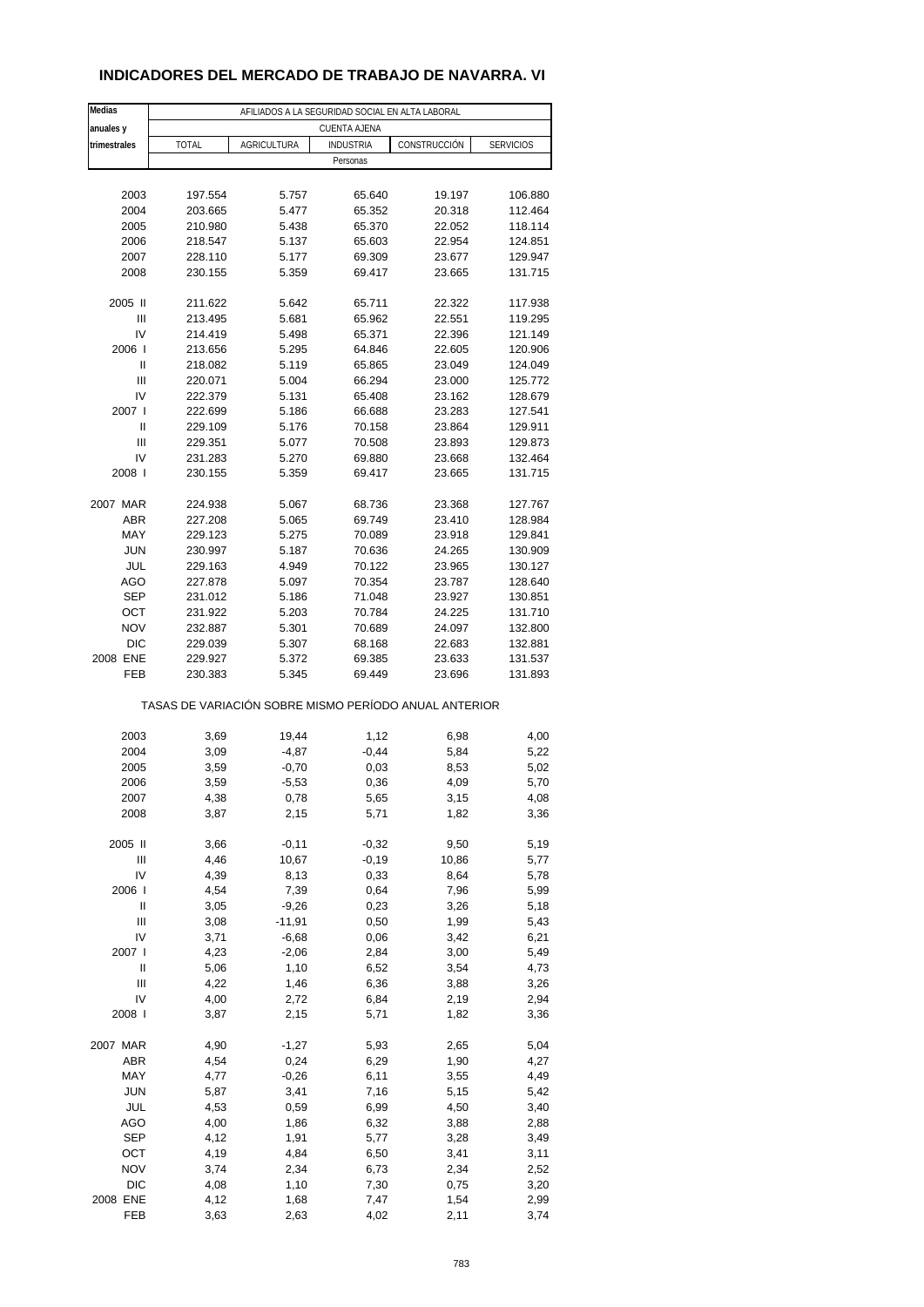## **INDICADORES DEL MERCADO DE TRABAJO DE NAVARRA. VII**

| Medias              |                  |                    | AFILIADOS A LA SEGURIDAD SOCIAL EN ALTA LABORAL |                                                       |                  |
|---------------------|------------------|--------------------|-------------------------------------------------|-------------------------------------------------------|------------------|
| anuales y           |                  |                    | <b>CUENTA PROPIA</b>                            |                                                       |                  |
| trimestrales        | <b>TOTAL</b>     | AGRICULTURA        | <b>INDUSTRIA</b>                                | CONSTRUCCIÓN                                          | <b>SERVICIOS</b> |
|                     |                  |                    | Personas                                        |                                                       |                  |
|                     |                  |                    |                                                 |                                                       |                  |
| 2003                | 48.969           | 7.918              | 4.445                                           | 7.834                                                 | 28.722           |
| 2004                | 49.638           | 7.694              | 4.399                                           | 8.109                                                 | 29.393           |
| 2005                | 50.768           | 7.422              | 4.346                                           | 8.496                                                 | 30.464           |
| 2006                | 51.149           | 7.152              | 4.305                                           | 8.826                                                 | 30.860           |
| 2007                | 51.519           | 6.875              | 4.313                                           | 9.440                                                 | 30.891           |
| 2008                | 51.570           | 6.657              | 4.274                                           | 9.703                                                 | 30.937           |
|                     |                  |                    |                                                 |                                                       |                  |
| 2005 II             | 50.816           | 7.468              | 4.370                                           | 8.480                                                 | 30.458           |
| Ш                   | 51.064           | 7.388              | 4.338                                           | 8.561                                                 | 30.737           |
| IV                  | 51.204           | 7.309              | 4.325                                           | 8.632                                                 | 30.898           |
| 2006                | 51.237           | 7.247              | 4.325                                           | 8.684                                                 | 30.960           |
| Ш                   | 51.329           | 7.194              | 4.321                                           | 8.823                                                 | 30.992           |
| Ш                   | 50.979           | 7.117              | 4.287                                           | 8.866                                                 | 30.709           |
| IV                  | 51.049           | 7.050              | 4.285                                           | 8.933                                                 | 30.781           |
| 2007 l              | 51.155           | 6.972              | 4.300                                           | 9.095                                                 | 30.788           |
| Ш<br>$\mathsf{III}$ | 51.574           | 6.919              | 4.341                                           | 9.386                                                 | 30.928           |
| IV                  | 51.588           | 6.843              | 4.322                                           | 9.571                                                 | 30.852           |
| 2008                | 51.759<br>51.570 | 6.767<br>6.657     | 4.290<br>4.274                                  | 9.708<br>9.703                                        | 30.994<br>30.937 |
|                     |                  |                    |                                                 |                                                       |                  |
| 2007 MAR            | 51.281           | 6.954              | 4.317                                           | 9.204                                                 | 30.806           |
| ABR                 | 51.479           | 6.940              | 4.346                                           | 9.286                                                 | 30.907           |
| MAY                 | 51.604           | 6.921              | 4.346                                           | 9.402                                                 | 30.935           |
| JUN                 | 51.638           | 6.896              | 4.331                                           | 9.470                                                 | 30.941           |
| JUL                 | 51.554           | 6.861              | 4.326                                           | 9.487                                                 | 30.880           |
| <b>AGO</b>          | 51.584           | 6.841              | 4.321                                           | 9.580                                                 | 30.842           |
| <b>SEP</b>          | 51.627           | 6.826              | 4.319                                           | 9.647                                                 | 30.835           |
| OCT                 | 51.763           | 6.794              | 4.295                                           | 9.712                                                 | 30.962           |
| <b>NOV</b>          | 51.840           | 6.765              | 4.298                                           | 9.754                                                 | 31.023           |
| DIC                 | 51.675           | 6.741              | 4.277                                           | 9.659                                                 | 30.998           |
| 2008 ENE            | 51.537           | 6.656              | 4.282                                           | 9.673                                                 | 30.926           |
| FEB                 | 51.602           | 6.657              | 4.266                                           | 9.732                                                 | 30.947           |
|                     |                  |                    |                                                 | TASAS DE VARIACIÓN SOBRE MISMO PERÍODO ANUAL ANTERIOR |                  |
|                     |                  |                    |                                                 |                                                       |                  |
| 2003                | 0,83             | $-3,22$            | $-1,92$                                         | 2,48                                                  | 2,01             |
| 2004<br>2005        | 1,37             | $-2,83$            | $-1,05$                                         | 3,50                                                  | 2,33             |
| 2006                | 2,28<br>0,75     | $-3,54$<br>$-3,63$ | $-1,20$<br>$-0,95$                              | 4,77<br>3,89                                          | 3,64<br>1,30     |
| 2007                | 0,72             | $-3,87$            | 0,20                                            | 6,95                                                  | 0,10             |
| 2008                | 0,93             | $-4,66$            | $-0,40$                                         | 7,33                                                  | 0,51             |
|                     |                  |                    |                                                 |                                                       |                  |
| 2005 II             | 2,37             | $-3,63$            | $-1,20$                                         | 5,00                                                  | 3,78             |
| Ш                   | 2,91             | $-3,71$            | $-0,75$                                         | 5,41                                                  | 4,51             |
| IV                  | 2,56             | $-3,65$            | $-1, 15$                                        | 4,81                                                  | 4,07             |
| 2006                | 2,50             | $-3,66$            | $-0,59$                                         | 4,50                                                  | 4,02             |
| $\sf II$            | 1,01             | $-3,67$            | $-1, 12$                                        | 4,04                                                  | 1,75             |
| Ш                   | $-0,17$          | $-3,66$            | $-1,18$                                         | 3,56                                                  | $-0,09$          |
| IV                  | $-0,30$          | $-3,54$            | $-0,92$                                         | 3,49                                                  | $-0,38$          |
| 2007 l              | $-0,16$          | $-3,79$            | $-0,59$                                         | 4,73                                                  | $-0,55$          |
| Ш                   | 0,48             | $-3,82$            | 0,46                                            | 6,39                                                  | $-0,21$          |
| Ш                   | 1,20             | $-3,85$            | 0,81                                            | 7,96                                                  | 0,47             |
| IV                  | 1,39             | $-4,02$            | 0,11                                            | 8,68                                                  | 0,69             |
| 2008                | 0,93             | $-4,66$            | $-0,40$                                         | 7,33                                                  | 0,51             |
|                     |                  |                    |                                                 |                                                       |                  |
| 2007 MAR            | $-0,08$          | $-3,76$            | $-0,48$                                         | 5,42                                                  | $-0,72$          |
| ABR                 | 0,10             | $-3,86$            | 0,28                                            | 5,86                                                  | $-0,62$          |
| MAY                 | 0,49             | $-3,75$            | 0,39                                            | 6,63                                                  | $-0,26$          |
| JUN                 | 0,84             | $-3,83$            | 0,72                                            | 6,66                                                  | 0,27             |
| JUL                 | 0,97             | $-3,85$            | 0,72                                            | 7,15                                                  | 0,34             |
| AGO                 | 1,23             | $-3,82$            | 0,96                                            | 8,05                                                  | 0,46             |
| SEP                 | 1,39             | $-3,89$            | 0,75                                            | 8,66                                                  | 0,60             |
| OCT                 | 1,45             | $-3,89$            | 0,14                                            | 8,85                                                  | 0,71             |
| <b>NOV</b>          | 1,42             | $-4,10$            | 0,28                                            | 8,98                                                  | 0,65             |
| DIC                 | 1,30             | $-4,07$            | $-0,09$                                         | 8,21                                                  | 0,72             |
| 2008 ENE            | 0,96             | $-4,85$            | 0,09                                            | 7,59                                                  | 0,47             |
| FEB                 | 0,91             | $-4,46$            | $-0,88$                                         | 7,07                                                  | 0,55             |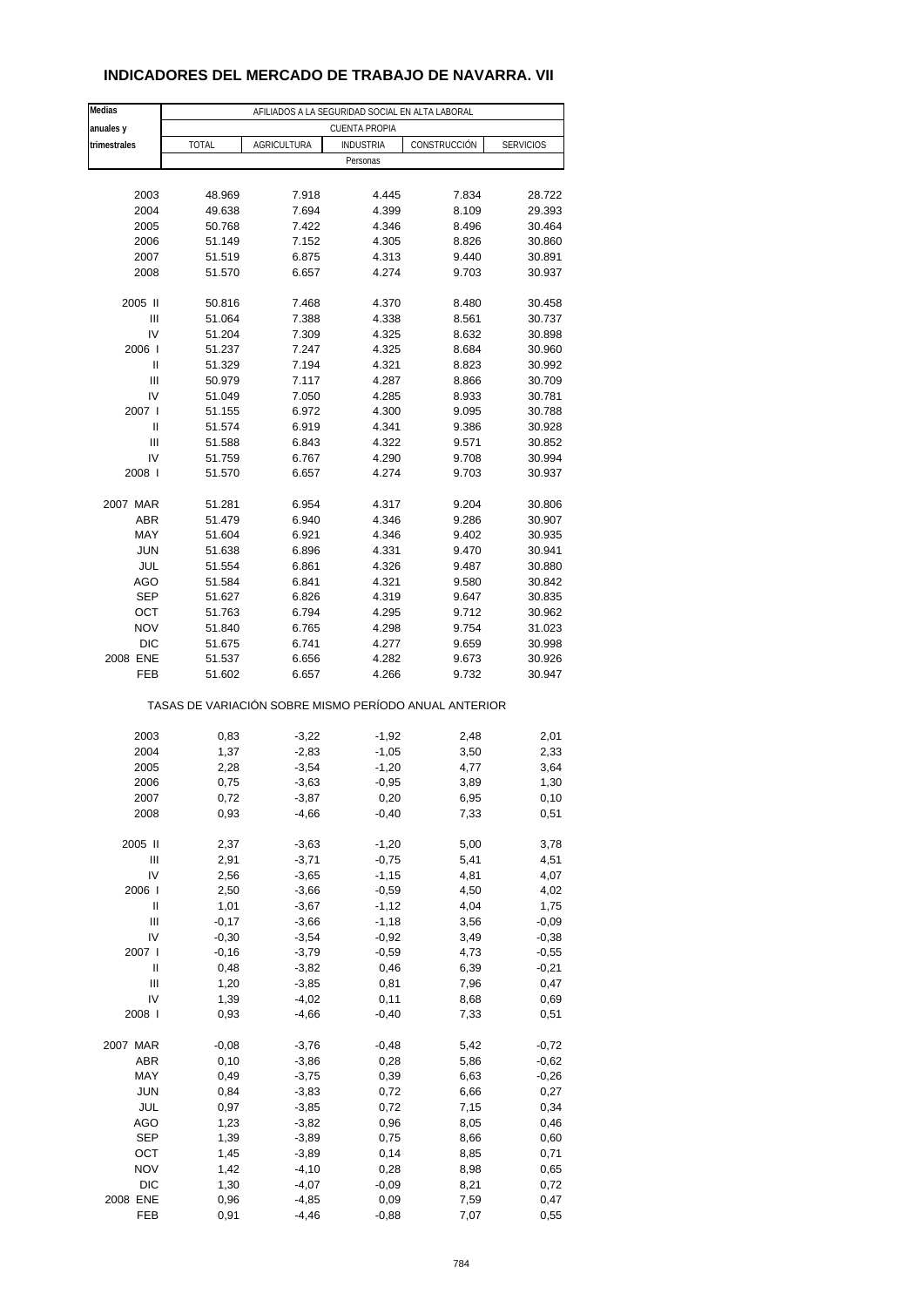#### **Medias EFECTIVOS LABORALES EXAMPLE AND A SECTIVOS LABORALES JORNADA MEDIA POR TRABAJADOR Y TRIM. anuales y** TOTAL SECTORES CONTRATO CONTRATO TOTAL A TIEMPO A TIEMPO trimestrales **|** | INDUSTRIA | CONSTRUC. | SERVICIOS | INDEFINIDO | TEMPORAL | COMPLETO | PARCIAL Miles de personas Horas Horas Horas Horas Horas Horas Horas Horas Horas Horas Horas Horas Horas Horas Horas Horas Horas Horas Horas Horas Horas Horas Horas Horas Horas Horas Horas Horas Horas Horas Horas Horas Horas Horas 2002 176,1 65,1 17,7 93,3 121,4 54,6 415,4 434,3 246,4 2003 181,5 64,6 19,0 97,8 123,4 58,1 405,3 429,5 242,7 2004 187,5 63,3 20,3 103,9 126,4 61,0 400,9 429,1 242,0 2005 195,3 62,5 22,0 110,8 130,0 65,3 401,4 429,9 248,0 2006 205,4 63,6 22,7 119,1 137,3 68,2 398,1 426,4 243,7 2007 214,8 68,8 23,5 122,5 147,8 67,0 393,5 424,0 236,2 2005 I 190,1 62,4 20,8 106,9 127,8 62,3 417,5 449,8 247,5 II 196,4 63,2 22,5 110,7 128,3 68,1 421,1 451,5 263,3 III 198,0 64,3 22,8 110,9 131,3 66,7 360,1 383,3 236,6 IV 196,7 60,2 22,0 114,5 132,7 64,0 406,8 434,9 244,8 2006 I 201,5 63,5 22,5 115,5 136,3 65,2 416,8 445,3 253,0 II 203,9 62,4 23,4 118,1 132,7 71,2 413,2 443,3 252,5 III 209,7 66,3 22,9 120,5 138,8 70,9 358,8 381,2 233,7 IV 206,7 62,3 22,2 122,2 141,4 65,3 403,5 435,7 235,6 2007 I 211,3 67,0 23,6 120,8 144,9 66,4 410,1 443,4 241,9 II 216,8 68,6 24,7 123,5 145,4 71,4 410,6 442,7 250,2 III 216,6 71,3 23,6 121,8 150,9 65,8 353,5 378,2 219,7 IV 214,4 68,3 22,3 123,9 150,0 64,4 399,9 431,7 233,1 2007 ENE - - - - - --- -  $\begin{array}{lllllllllllllll} & \text{FEB} & \multicolumn{3}{l}{{\color{red}\mathsf{F}}}\mathsf{E}\mathsf{B} & \multicolumn{3}{l}{{\color{red}\mathsf{F}}}\mathsf{F}\mathsf{E}\mathsf{B} & \multicolumn{3}{l}{{\color{red}\mathsf{F}}}\mathsf{F}\mathsf{E}\mathsf{B} & \multicolumn{3}{l}{{\color{red}\mathsf{F}}}\mathsf{F}\mathsf{E}\mathsf{B} & \multicolumn{3}{l}{{\color{red}\mathsf{F}}}\mathsf{F}\mathsf{E}\mathsf{B} & \multicolumn{3}{l}{{\color{red}\mathsf{$  MAR - - - - - - - - -  $ABR$  , and the set of the set of the set of the set of the set of the set of the set of the set of the set of the set of the set of the set of the set of the set of the set of the set of the set of the set of the set of t MAY - - - - - - - - - JUN - - - - - - - - - JUL - - - - - - - - - AGO - - - - - - - - - SEP - - - - - - - - - OCT the set of the set of the set of the set of the set of the set of the set of the set of the set of the set NOV the set of the set of the set of the set of the set of the set of the set of the set of the set of the set of the set of the set of the set of the set of the set of the set of the set of the set of the set of the set DIC  $\qquad \qquad \qquad \qquad \qquad \qquad \qquad \qquad \qquad \qquad \qquad \qquad \qquad \qquad \qquad \qquad \qquad \qquad -$ TASAS DE VARIACIÓN SOBRE MISMO PERÍODO ANUAL ANTERIOR 2002 3,10 -1,44 5,51 6,11 4,05 1,02 0,76 -0,17 1,62 2003 3,07 -0,77 7,20 4,85 1,61 6,32 -2,43 -1,11 -1,49 2004 3,31 -2,05 6,85 6,21 2,47 5,08 -1,09 -0,10 -0,31 2005 4,19 -1,24 8,65 6,60 2,85 6,96 0,11 0,19 2,51 2006 5,18 1,75 3,25 7,51 5,57 4,42 -0,82 -0,82 -1,75 2007 4,55 8,10 3,54 2,85 7,66 -1,71 -1,15 -0,56 -3,05 2005 I 2,48 -2,19 4,00 5,11 1,59 4,36 0,17 0,13 2,15 II 4,30 -0,78 11,39 6,03 3,30 6,24 0,05 0,38 8,85 III 4,82 -0,92 10,68 7,25 3,39 7,75 1,69 1,67 5,16 IV 5,14 -1,05 8,44 7,96 3,13 9,59 -1,24 -1,21 -5,38 2006 I 5,99 1,71 8,10 8,08 6,63 4,69 -0,17 -0,99 2,24 II 3,80 -1,26 4,05 6,64 3,39 4,58 -1,88 -1,83 -4,11 III 5,89 3,04 0,29 8,70 5,70 6,27 -0,35 -0,54 -1,23 IV 5,07 3,56 0,90 6,67 6,52 2,08 -0,82 0,18 -3,75 2007 I 4,86 5,52 4,79 4,52 6,33 1,80 -1,62 -0,44 -4,39 II 6,32 9,86 5,68 4,59 9,59 0,25 -0,63 -0,13 -0,88 III 3,32 7,55 3,08 1,05 8,71 -7,22 -1,50 -0,78 -5,97 IV 3,75 9,55 0,47 1,38 6,10 -1,35 -0,89 -0,91 -1,06 2007 ENE - - - - - --- -  $\begin{array}{lllllllllllllll} & \text{FEB} & \multicolumn{3}{l}{{\color{red}\mathsf{F}}}\mathsf{E}\mathsf{B} & \multicolumn{3}{l}{{\color{red}\mathsf{F}}}\mathsf{F}\mathsf{E}\mathsf{B} & \multicolumn{3}{l}{{\color{red}\mathsf{F}}}\mathsf{F}\mathsf{E}\mathsf{B} & \multicolumn{3}{l}{{\color{red}\mathsf{F}}}\mathsf{F}\mathsf{E}\mathsf{B} & \multicolumn{3}{l}{{\color{red}\mathsf{F}}}\mathsf{F}\mathsf{E}\mathsf{B} & \multicolumn{3}{l}{{\color{red}\mathsf{$  MAR - - - - - - - - -  $ABR$  , and the set of the set of the set of the set of the set of the set of the set of the set of the set of the set of the set of the set of the set of the set of the set of the set of the set of the set of the set of t MAY - - - - - - - - - JUN - - - - - - - - - JUL - - - - - - - - - AGO - - - - - - - - - SEP - - - - - - - - -  $OCT$  , and the set of the set of the set of the set of the set of the set of the set of the set of the set of the set of the set of the set of the set of the set of the set of the set of the set of the set of the set of t

#### **INDICADORES DEL MERCADO DE TRABAJO DE NAVARRA. VIII**

NOV the set of the set of the set of the set of the set of the set of the set of the set of the set of the set of the set of the set of the set of the set of the set of the set of the set of the set of the set of the set DIC  $\qquad \qquad \qquad \qquad \qquad \qquad \qquad \qquad \qquad \qquad \qquad \qquad \qquad \qquad \qquad \qquad \qquad \qquad -$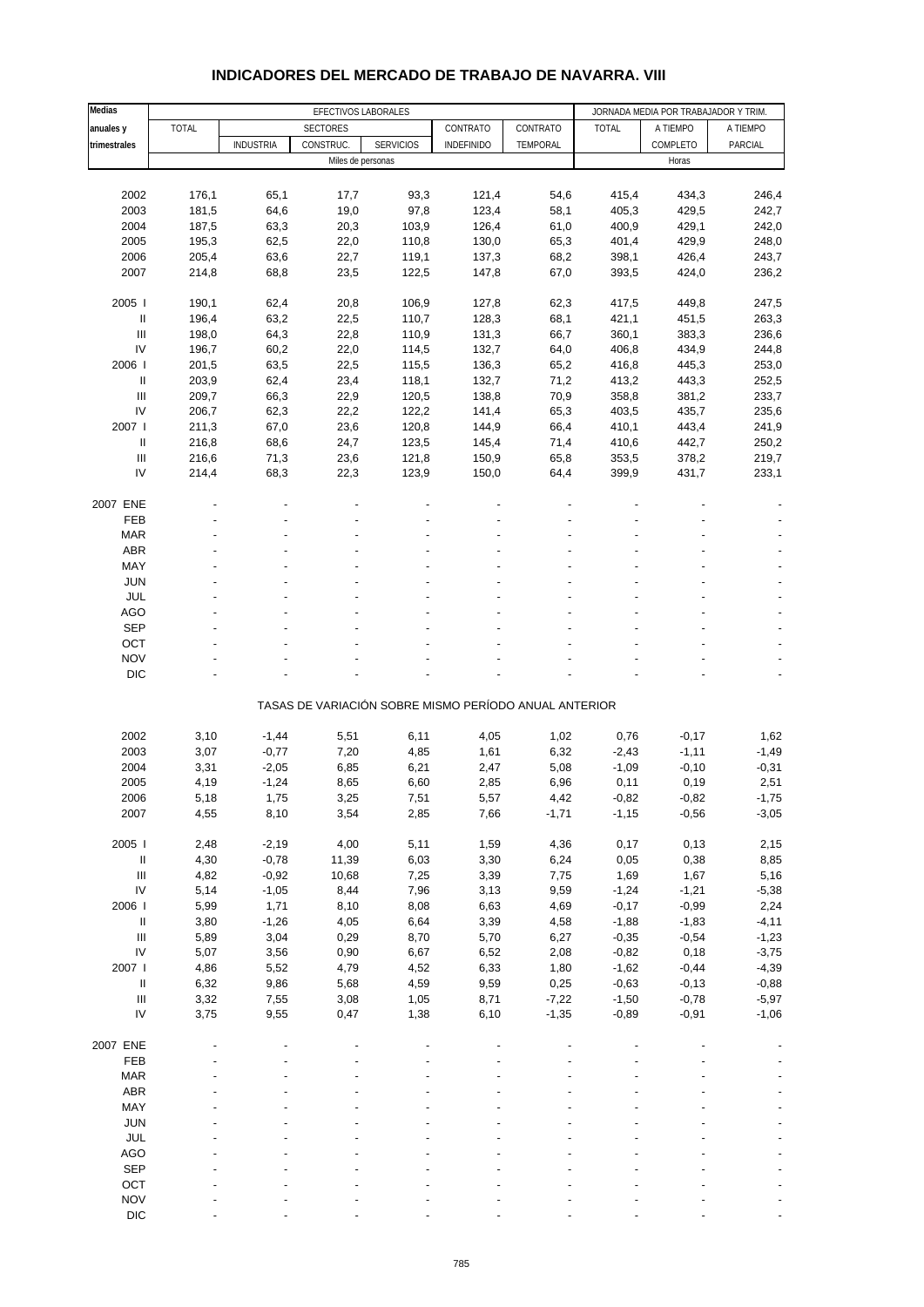## **INDICADORES DE PRECIOS DE NAVARRA. I**

| Medias          |                                                       | INDICES DE PRECIOS DE CONSUMO (9) |              | DIFERENCIAL DE |
|-----------------|-------------------------------------------------------|-----------------------------------|--------------|----------------|
| anuales y       | GENERAL                                               | ALIMENTACIÓN                      | <b>SIN</b>   | INFLACIÓN      |
| trimestrales    |                                                       | <b>AGREGADO</b>                   | ALIMENTACIÓN | RTO. ESPAÑA    |
|                 |                                                       | <b>Base 2006</b>                  |              | P.Porcentuales |
|                 |                                                       |                                   |              |                |
| 2003            | 90,914                                                | 89,494                            | 91,319       | 0,04           |
| 2004            | 93,659                                                | 92,995                            | 93,850       | $-0,02$        |
| 2005            | 96,820                                                | 96,264                            | 96,981       | 0,01           |
| 2006            | 100,000                                               | 100,000                           | 100,000      | $-0,23$        |
| 2007            | 102,436                                               | 103,363                           | 102,175      | $-0,35$        |
| 2008            | 104,150                                               | 108,084                           | 103,082      | $-0,05$        |
| 2005 II         | 96,815                                                | 95,719                            | 97,131       | 0,03           |
| Ш               | 97,203                                                | 96,452                            | 97,419       | $-0,04$        |
| IV              | 98,711                                                | 98,115                            | 98,883       | $-0,01$        |
| 2006            | 98,418                                                | 99,143                            | 98,216       | 0,07           |
| Ш               | 100,584                                               | 99,699                            | 100,831      | $-0,05$        |
| Ш               | 100,302                                               | 100,420                           | 100,269      | $-0,34$        |
| IV              | 100,696                                               | 100,738                           | 100,685      | $-0,58$        |
| 2007            | 100,314                                               | 101,538                           | 99,968       | $-0,50$        |
| Ш               | 102,498                                               | 102,003                           | 102,638      | $-0,48$        |
| Ш               | 102,355                                               | 102,916                           | 102,197      | $-0,32$        |
| IV              | 104,578                                               | 106,995                           | 103,895      | $-0,10$        |
| 2008 l          | 104,150                                               | 108,084                           | 103,082      | $-0,05$        |
| 2007 MAR        | 101,175                                               | 101,567                           | 101,064      | $-0,28$        |
| ABR             | 102,107                                               | 101,898                           | 102,167      | $-0,49$        |
| MAY             | 102,551                                               | 101,934                           | 102,726      | $-0,54$        |
| <b>JUN</b>      | 102,835                                               | 102,178                           | 103,021      | $-0,43$        |
| JUL             | 102,323                                               | 102,402                           | 102,301      | $-0,23$        |
| AGO             | 102,219                                               | 102,872                           | 102,035      | $-0,32$        |
| SEP             | 102,523                                               | 103,474                           | 102,255      | $-0,41$        |
| ОСТ             | 103,717                                               | 105,969                           | 103,081      | $-0,19$        |
| <b>NOV</b>      | 104,819                                               | 107,118                           | 104,169      | $-0,07$        |
| <b>DIC</b>      | 105,197                                               | 107,897                           | 104,434      | $-0,05$        |
| 2008 ENE        | 104,037                                               | 108,158                           | 102,923      | $-0,08$        |
| FEB             | 104,262                                               | 108,010                           | 103,241      | $-0,03$        |
|                 | TASAS DE VARIACIÓN SOBRE MISMO PERÍODO ANUAL ANTERIOR |                                   |              |                |
| 2003            | 3,07                                                  | 3,65                              | 2,92         |                |
| 2004            | 3,02                                                  | 3,91                              | 2,77         |                |
| 2005            | 3,38                                                  | 3,52                              | 3,34         |                |
| 2006            | 3,28                                                  | 3,88                              | 3,11         |                |
| 2007            | 2,44                                                  | 3,36                              | 2,17         |                |
| 2008            | 4,27                                                  | 6,46                              | 3,68         |                |
| 2005 II         | 3,25                                                  |                                   | 3,17         |                |
| Ш               | 3,39                                                  | 3,52<br>2,96                      | 3,52         |                |
| IV              | 3,54                                                  | 4,06                              | 3,39         |                |
| 2006 l          | 4,09                                                  | 4,61                              | 3,94         |                |
| Ш               | 3,89                                                  | 4,16                              | 3,81         |                |
| Ш               | 3,19                                                  | 4,11                              | 2,92         |                |
| IV              | 2,01                                                  | 2,67                              | 1,82         |                |
| 2007 l          | 1,93                                                  | 2,42                              | 1,78         |                |
| Ш               | 1,90                                                  | 2,31                              | 1,79         |                |
| Ш               | 2,05                                                  | 2,49                              | 1,92         |                |
| IV              | 3,85                                                  | 6,21                              | 3,19         |                |
| 2008 l          | 4,27                                                  | 6,46                              | 3,68         |                |
|                 |                                                       |                                   |              |                |
| 2007 MAR<br>ABR | 2,19<br>1,95                                          | 2,40<br>2,49                      | 2,13<br>1,80 |                |
| MAY             | 1,81                                                  | 2,23                              | 1,69         |                |
| <b>JUN</b>      | 1,95                                                  | 2,22                              | 1,88         |                |
| JUL             | 2,02                                                  | 2,10                              | 2,00         |                |
| AGO             | 1,85                                                  | 2,60                              | 1,64         |                |
| <b>SEP</b>      | 2,27                                                  | 2,75                              | 2,13         |                |
| OCT             | 3,39                                                  | 5,44                              | 2,81         |                |
| <b>NOV</b>      | 4,00                                                  | 6,53                              | 3,28         |                |
| <b>DIC</b>      | 4,17                                                  | 6,67                              | 3,46         |                |
| 2008 ENE        | 4,20                                                  | 6,24                              | 3,66         |                |
| FEB             | 4,34                                                  | 6,69                              | 3,70         |                |
|                 |                                                       |                                   |              |                |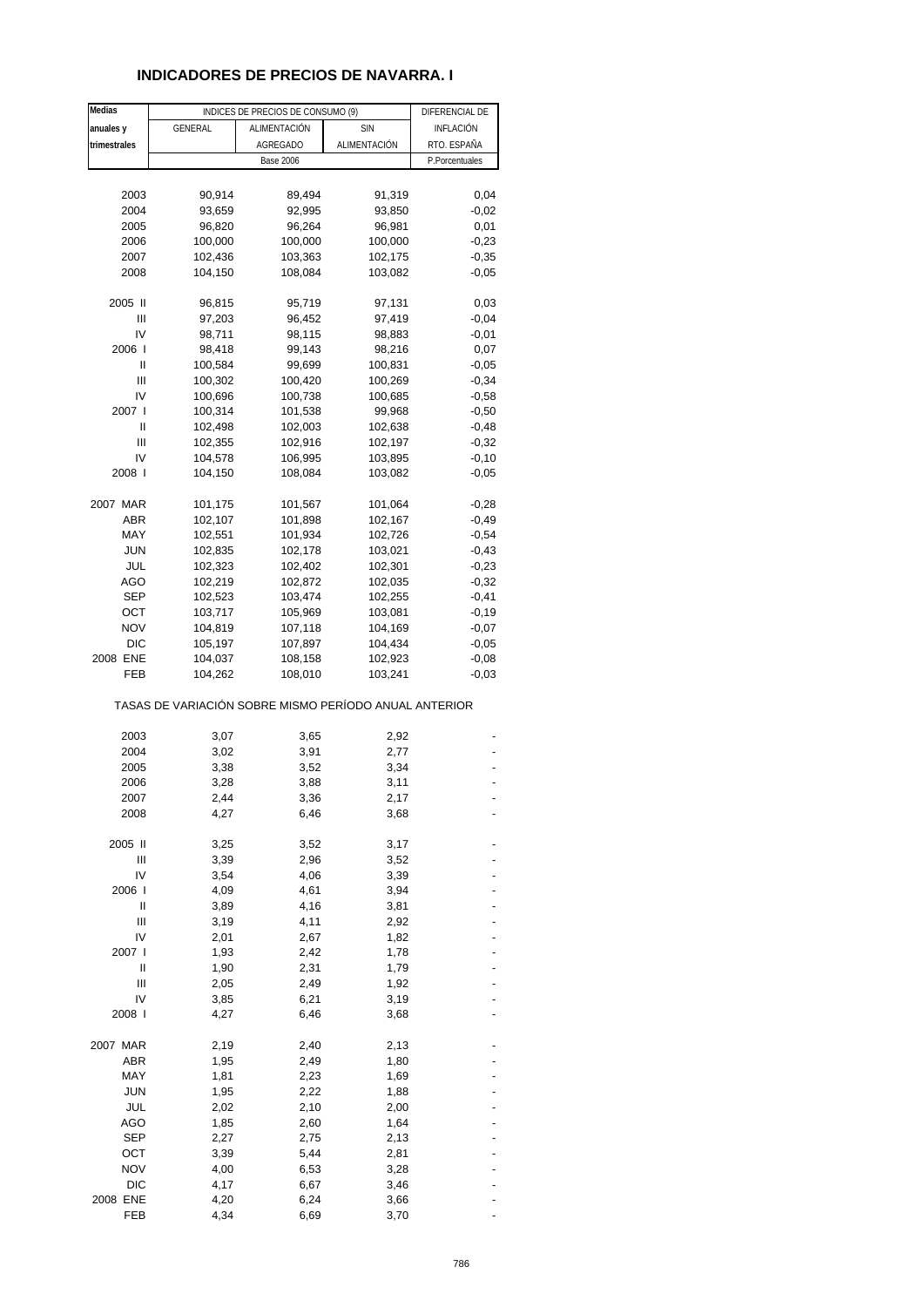# **INDICADORES DE PRECIOS DE NAVARRA. II**

| Medias         | INDICES DE PRECIOS DE CONSUMO (9) |              |                                                       |          |              |                  |
|----------------|-----------------------------------|--------------|-------------------------------------------------------|----------|--------------|------------------|
| anuales y      | <b>ALIMENTOS Y</b>                | BEBIDAS ALC. | <b>VESTIDO Y</b>                                      | VIVIENDA | MENAJE       | MEDICINA         |
| trimestrales   | BEB.NO ALCOH.                     | Y TABACO     | CALZADO                                               |          |              |                  |
|                |                                   |              | <b>Base 2006</b>                                      |          |              |                  |
|                |                                   |              |                                                       |          |              |                  |
| 2003           | 89,358                            | 90,551       | 93,307                                                | 85,559   | 95,859       | 94,542           |
| 2004           | 92,910                            | 93,684       | 96,174                                                | 88,413   | 97,230       | 96,170           |
| 2005           | 95,986                            | 98,446       | 98,398                                                | 94,011   | 98,373       | 97,783           |
| 2006           | 100,000                           |              |                                                       |          | 100,000      | 100,000          |
|                | 102,993                           | 100,000      | 100,000                                               | 100,000  |              |                  |
| 2007           |                                   | 106,720      | 101,206                                               | 103,105  | 102,056      | 100,648          |
| 2008           | 107,833                           | 110,251      | 94,275                                                | 107,195  | 103,535      | 101,612          |
| 2005 II        |                                   |              |                                                       |          |              |                  |
| Ш              | 95,338<br>96,096                  | 98,699       | 103,459<br>94,022                                     | 93,433   | 98,489       | 97,818<br>98,024 |
| IV             |                                   | 99,231       |                                                       | 95,563   | 98,570       |                  |
| 2006           | 97,850                            | 100,197      | 104,430                                               | 96,314   | 98,919       | 98,251           |
|                | 99,316                            | 97,768       | 93,301                                                | 98,278   | 98,944       | 99,285           |
| Ш              | 99,568                            | 100,740      | 105,288                                               | 100,602  | 100,232      | 99,985           |
| $\mathbf{III}$ | 100,420                           | 100,425      | 95,430                                                | 101,088  | 100,234      | 100,341          |
| IV             | 100,696                           | 101,067      | 105,981                                               | 100,032  | 100,589      | 100,389          |
| 2007 l         | 101,001                           | 106,449      | 94,599                                                | 100,900  | 100,425      | 100,659          |
| Ш              | 101,505                           | 106,556      | 106,518                                               | 102,630  | 102,398      | 100,101          |
| Ш              | 102,503                           | 106,675      | 96,292                                                | 103,695  | 102,129      | 100,672          |
| IV             | 106,965                           | 107,200      | 107,417                                               | 105,194  | 103,271      | 101,160          |
| 2008           | 107,833                           | 110,251      | 94,275                                                | 107,195  | 103,535      | 101,612          |
|                |                                   |              |                                                       |          |              |                  |
| 2007 MAR       | 101,027                           | 106,504      | 97,022                                                | 101,414  | 101,069      | 99,437           |
| ABR            | 101,379                           | 106,643      | 104,063                                               | 102,258  | 102,036      | 99,951           |
| MAY            | 101,440                           | 106,443      | 107,970                                               | 102,515  | 102,498      | 100,069          |
| JUN            | 101,695                           | 106,583      | 107,520                                               | 103,116  | 102,660      | 100,283          |
| JUL            | 101,927                           | 106,729      | 96,086                                                | 103,594  | 102,182      | 100,653          |
| <b>AGO</b>     | 102,462                           | 106,605      | 94,384                                                | 103,681  | 101,895      | 100,653          |
| <b>SEP</b>     | 103,120                           | 106,691      | 98,406                                                | 103,811  | 102,310      | 100,709          |
| OCT            | 105,854                           | 106,960      | 103,676                                               | 104,386  | 103,006      | 100,980          |
| <b>NOV</b>     | 107,106                           | 107,164      | 110,047                                               | 105,484  | 103,336      | 101,194          |
| <b>DIC</b>     | 107,935                           | 107,476      | 108,528                                               | 105,712  | 103,472      | 101,305          |
| 2008 ENE       | 107,968                           | 109,784      | 94,512                                                | 106,976  | 103,512      | 101,415          |
| FEB            | 107,698                           | 110,717      | 94,037                                                | 107,413  | 103,558      | 101,808          |
|                |                                   |              | TASAS DE VARIACIÓN SOBRE MISMO PERÍODO ANUAL ANTERIOR |          |              |                  |
| 2003           | 3,72                              | 3,10         |                                                       | 3,26     |              |                  |
| 2004           | 3,98                              | 3,46         | 3,96<br>3,07                                          | 3,34     | 1,82<br>1,43 | 3,64<br>1,72     |
| 2005           |                                   |              |                                                       |          |              |                  |
| 2006           | 3,31                              | 5,08         | 2,31                                                  | 6,33     | 1,18         | 1,68             |
| 2007           | 4,18                              | 1,58<br>6,72 | 1,63                                                  | 6,37     | 1,65         | 2,27             |
|                | 2,99                              | 3,60         | 1,21                                                  | 3,10     | 2,06         | 0,65<br>0,34     |
| 2008           | 6,78                              |              | 0,95                                                  | 6,51     | 3,43         |                  |
| 2005 II        | 3,24                              | 5,62         | 2,51                                                  | 6,45     | 1,50         | 1,69             |
| $\mathsf{III}$ | 2,77                              | 4,35         | 1,65                                                  | 7,43     | 1,14         | 1,79             |
| IV             | 3,90                              | 5,27         | 2,33                                                  | 6,57     | 0,67         | 2,03             |
| 2006           | 4,92                              | 2,21         | 1,77                                                  | 8,32     | 1,47         | 2,32             |
| $\sf II$       | 4,44                              | 2,07         | 1,77                                                  | 7,67     | 1,77         | 2,21             |
| Ш              | 4,50                              | 1,20         | 1,50                                                  | 5,78     | 1,69         | 2,36             |
| IV             | 2,91                              | 0,87         | 1,48                                                  | 3,86     | 1,69         | 2,18             |
| 2007 l         | 1,70                              | 8,88         | 1,39                                                  | 2,67     | 1,50         | 1,38             |
| Ш              | 1,95                              | 5,77         | 1,17                                                  | 2,02     | 2,16         | 0,12             |
| $\mathsf{III}$ | 2,07                              | 6,22         | 0,90                                                  | 2,58     | 1,89         | 0,33             |
| IV             | 6,23                              | 6,07         | 1,35                                                  | 5,16     | 2,67         | 0,77             |
| 2008 l         | 6,78                              | 3,60         | 0,95                                                  | 6,51     | 3,43         | 0,34             |
|                |                                   |              |                                                       |          |              |                  |
| 2007 MAR       | 1,98                              | 6,30         | 1,42                                                  | 2,65     | 2,02         | $-0,09$          |
| ABR            | 2,12                              | 5,97         | 1,41                                                  | 1,90     | 2,13         | 0,34             |
| MAY            | 1,87                              | 5,63         | 1,12                                                  | 1,80     | 2,23         | 0,00             |
| <b>JUN</b>     | 1,84                              | 5,73         | 0,98                                                  | 2,35     | 2,12         | 0,01             |
| JUL            | 1,68                              | 6,02         | 0,80                                                  | 2,45     | 1,95         | 0,35             |
| <b>AGO</b>     | 2,18                              | 6,45         | 0,96                                                  | 2,41     | 1,91         | 0,31             |
| <b>SEP</b>     | 2,36                              | 6,21         | 0,96                                                  | 2,87     | 1,82         | 0,33             |
| OCT            | 5,34                              | 6,26         | 1,10                                                  | 4,26     | 2,41         | 0,75             |
| <b>NOV</b>     | 6,57                              | 6,11         | 1,53                                                  | 5,50     | 2,67         | 0,86             |
| <b>DIC</b>     | 6,76                              | 5,84         | 1,42                                                  | 5,72     | 2,92         | 0,69             |
| 2008 ENE       | 6,58                              | 3,19         | 1,03                                                  | 6,39     | 3,35         | 0,42             |
| FEB            | 6,98                              | 4,01         | 0,87                                                  | 6,63     | 3,51         | 0,26             |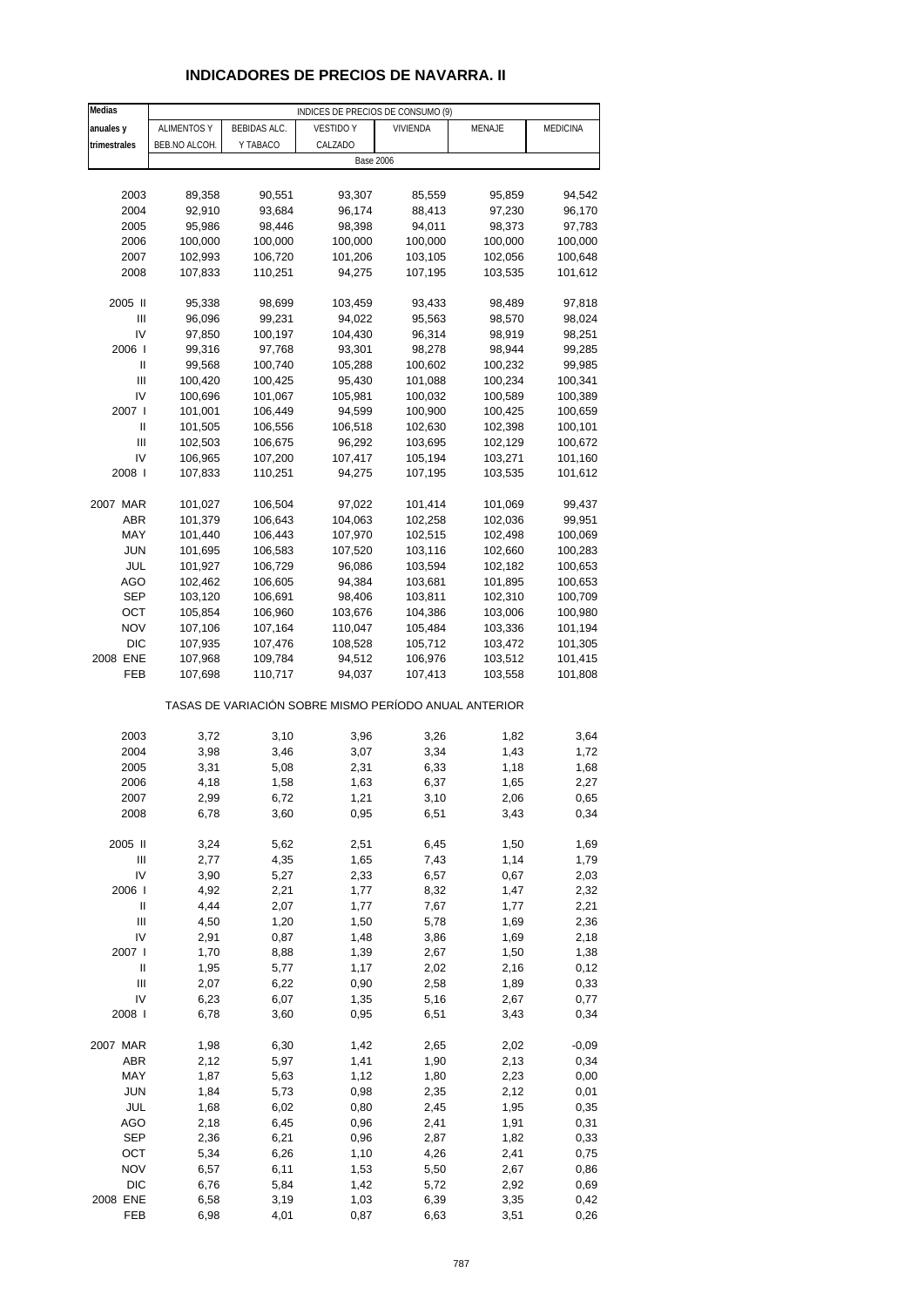| Medias         | INDICES DE PRECIOS DE CONSUMO (9) |              |                                                       |                  |               |              |
|----------------|-----------------------------------|--------------|-------------------------------------------------------|------------------|---------------|--------------|
| anuales y      | TRANSPORTE                        | COMUNICA -   | OCIO Y                                                | ENSEÑANZA        | HOTELES,      | <b>OTROS</b> |
| trimestrales   |                                   | CIONES       | CULTURA                                               |                  | CAFÉS Y REST. |              |
|                |                                   |              |                                                       | <b>Base 2006</b> |               |              |
|                |                                   |              |                                                       |                  |               |              |
| 2003           | 88,169                            | 104,514      | 97,891                                                | 88,460           | 89,400        | 90,946       |
| 2004           | 91,397                            | 103,260      | 98,406                                                | 92,881           | 92,681        | 93,861       |
| 2005           | 96,251                            | 101,488      | 98,855                                                | 96,722           | 96,438        | 96,765       |
| 2006           | 100,000                           | 100,000      | 100,000                                               | 100,000          | 100,000       | 100,000      |
| 2007           | 102,086                           | 100,037      | 99,856                                                | 104,479          | 103,714       | 103,904      |
| 2008           | 105,054                           | 99,917       | 98,642                                                | 107,480          | 106,015       | 105,988      |
|                |                                   |              |                                                       |                  |               |              |
| 2005 II        | 95,313                            | 101,521      | 97,580                                                | 96,053           | 95,617        | 96,611       |
| $\mathbf{III}$ | 98,273                            | 101,162      | 100,109                                               | 96,171           | 98,185        | 96,946       |
| IV             | 98,272                            | 100,884      | 99,629                                                | 99,007           | 97,388        | 97,284       |
| 2006           | 99,003                            | 100,819      | 99,851                                                | 98,814           | 98,290        | 98,986       |
| Ш              | 101,100                           | 100,098      | 99,418                                                | 99,216           | 99,372        | 99,809       |
| $\mathbf{III}$ | 101,338                           | 99,759       | 101,573                                               | 99,316           | 101,565       | 100,446      |
| IV             | 98,559                            | 99,324       | 99,157                                                | 102,653          | 100,772       | 100,759      |
| 2007 l         | 99,338                            | 99,887       | 100,444                                               | 103,098          | 101,687       | 102,760      |
| Ш              | 102,249                           | 100,350      | 99,061                                                | 103,622          | 102,799       | 104,266      |
| $\mathbf{III}$ | 102,695                           | 100,131      | 100,780                                               | 103,858          | 105,891       | 104,240      |
| IV             | 104,062                           | 99,781       | 99,139                                                | 107,339          | 104,479       | 104,350      |
| 2008 l         | 105,054                           | 99,917       | 98,642                                                | 107,480          | 106,015       | 105,988      |
|                |                                   |              |                                                       |                  |               |              |
| 2007 MAR       | 100,326                           | 100,750      | 104,453                                               | 103,478          | 101,736       | 103,239      |
| <b>ABR</b>     | 101,546                           | 100,476      | 99,651                                                | 103,585          | 102,851       | 104,190      |
| MAY            | 102,420                           | 100,022      | 98,565                                                | 103,585          | 102,443       | 104,239      |
| <b>JUN</b>     | 102,781                           | 100,551      | 98,968                                                | 103,695          | 103,104       | 104,369      |
| JUL            | 102,862                           | 100,254      | 100,317                                               | 103,695          | 106,911       | 104,223      |
| <b>AGO</b>     | 102,422                           | 100,074      | 102,064                                               | 103,695          | 106,118       | 104,185      |
| SEP            | 102,800                           | 100,064      | 99,959                                                | 104,185          | 104,644       | 104,311      |
| OCT            | 102,988                           | 99,935       | 99,370                                                | 107,339          | 104,408       | 104,277      |
| <b>NOV</b>     | 104,190                           | 99,814       | 98,263                                                | 107,339          | 104,186       | 104,367      |
| <b>DIC</b>     | 105,009                           | 99,595       | 99,784                                                | 107,339          | 104,842       | 104,407      |
| 2008 ENE       | 104,808                           | 99,995       | 98,401                                                | 107,480          | 105,752       | 105,577      |
| FEB            | 105,299                           | 99,838       | 98,882                                                | 107,480          | 106,277       | 106,399      |
|                |                                   |              |                                                       |                  |               |              |
|                |                                   |              | TASAS DE VARIACIÓN SOBRE MISMO PERÍODO ANUAL ANTERIOR |                  |               |              |
| 2003           | 1,82                              | $-2,75$      | 0,55                                                  | 5,45             | 5,10          | 3,51         |
| 2004           | 3,66                              | $-1,20$      | 0,53                                                  | 5,00             | 3,67          | 3,21         |
| 2005           | 5,31                              | $-1,72$      | 0,46                                                  | 4,14             | 4,05          | 3,09         |
| 2006           | 3,89                              | $-1,47$      | 1,16                                                  | 3,39             | 3,69          | 3,34         |
| 2007           | 2,09                              | 0,04         | $-0,14$                                               | 4,48             | 3,71          | 3,90         |
| 2008           | 6,28                              | 0,46         | 0,21                                                  | 4,44             | 4,28          | 3,38         |
|                |                                   |              |                                                       |                  |               |              |
| 2005 II        | 4,39                              | $-2,16$      | $-0,07$                                               | 4,31             | 4,24          | 2,96         |
| Ш              | 6,33                              | $-2,06$      | $-0,12$                                               | 4,19             | 3,97          | 3,09         |
| IV             | 5,72                              | $-1,84$      | 0,45                                                  | 4,00             | 3,94          | 3,17         |
| 2006           | 6,29                              | $-1,53$      | 1,78                                                  | 3,30             | 3,94          | 2,88         |
| Ш              | 6,07                              | $-1,40$      | 1,88                                                  | 3,29             | 3,93          | 3,31         |
| Ш              | 3,12                              | $-1,39$      | 1,46                                                  | 3,27             | 3,44          | 3,61         |
| IV             | 0,29                              | $-1,55$      | $-0,47$                                               | 3,68             | 3,48          | 3,57         |
| 2007 l         | 0,34                              | $-0,92$      | 0,59                                                  | 4,33             | 3,46          | 3,81         |
| Ш              | 1,14                              | 0,25         | $-0,36$                                               | 4,44             | 3,45          | 4,47         |
| Ш              | 1,34                              | 0,37         | $-0,78$                                               | 4,57             | 4,26          | 3,78         |
| IV             | 5,58                              | 0,46         | $-0,02$                                               | 4,56             | 3,68          | 3,56         |
| 2008           | 6,28                              | 0,46         | 0,21                                                  | 4,44             | 4,28          | 3,38         |
|                |                                   |              |                                                       |                  |               |              |
| 2007 MAR       | 0,90                              | 0,27         | 2,59                                                  | 4,41             | 3,04          | 4,12         |
| <b>ABR</b>     | 1,02                              | 0,24         | $-0,63$                                               | 4,41             | 3,43          | 4,68         |
| MAY            | 0,90                              | $-0,11$      | 0,00                                                  | 4,41             | 3,34          | 4,41         |
| <b>JUN</b>     | 1,49                              | 0,62         | $-0,45$                                               | 4,50             | 3,58          | 4,31         |
| JUL            | 1,00                              | 0,57         | $-0,85$                                               | 4,50             | 5,35          | 3,85         |
| <b>AGO</b>     | 0,40                              | 0,30         | $-0,81$                                               | 4,50             | 3,68          | 3,83         |
| SEP            | 2,63                              | 0,24         | $-0,68$                                               | 4,72             | 3,75          | 3,65         |
| OCT            | 4,49                              | 0,37         | 0,16                                                  | 4,72             | 3,63          | 3,47         |
| <b>NOV</b>     | 5,88                              | 0,47         | $-0,01$                                               | 4,65             | 3,51          |              |
| DIC            |                                   |              | $-0,20$                                               | 4,33             |               | 3,57         |
| 2008 ENE       | 6,38                              | 0,54<br>0,32 | 0,63                                                  | 4,47             | 3,89          | 3,65         |
| FEB            | 6,30                              |              |                                                       |                  | 4,05          | 3,22         |
|                | 6,27                              | 0,61         | $-0,21$                                               | 4,41             | 4,51          | 3,55         |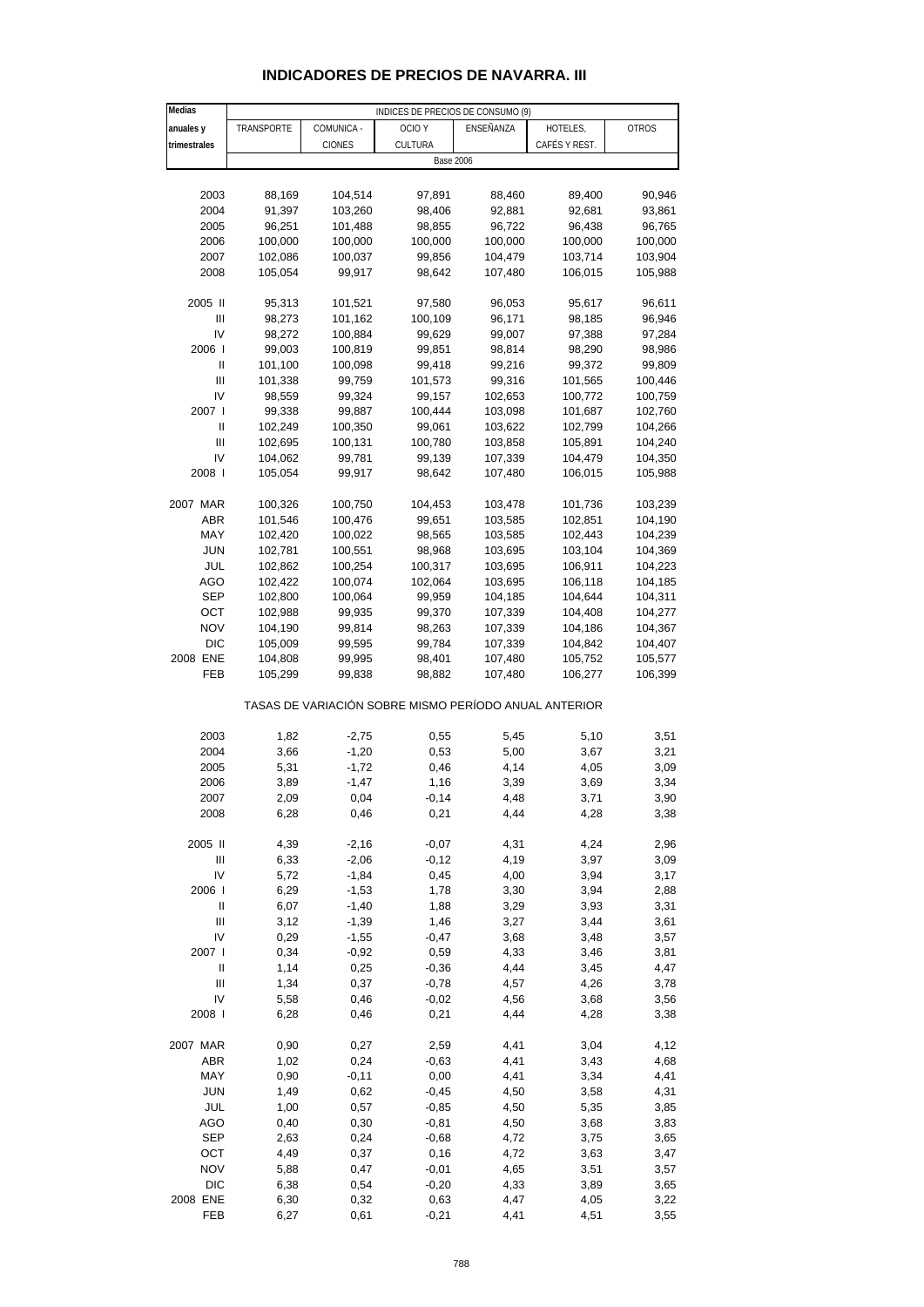| Medias                                                |                      | SALARIOS       |                              |                                              |              |        |        |         |       |  |
|-------------------------------------------------------|----------------------|----------------|------------------------------|----------------------------------------------|--------------|--------|--------|---------|-------|--|
| anuales y                                             | POR TRABAJADOR Y MES | COSTE SALARIAL | POR HORA EFECTIVA DE TRABAJO | INCREMENTO SALARIAL PACTADO EN CONVENIO (11) |              |        |        |         |       |  |
| trimestrales                                          | <b>TOTAL</b>         | ORDINARIO      | <b>TOTAL</b>                 | ORDINARIO                                    | <b>TOTAL</b> | AGRIC. | CONST. | INDUST. | SERV. |  |
|                                                       |                      | €              |                              |                                              |              |        | %      |         |       |  |
|                                                       |                      |                |                              |                                              |              |        |        |         |       |  |
| 2003                                                  | 1.653,55             | 1.438,43       | 12,38                        | 10,78                                        | 3,82         | 2,77   | 4,40   | 3,60    | 4,07  |  |
| 2004                                                  | 1.716,95             | 1.489,08       | 12,96                        | 11,24                                        | 4,18         | 3,93   | 4,90   | 4,06    | 4,05  |  |
| 2005                                                  | 1.762,95             | 1.526,57       | 13,32                        | 11,54                                        | 4,45         | 4,68   | 4,49   | 4,45    | 4,35  |  |
| 2006                                                  | 1.789,11             | 1.563,66       | 13,61                        | 11,89                                        | 3,87         | 3,70   | 3,73   | 3,61    | 4,16  |  |
| 2007                                                  | 1.839,60             | 1.599,05       | 14,04                        | 12,20                                        | 4,54         | 4,99   | 4,85   | 4,70    | 4,32  |  |
| 2008                                                  |                      |                | $\qquad \qquad \blacksquare$ | $\overline{\phantom{a}}$                     | 3,51         | 4,92   | 2,77   | 2,90    | 4,14  |  |
| 2005 II                                               | 1.798,49             | 1.521,74       | 12,56                        | 10,63                                        | 3,05         | 2,98   | 2,99   | 2,87    | 3,36  |  |
| $\ensuremath{\mathsf{III}}\xspace$                    | 1.692,52             | 1.542,68       | 13,93                        | 12,70                                        | 3,19         | 2,98   | 2,99   | 2,93    | 3,56  |  |
| IV                                                    | 1.925,38             | 1.533,03       | 14,68                        | 11,69                                        | 3,19         | 2,98   | 2,99   | 2,95    | 3,54  |  |
| 2006                                                  | 1.652,72             | 1.530,12       | 11,62                        | 10,75                                        | 3,40         | 3,00   | 3,00   | 3,02    | 3,99  |  |
| $\ensuremath{\mathsf{II}}$                            | 1.821,60             | 1.559,13       | 13,48                        | 11,54                                        | 3,44         | 3,00   | 3,00   | 3,10    | 3,96  |  |
| $\ensuremath{\mathsf{III}}\xspace$                    | 1.721,28             | 1.574,92       | 14,23                        | 13,02                                        | 3,53         | 3,00   | 3,00   | 3,07    | 4,17  |  |
| IV                                                    | 1.960,84             | 1.590,47       | 15,10                        | 12,25                                        | 3,53         | 3,00   | 3,03   | 3,07    | 4,12  |  |
| 2007 l                                                | 1.698,73             | 1.571,38       | 12,05                        | 11,15                                        | 3,03         | 3,45   | 2,77   | 2,86    | 3,37  |  |
| Ш                                                     | 1.865,58             | 1.594,57       | 13,91                        | 11,89                                        | 3,03         | 3,45   | 2,77   | 2,86    | 3,37  |  |
| Ш                                                     | 1.784,29             | 1.615,17       | 14,64                        | 13,25                                        | 3,45         | 3,45   | 2,77   | 2,88    | 4,14  |  |
| IV                                                    | 2.009,78             | 1.615,06       | 15,55                        | 12,50                                        | 3,47         | 3,45   | 2,77   | 2,89    | 4,14  |  |
| 2008                                                  |                      |                |                              | $\overline{a}$                               | 3,51         | 4,92   | 2,77   | 2,90    | 4,14  |  |
| 2007 MAR                                              |                      |                |                              |                                              | 3,03         | 3,45   | 2,77   | 2,86    | 3,37  |  |
| ABR                                                   |                      |                |                              |                                              | 3,03         | 3,45   | 2,77   | 2,86    | 3,37  |  |
| MAY                                                   |                      |                |                              | ÷,                                           | 3,03         | 3,45   | 2,77   | 2,86    | 3,37  |  |
| <b>JUN</b>                                            |                      |                |                              | $\overline{a}$                               | 3,03         | 3,45   | 2,77   | 2,86    | 3,37  |  |
| JUL                                                   |                      |                |                              | ÷                                            | 3,44         | 3,45   | 2,77   | 2,86    | 4,15  |  |
| <b>AGO</b>                                            |                      |                |                              | ÷,                                           | 3,44         | 3,45   | 2,77   | 2,86    | 4,14  |  |
| <b>SEP</b>                                            |                      |                |                              | $\overline{a}$                               | 3,45         | 3,45   | 2,77   | 2,88    | 4,14  |  |
| OCT                                                   |                      |                |                              |                                              | 3,46         | 3,45   | 2,77   | 2,89    | 4,14  |  |
| <b>NOV</b>                                            |                      |                |                              | $\overline{a}$                               | 3,46         | 3,45   | 2,77   | 2,89    | 4,14  |  |
| <b>DIC</b>                                            |                      |                |                              | $\overline{a}$                               | 3,47         | 3,45   | 2,77   | 2,89    | 4,14  |  |
| 2008 ENE                                              |                      |                |                              |                                              | 3,50         | 4,92   | 2,77   | 2,89    | 4,15  |  |
| FEB                                                   |                      |                |                              | $\overline{a}$                               | 3,51         | 4,92   | 2,77   | 2,90    | 4,14  |  |
| TASAS DE VARIACIÓN SOBRE MISMO PERÍODO ANUAL ANTERIOR |                      |                |                              |                                              |              |        |        |         |       |  |
|                                                       |                      |                |                              |                                              |              |        |        |         |       |  |
| 2003<br>2004                                          | 5,25                 | 4,76           | 5,32                         | 4,79                                         |              |        |        |         |       |  |
| 2005                                                  | 3,83                 | 3,52           | 4,73                         | 4,27                                         |              |        |        |         |       |  |
| 2006                                                  | 2,68                 | 2,52           | 2,74                         | 2,74                                         |              |        |        |         |       |  |
| 2007                                                  | 1,48<br>2,82         | 2,43<br>2,26   | 2,20                         | 3,01<br>2,59                                 |              |        |        |         |       |  |
| 2008                                                  |                      |                | 3,16                         |                                              |              |        |        |         |       |  |
|                                                       |                      |                |                              |                                              |              |        |        |         |       |  |
| 2005 II                                               | 3,69                 | 2,91           | $-0,08$                      | $-0,75$                                      |              |        |        |         |       |  |
| $\ensuremath{\mathsf{III}}\xspace$                    | 2,20                 | 2,39           | 3,80                         | 4,01                                         |              |        |        |         |       |  |
| IV                                                    | 1,63                 | 2,44           | 1,10                         | 1,92                                         |              |        |        |         |       |  |
| 2006                                                  | 1,06                 | 1,41           | $-3,89$                      | $-3,59$                                      |              |        |        |         |       |  |
| Ш                                                     | 1,28                 | 2,46           | 7,32                         | 8,56                                         |              |        |        |         |       |  |
| Ш                                                     | 1,70                 | 2,09           | 2,15                         | 2,52                                         |              |        |        |         |       |  |
| IV                                                    | 1,84                 | 3,75           | 2,86                         | 4,79                                         |              |        |        |         |       |  |
| 2007 l                                                | 2,78                 | 2,70           | 3,70                         | 3,72                                         |              |        |        |         |       |  |
| Ш                                                     | 2,41                 | 2,27           | 3,19                         | 3,03                                         |              |        |        |         |       |  |
| $\ensuremath{\mathsf{III}}\xspace$                    | 3,66                 | 2,56           | 2,88                         | 1,77                                         |              |        |        |         |       |  |
| IV                                                    | 2,50                 | 1,55           | 2,98                         | 2,04                                         |              |        |        |         |       |  |
| 2008                                                  |                      |                |                              |                                              |              |        |        |         |       |  |
| 2007 MAR                                              |                      |                |                              |                                              |              |        |        |         |       |  |
| ABR                                                   |                      |                |                              |                                              |              |        |        |         |       |  |
| MAY                                                   |                      |                |                              |                                              |              |        |        |         |       |  |
| <b>JUN</b>                                            |                      |                |                              |                                              |              |        |        |         |       |  |
| JUL                                                   |                      |                |                              |                                              |              |        |        |         |       |  |
| <b>AGO</b>                                            |                      |                |                              |                                              |              |        |        |         |       |  |
| <b>SEP</b>                                            |                      |                |                              |                                              |              |        |        |         |       |  |
| OCT                                                   |                      |                |                              |                                              |              |        |        |         |       |  |
| <b>NOV</b>                                            |                      |                |                              |                                              |              |        |        |         |       |  |
| <b>DIC</b>                                            |                      |                |                              |                                              |              |        |        |         |       |  |
| 2008 ENE                                              |                      |                |                              |                                              |              |        |        |         |       |  |
| FEB                                                   |                      |                |                              |                                              |              |        |        |         |       |  |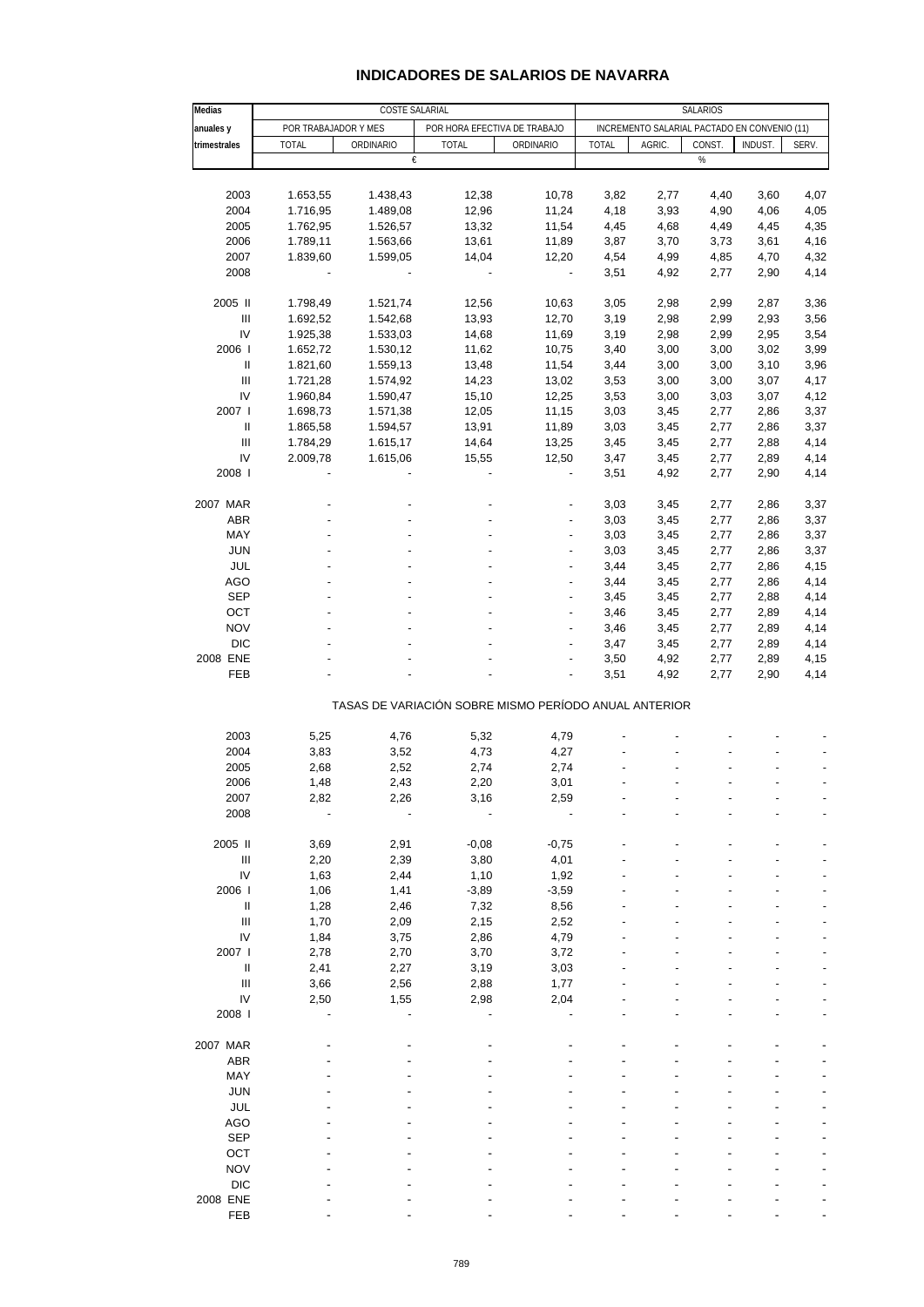| Medias       |           | CRÉDITOS Y DEPÓSITOS DEL SISTEMA BANCARIO |                                                       | HIPOTECAS INMOBILIARIAS |                           |                |  |
|--------------|-----------|-------------------------------------------|-------------------------------------------------------|-------------------------|---------------------------|----------------|--|
|              |           |                                           |                                                       |                         | FINCAS RÚSTICAS Y URBANAS |                |  |
| anuales y    | CRÉDITOS  |                                           | <b>DEPÓSITOS</b>                                      |                         |                           |                |  |
| trimestrales | S.PRIVADO | S.PÚBLICO                                 | S.PRIVADO                                             | S.PÚBLICO               | NÚMERO                    | <b>IMPORTE</b> |  |
|              |           |                                           | Millones de €                                         |                         | Unidades                  | Miles de €     |  |
|              |           |                                           |                                                       |                         |                           |                |  |
| 2003         | 10.655,99 | 156,13                                    | 10.647,76                                             | 554,14                  | 1.164                     | 131.368        |  |
| 2004         | 12.070,78 | 174,90                                    | 11.758,44                                             | 546,57                  | 1.399                     | 193.984        |  |
| 2005         | 14.674,99 | 179,55                                    | 11.254,98                                             | 711,19                  | 1.430                     | 215.550        |  |
| 2006         | 18.097,36 | 181,30                                    | 12.113,49                                             | 1.105,89                | 1.553                     | 288.773        |  |
| 2007         | 21.393,88 |                                           | 13.894,46                                             | 1.488,54                | 1.511                     | 259.850        |  |
|              |           | 206,45                                    |                                                       |                         |                           |                |  |
| 2008         |           |                                           |                                                       |                         | 1.350                     | 278.665        |  |
|              |           |                                           |                                                       |                         |                           |                |  |
| 2005 II      | 14.432,55 | 177,09                                    | 10.817,82                                             | 472,82                  | 1.502                     | 218.710        |  |
| Ш            | 15.010,88 | 185,87                                    | 10.932,75                                             | 729,85                  | 1.380                     | 227.074        |  |
| IV           | 16.031,56 | 184,20                                    | 11.212,98                                             | 993,68                  | 1.484                     | 229.504        |  |
| 2006         | 16.771,62 | 181,03                                    | 11.437,22                                             | 1.005,42                | 1.733                     | 311.719        |  |
| Ш            | 17.792,66 | 175,18                                    | 12.084,89                                             | 832,77                  | 1.606                     | 327.586        |  |
| Ш            | 18.354,67 | 179,59                                    | 12.084,53                                             | 1.254,33                | 1.348                     | 237.942        |  |
| IV           | 19.470,51 | 189,40                                    | 12.847,32                                             | 1.331,03                | 1.523                     | 277.846        |  |
| 2007         | 19.941,72 | 186,71                                    | 12.960,60                                             | 1.370,40                | 1.785                     | 336.525        |  |
|              |           |                                           |                                                       |                         |                           |                |  |
| Ш            | 21.207,68 | 191,70                                    | 13.857,51                                             | 1.235,48                | 1.516                     | 262.265        |  |
| Ш            | 21.897,63 | 209,07                                    | 13.847,26                                             | 1.709,89                | 1.314                     | 238.752        |  |
| IV           | 22.528,49 | 238,34                                    | 14.912,49                                             | 1.638,39                | 1.429                     | 201.858        |  |
| 2008         |           |                                           |                                                       |                         | 1.350                     | 278.665        |  |
|              |           |                                           |                                                       |                         |                           |                |  |
| 2007 FEB     |           |                                           |                                                       |                         | 1.709                     | 311.871        |  |
| MAR          |           |                                           |                                                       |                         | 1.712                     | 347.041        |  |
| <b>ABR</b>   |           |                                           |                                                       |                         | 1.192                     | 200.006        |  |
| MAY          |           |                                           |                                                       |                         | 1.959                     | 319.593        |  |
|              |           |                                           |                                                       |                         |                           |                |  |
| <b>JUN</b>   |           |                                           |                                                       |                         | 1.398                     | 267.197        |  |
| JUL          |           |                                           |                                                       |                         | 1.279                     | 216.471        |  |
| <b>AGO</b>   |           |                                           |                                                       |                         | 1.285                     | 247.552        |  |
| <b>SEP</b>   |           |                                           |                                                       |                         | 1.379                     | 252.232        |  |
| ост          |           |                                           |                                                       |                         | 1.401                     | 234.789        |  |
| <b>NOV</b>   |           |                                           |                                                       |                         | 1.898                     | 217.561        |  |
| <b>DIC</b>   |           |                                           |                                                       |                         | 987                       | 153.225        |  |
| 2008 ENE     |           |                                           |                                                       |                         | 1.350                     | 278.665        |  |
|              |           |                                           |                                                       |                         |                           |                |  |
|              |           |                                           | TASAS DE VARIACIÓN SOBRE MISMO PERÍODO ANUAL ANTERIOR |                         |                           |                |  |
|              |           |                                           |                                                       |                         |                           |                |  |
|              |           |                                           |                                                       |                         |                           |                |  |
| 2003         | 14,25     | 8,97                                      | 9,68                                                  | $-4,01$                 | $-5,39$                   | 4,24           |  |
| 2004         | 13,28     | 12,02                                     | 10,43                                                 | $-1,37$                 | 20,22                     | 47,66          |  |
| 2005         | 21,57     | 2,66                                      | $-4,28$                                               | 30,12                   | 2,22                      | 11,12          |  |
| 2006         | 23,32     | 0,98                                      | 7,63                                                  | 55,50                   | 8,57                      | 33,97          |  |
| 2007         | 18,22     | 13,87                                     | 14,70                                                 | 34,60                   | $-2,67$                   | -10,02         |  |
| 2008         |           |                                           |                                                       |                         | $-30,20$                  | $-20,53$       |  |
|              |           |                                           |                                                       |                         |                           |                |  |
| 2005 II      | 20,51     | 2,74                                      | $-9,20$                                               | 27,94                   | 5,63                      | 15,43          |  |
|              |           |                                           |                                                       |                         |                           |                |  |
| Ш            | 22,52     | $-1,07$                                   | $-6,97$                                               | 33,49                   | 5,29                      | 19,04          |  |
| IV           | 26,11     | 6,97                                      | $-8,66$                                               | 44,14                   | 18,21                     | 38,37          |  |
| 2006         | 26,82     | 5,85                                      | $-5,14$                                               | 55,06                   | 27,94                     | 66,77          |  |
| Ш            | 23,28     | $-1,08$                                   | 11,71                                                 | 76,13                   | 6,97                      | 49,78          |  |
| Ш            | 22,28     | $-3,38$                                   | 10,54                                                 | 71,86                   | $-2,30$                   | 4,79           |  |
| IV           | 21,45     | 2,82                                      | 14,58                                                 | 33,95                   | 2,60                      | 21,06          |  |
| 2007 l       | 18,90     | 3,13                                      | 13,32                                                 | 36,30                   | 3,02                      | 7,96           |  |
| $\sf II$     | 19,19     | 9,43                                      | 14,67                                                 | 48,36                   | $-5,60$                   | $-19,94$       |  |
| Ш            | 19,30     | 16,41                                     | 14,59                                                 | 36,32                   | $-2,50$                   | 0,34           |  |
|              |           |                                           |                                                       |                         |                           |                |  |
| IV           | 15,71     | 25,84                                     | 16,07                                                 | 23,09                   | $-6,19$                   | $-27,35$       |  |
| 2008         |           |                                           |                                                       |                         | $-30,20$                  | $-20,53$       |  |
|              |           |                                           |                                                       |                         |                           |                |  |
| 2007 FEB     |           |                                           |                                                       |                         | 4,27                      | 13,81          |  |
| <b>MAR</b>   |           |                                           |                                                       |                         | 0,59                      | 9,45           |  |
| <b>ABR</b>   |           |                                           |                                                       |                         | $-8,80$                   | $-19,83$       |  |
| MAY          |           |                                           |                                                       |                         | 6,41                      | $-18,72$       |  |
| <b>JUN</b>   |           |                                           |                                                       |                         | $-16,34$                  | $-21,43$       |  |
| JUL          |           |                                           |                                                       |                         | 5,97                      |                |  |
|              |           |                                           |                                                       |                         |                           | 4,12           |  |
| AGO          |           |                                           |                                                       |                         | 4,90                      | 34,25          |  |
| <b>SEP</b>   |           |                                           |                                                       |                         | $-14,45$                  | $-21,55$       |  |
| OCT          |           |                                           |                                                       |                         | $-21,73$                  | $-31,20$       |  |
| <b>NOV</b>   |           |                                           |                                                       |                         | 15,24                     | $-24,60$       |  |

#### **INDICADORES MONETARIOS Y FINANCIEROS DE NAVARRA**

 DIC - - - - -12,81 -24,78 2008 ENE ---- -30,20 -20,53